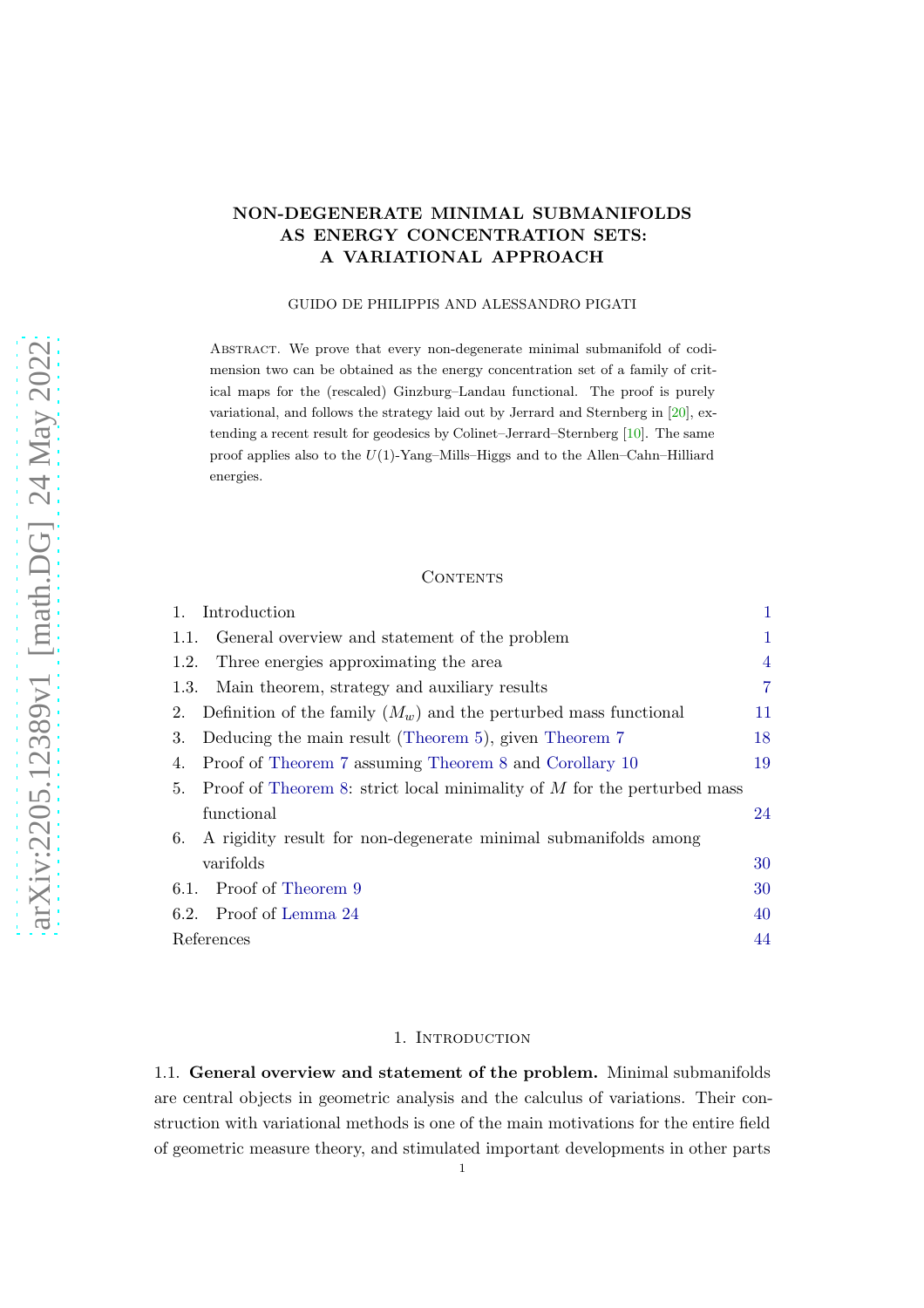## 2 G. DE PHILIPPIS AND A. PIGATI

of analysis and mathematics, particularly in the study of elliptic partial differential equations.

While minimal hypersurfaces in  $\mathbb{R}^n$  minimize the area locally, this needs not be true globally. The problem of finding submanifolds minimizing the area, subject to appropriate constraints, led to the successful theory of currents by Federer and Fleming, with important subsequent contributions concerning especially the regularity theory. On the other hand, we can hope to exhibit many more minimal submanifolds if we also look at the unstable ones, which can be viewed as saddle-type critical points for the area functional.

Following the general scheme of min-max problems, initially proposed by Birkhoff for the construction of closed geodesic, Almgren and Pitts created a technical framework (the Almgren–Pitts theory) within geometric measure theory, capable of producing such (possibly) unstable minimal submanifolds in any given closed Riemannian manifold  $N$ , with a good regularity theory in the hypersurface case  $[30]$ .

Minimal submanifolds also arise as concentration sets of various physically relevant energies, and the first rigorous mathematical formalization of this fact dates back to an idea of De Giorgi: one can approximate the area of a hypersurface by means of ( $\varepsilon$ -rescalings of) the Allen–Cahn–Hilliard energy (see [\(1\)](#page-3-1) below), defined on functions  $u : N \to \mathbb{R}$  on a closed ambient N. Roughly speaking, as  $\varepsilon \to 0$ , maps with bounded energy tend to take the values 1 and  $-1$ , with a thin interface of width  $\varepsilon$  in between. This interface is expected to converge to a hypersurface whose area is the limit of the energy  $E_{\varepsilon}$ .

This heuristic idea was made into a deep principle, starting with the work of Modica and Mortola  $[24]$ , which showed that the Allen–Cahn energy Γ-converges to the  $(n-1)$ -area in an appropriate sense (see [Theorem 1](#page-4-0) below). Later, Hutchinson and Tonegawa [\[15\]](#page-44-4) showed that the energy of critical maps always concentrates towards minimal hypersurfaces (rather, a weak version of them, given by stationary varifolds). Recently, Guaraco used this result to devise a new way to implement min-max schemes [\[14\]](#page-44-5).

In codimension two, similar (but weaker) results have been established by Lin– Rivière  $[22]$  and Bethuel–Brezis–Orlandi  $[4]$  in the context of critical maps for the Ginzburg–Landau energy [\(2\).](#page-3-2) Among others, Jerrard–Soner [\[19\]](#page-44-7) and Alberti–Baldo– Orlandi [\[1\]](#page-43-2) established the Γ-convergence theory, generalizing earlier results on the plane. Cheng [\[7\]](#page-43-3) and Stern [\[33\]](#page-45-0) independently studied the asymptotic behavior of these energies on closed manifolds, and the latter work applied min-max constructions in order to produce minimal submanifolds (more precisely, stationary varifolds) of codimension two.

Finally, the second-named author and Stern showed that in codimension two, minimal submanifolds can also be approximated by the Yang–Mills–Higgs energy on  $U(1)$ -bundles [\(3\).](#page-3-3) More specifically, they showed the convergence of the energy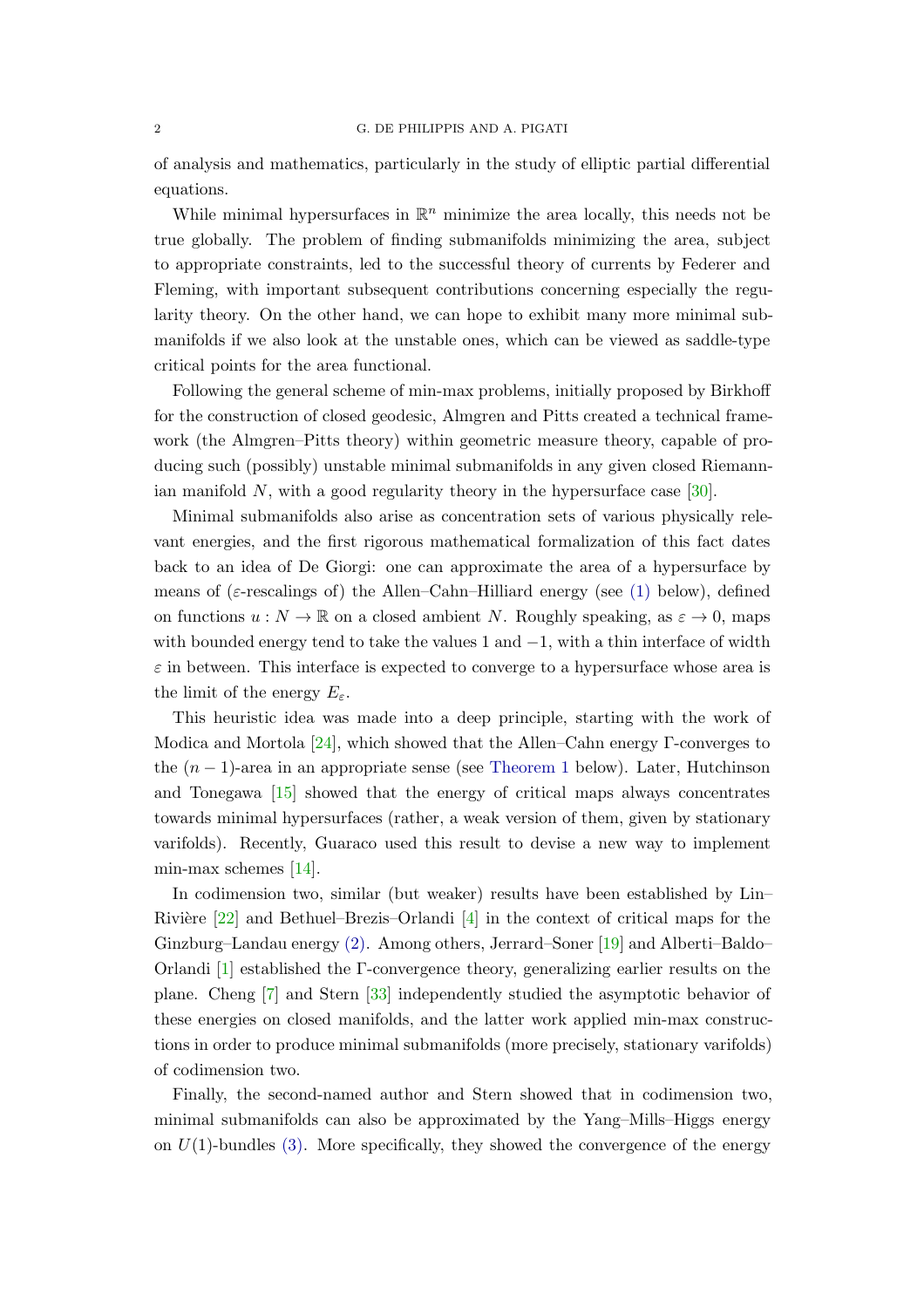density of critical points to a stationary varifold [\[28\]](#page-44-8) and, together with Parise, that the energy Γ-converges to the  $(n-2)$ -area [\[26\]](#page-44-9). The results obtained in [\[28\]](#page-44-8) have a striking similarity with the ones of  $[15]$  and suggest that Yang–Mills–Higgs is a better way to approximate the area in codimension two, primarily thanks to a better decay of the energy away from vortices (we refer the reader to the introduction of [\[28\]](#page-44-8) for additional discussion of this point).

This analysis can be extended also to the gradient flows of these energies, showing that they converge in a suitable sense to the mean curvature flow  $[16, 5, 27]$  $[16, 5, 27]$  $[16, 5, 27]$  $[16, 5, 27]$ .

The above results suggest that these energies are good "diffuse" approximations of the area functional, motivating the following natural question.

Given a (smooth) minimal submanifold, can it be obtained as a (suitable) limit of a sequence of critical points of one of the above energies?

The answer is easily seen to be positive if the submanifold is an isolated local minimizer of the area functional, via standard Γ-convergence arguments [\[21\]](#page-44-12).

For the case of general critical points, the answer was previously known only in few cases: in  $[25]$  Pacard and Ritoré showed, via gluing techniques, that nondegenerate minimal hypersurfaces can be obtained as limits of critical points of the Allen–Cahn–Hilliard energy. In [\[20\]](#page-44-0) Jerrard and Sternberg settled a general variational approach to deal with similar questions via Γ-convergence techniques, and they showed that, in a "mountain pass geometry", there are critical points for the approximating functional with energy values close to the one of the limit critical point. Convergence of critical points cannot however been ensured in this general setting  $[20,$  Remark 4.5.

In [\[10\]](#page-44-1), Colinet, Jerrard and Sternberg show that any non-degenerate geodesic in a three-manifold can be obtained as a limit of critical points of the Ginzburg– Landau energy. The argument from [\[10\]](#page-44-1) combines the beautiful general framework developed in [\[20\]](#page-44-0) with the two following observations, which are proved by carefully exploiting the one-dimensionality of the problem:

- we can identify a "mountain pass geometry" for the length functional around a non-degenerate geodesic, in the space of cycles with the flat norm;
- non-degenerate geodesics are isolated among stationary varifolds (in a suitable sense).

The main result of this paper extends this approximation to every dimension for all the energies described earlier and provides a positive answer to the above question, completing the program started in  $[20]$ . We loosely state it here, referring to [Theorem 5](#page-6-1) for a precise statement.

**Theorem.** Let N be a Riemannian manifold and  $M \subset N$  a non-degenerate minimal submanifold of codimension two (respectively, one). Then there exists a sequence of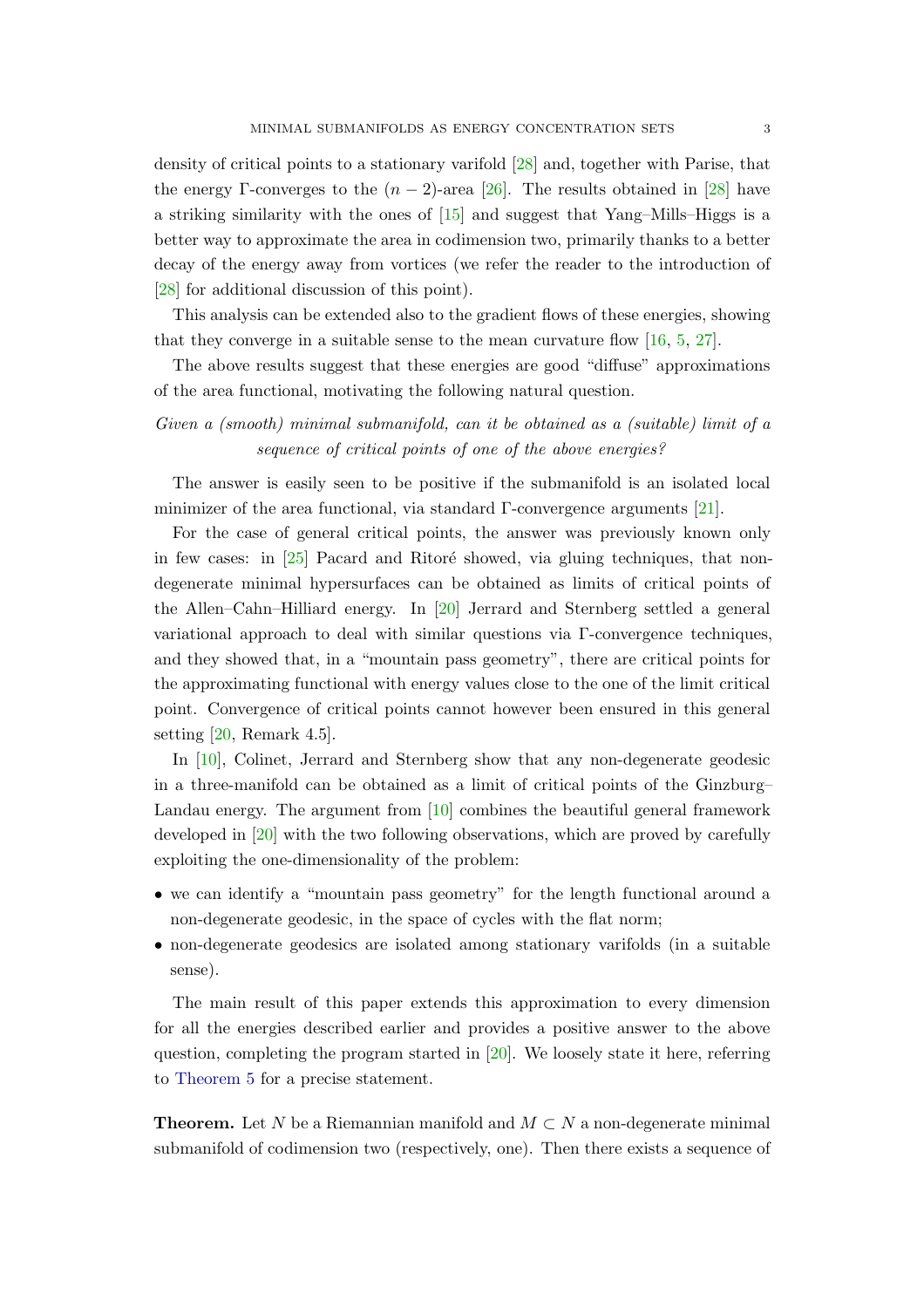critical points of the Ginzburg–Landau or Yang–Mills–Higgs energies (respectively, of the Allen–Cahn–Hilliard energy) which "converges" to  $M$ .

The strategy of the proof is based on [\[10\]](#page-44-1), together with the new key observation that the previous facts can be obtained in full generality by exploiting ideas from the regularity theory for minimal surfaces. This step, which is our main contribution, is crucial to show that, while these properties can be easily shown in a smooth topology, they are in fact true in a much weaker one; we refer to [Section 1.3](#page-6-0) for a more detailed description of the strategy of the proof.

<span id="page-3-0"></span>1.2. Three energies approximating the area. In this paper we assume familiarity with basic geometric measure theory, for which the reader may consult [\[32\]](#page-45-1).

Let  $(N^n, g)$  be a closed, oriented Riemannian manifold. For a (smooth) map  $u: N \to \mathbb{R}$ , the Allen–Cahn energy is defined as

<span id="page-3-1"></span>(1) 
$$
E_{\varepsilon}(u) := c\varepsilon \int_N \left( \frac{|du|^2}{2} + \frac{(1-u^2)^2}{4\varepsilon^2} \right), \quad c = \frac{3}{2\sqrt{2}},
$$

where the normalization constant is  $c(W) = 1 / \int_{1}^{1} \sqrt{2W(t)} dt$  for general doublewell potentials W (here we choose  $W(u) = \frac{(1-u^2)^2}{4}$  $\frac{u^-)^{-}}{4}$ ).

The Ginzburg–Landau energy for maps  $u : N \to \mathbb{C}$ , in the version considered here, is

<span id="page-3-2"></span>(2) 
$$
E_{\varepsilon}(u) := \frac{1}{\pi \log(\varepsilon^{-1})} \int_{N} \Big( \frac{|du|^{2}}{2} + \frac{(1-|u|^{2})^{2}}{4\varepsilon^{2}} \Big).
$$

Finally, given a complex line bundle  $L \to N$  endowed with a Hermitian metric, the Yang–Mills–Higgs energy is defined on couples  $(u, \nabla)$ , where  $u : N \to L$  is a section and  $\nabla$  is a metric connection on L. It is given by

<span id="page-3-3"></span>(3) 
$$
E_{\varepsilon}(u,\nabla) := \frac{1}{2\pi} \int_{N} \left( |\nabla u|^{2} + \frac{(1-|u|^{2})^{2}}{4\varepsilon^{2}} + \varepsilon^{2} |F_{\nabla}|^{2} \right),
$$

where  $F_{\nabla}$  is the curvature of  $\nabla$ , taking values into iR (the Lie algebra of  $U(1)$ ). In the sequel, as in [\[28\]](#page-44-8), we will often use the closed real-valued two-form

$$
\omega=\omega_{\nabla}:=iF_{\nabla}.
$$

When dealing with this energy, it will be convenient to fix a smooth reference (metric) connection  $\nabla_0$ ; any other (metric) connection can be written as  $\nabla = \nabla_0 - i\alpha$ , for a real-valued  $\alpha \in \Omega^1(N)$ , so that  $\omega_{\nabla} = \omega_0 + d\alpha$  (with  $\omega_0 := \omega_{\nabla_0}$ ).

For any of these energies, we denote by  $\mu(u)$  (or  $\mu(u, \nabla)$ ) the energy density, which is a Radon measure on N. For instance, for Ginzburg–Landau we let

$$
\mu(u) := \frac{1}{\pi \log(\varepsilon^{-1})} \left( \frac{|du|^2}{2} + \frac{(1 - |u|^2)^2}{4\varepsilon^2} \right) \mathcal{H}^n.
$$

In order to state the Γ-convergence results, we also introduce the following Jacobian quantities, which are initially defined as differential forms but are identified with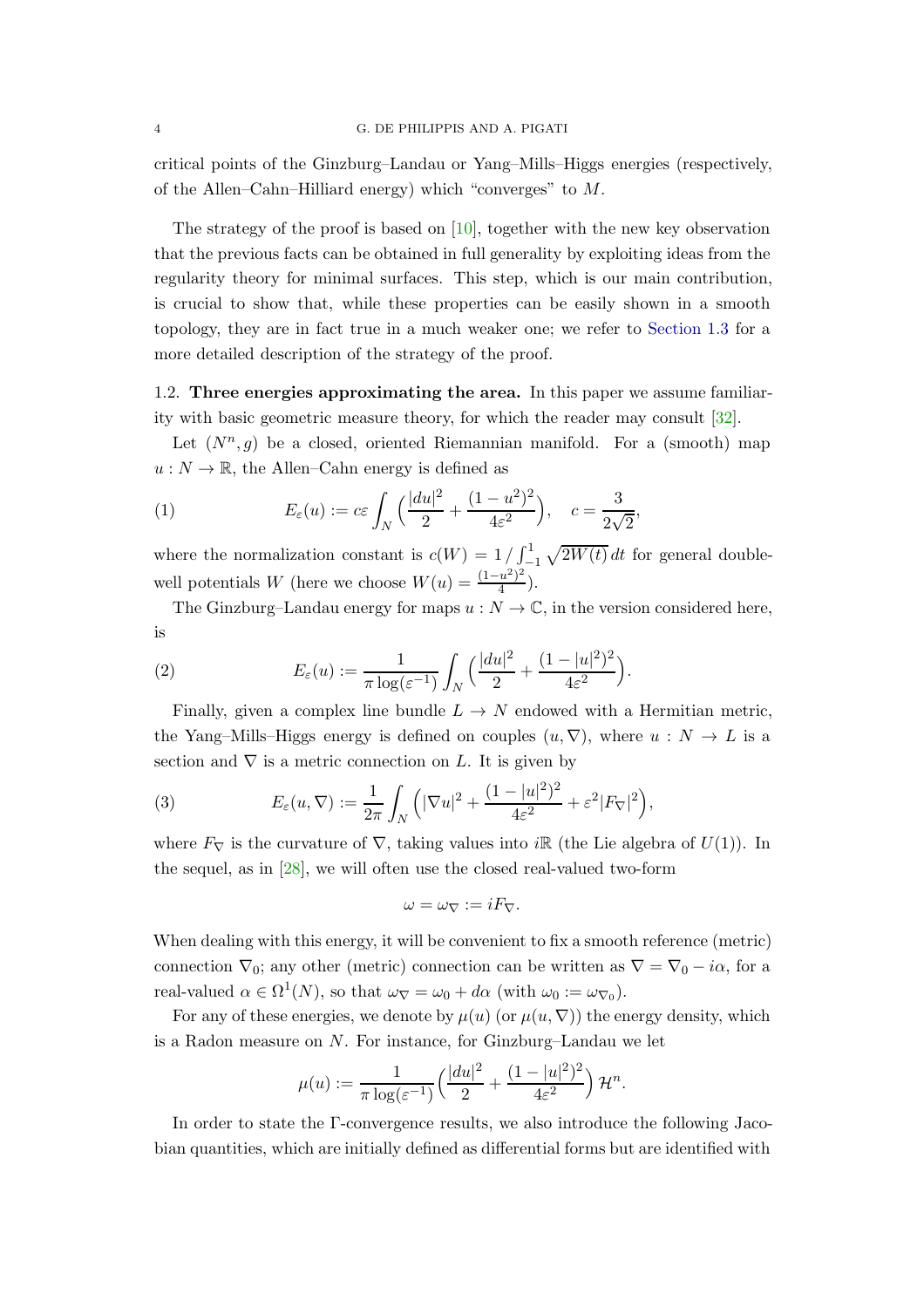their dual currents throughout the paper: namely, for such a Jacobian  $J \in \Omega^k(N)$ , we define the corresponding  $(n - k)$ -current (still called J) by the assignment

$$
\langle J,\eta\rangle:=\int_N J\wedge\eta,
$$

for all  $\eta \in \Omega^{n-k}(N)$ .

When dealing with the Allen–Cahn energy [\(1\)](#page-3-1) we define

$$
J(u) := \frac{3}{4}(1 - u^2) du
$$

(or  $\sqrt{W(u)} du / \int_{-1}^{1} \sqrt{W(t)} dt$  for general double-well potentials W), for Ginzburg– Landau [\(2\)](#page-3-2) we define

$$
J(u) := \frac{1}{\pi} du^1 \wedge du^2
$$

(for the two components  $u = u^1 + iu^2$ ), and for Yang-Mills–Higgs [\(3\)](#page-3-3) we let

<span id="page-4-1"></span>(4)  

$$
J(u, \nabla = \nabla_0 - i\alpha) := \frac{1}{2\pi} (d\langle \nabla u, iu \rangle + \omega_{\nabla})
$$

$$
= \frac{1}{2\pi} d(\langle \nabla_0 u, iu \rangle + (1 - |u|^2)\alpha) + \frac{\omega_0}{2\pi},
$$

following the convention of [\[28\]](#page-44-8) that the Hermitian metric  $\langle \cdot, \cdot \rangle$  on the line bundle is real-valued (or, equivalently, is the real part of a complex-valued sesquilinear form).

The following result is an instance of the principle that these energies approximate the area functional. It can be regarded as the Γ-convergence of  $E<sub>\varepsilon</sub>$  to the area; more precisely it is the so-called "liminf inequality" part of Γ-convergence. The other part of Γ-convergence (involving recovery sequences) also holds in an appropriate sense, but we omit the precise statement since it will not be needed in this paper. Rather, we will need the existence of a recovery sequence for our smooth minimal submanifold M (see [Proposition 15](#page-11-0) below).

<span id="page-4-0"></span>**Theorem 1.** The following statements hold for an arbitrary sequence  $\varepsilon_j \to 0$ :

• given a sequence of maps  $u^j : N \to \mathbb{R}$  with  $|u^j| \leq 1$  and  $\sup_j E_{\varepsilon_j}(u^j) < \infty$ , for the Allen–Cahn energy [\(1\),](#page-3-1) there exists a subsequence such that

$$
\mu(u^j) \to \mu, \quad \mathcal{F}(J(u^j) - S) \to 0, \quad |S| \le \mu
$$

for a suitable integral  $(n-1)$ -cycle S and a Radon measure  $\mu$  (actually, S is the boundary of a finite perimeter set);

- the same holds for Ginzburg–Landau [\(2\),](#page-3-2) with a limit integral  $(n-2)$ -cycle S;
- the same holds for Yang–Mills–Higgs [\(3\)](#page-3-3) (for a sequence of couples  $(u^j, \nabla^j)$ ), with a limit integral  $(n-2)$ -cycle S.

In the previous theorem, as well as the next ones, we assume  $n \geq 1$  in the first case and  $n \geq 2$  in the second and third cases.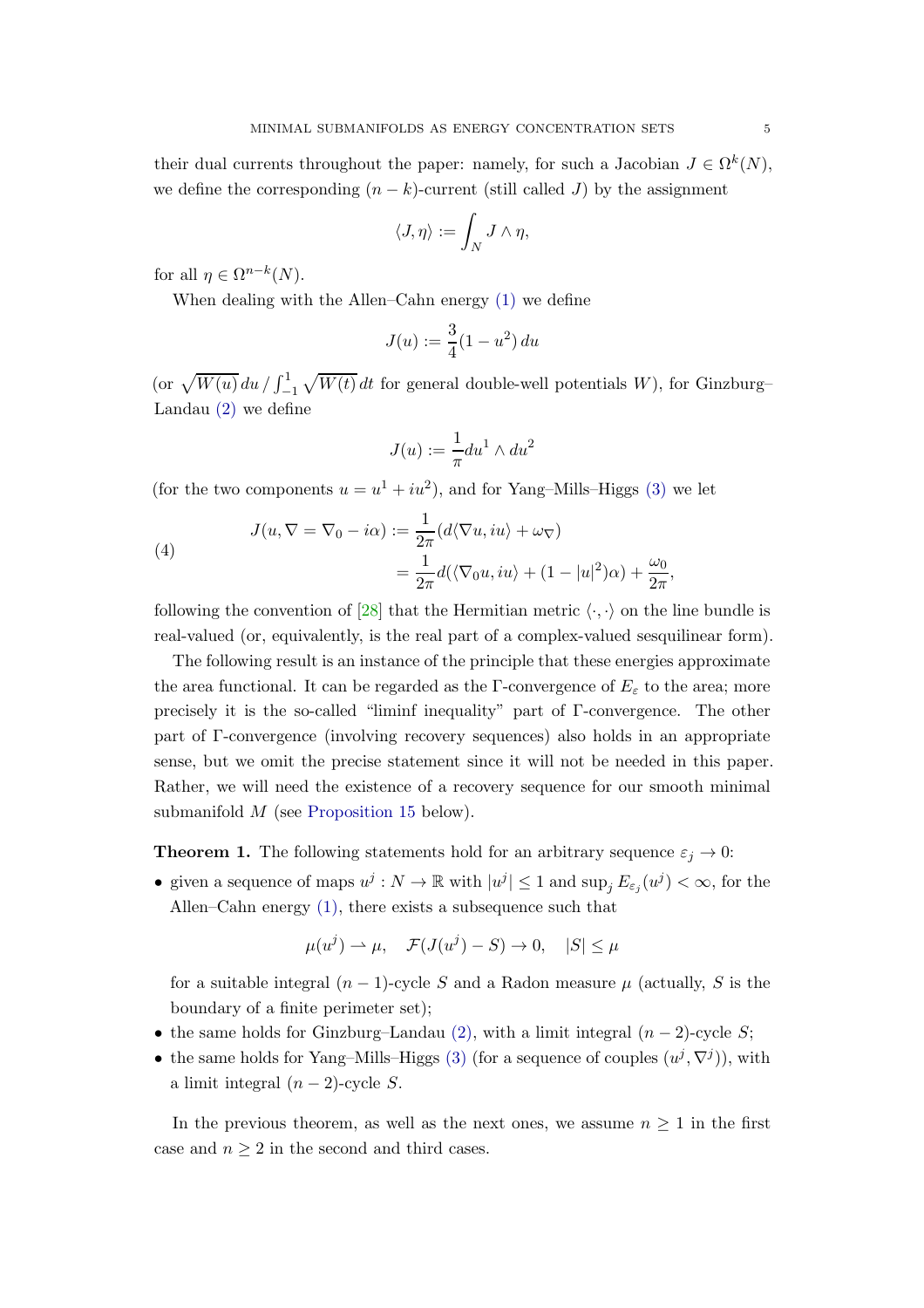In the statement,  $\mathcal F$  is the flat norm on m-boundaries, defined as

$$
\mathcal{F}(S) := \inf \{ \mathbb{M}(R) \mid \partial R = S \},\
$$

where R ranges among all  $(m + 1)$ -currents with boundary S. Observe that, while  $J(u)$  is always a boundary in the Allen–Cahn and Ginzburg–Landau settings,  $J(u, \nabla)$ is only a cycle in general; on the other hand, in view of [\(4\),](#page-4-1) the real homology class  $[J(u, \nabla)] = [\frac{\omega_0}{2\pi}] \in H_{n-2}(N; \mathbb{R})$  is fixed.

For Allen–Cahn the standard (but hard to access) reference is  $[24].<sup>1</sup>$  $[24].<sup>1</sup>$  $[24].<sup>1</sup>$  We refer the reader to [\[1,](#page-43-2) Theorem 1.1.(i)] or [\[19,](#page-44-7) Theorem 5.2] for the proof in the Ginzburg– Landau setting<sup>[2](#page-5-1)</sup> and to  $[26,$  Theorem 1.2.(i)] for Yang–Mills–Higgs (convergence of the Jacobians in the flat norm is a consequence of the proof from [\[26\]](#page-44-9)).

The theorem below, which is substantially more difficult to prove (especially for Ginzburg–Landau), concerns the structure of the limit measure  $\mu$  when the sequence consists of critical maps (or couples).

**Theorem 2.** In the same situation of the previous theorem, if the maps  $u^j$  (or couples  $(u^j, \nabla^j)$  are also critical for  $E_{\varepsilon_j}$ , then the following holds:

- in the Allen–Cahn setting,  $\mu = |V|$  for an integral stationary  $(n-1)$ -varifold V;
- for Ginzburg–Landau,  $\mu = |V| + \frac{1}{2}$  $\frac{1}{2}|h|^2 \mathcal{H}^n$  for a stationary rectifiable  $(n-2)$ -varifold V with density in  $\{1\} \cup [2, \infty)$  a.e. and a harmonic one-form  $h \in \Omega^1(N)$ ;
- for Yang–Mills–Higgs,  $\mu = |V|$  for an integral stationary  $(n-2)$ -varifold V.

Proofs were given in [\[15\]](#page-44-4) (see also [\[14,](#page-44-5) Appendix B] for comments on the manifold setting), [\[7,](#page-43-3) [33\]](#page-45-0) (in the manifold case, which requires slightly more care than the Euclidean case, relying on the earlier works [\[4,](#page-43-1) [22\]](#page-44-6)) and [\[28\]](#page-44-8), respectively; see also the recent work [\[29\]](#page-44-14) for the characterization of the density in the Ginzburg–Landau setting.

We also have a parabolic version of the previous theorem, namely an asymptotic result for the gradient flow of the energy as  $\varepsilon \to 0$ . The gradient flow equations for the three energies are

<span id="page-5-2"></span>(5) 
$$
\partial_t u = \Delta u + \frac{(1 - |u|^2)u}{\varepsilon^2}
$$

<span id="page-5-0"></span><sup>&</sup>lt;sup>1</sup>In this setting the proof can be sketched as follows:  $J(u^j)$  equals  $d(F(u^j))/F(1)$ , where  $F(t) :=$  $\int_{-1}^{t} \sqrt{W(s)} ds$  (here,  $W(s) = \frac{(1-s^2)^2}{4}$  $\frac{s^2}{4}$ ). Since  $J(u^j)$  is bounded pointwise by the energy density,  $F(u^{j})$  is bounded in BV and, hence,  $\{u^{j}\}\$  has a subsequential strong limit  $u^{\infty}$  in  $L^{1}$ . Since  $\int_N W(u^j) \to 0$ , we obtain  $W(u^{\infty}) = 0$  (a.e.), or equivalently  $u^{\infty}(x) \in \{\pm 1\}$  for a.e. x. Thus,  $J(u^j)$ converges in the flat norm to  $d(F(u^{\infty}))/F(1)$ , the boundary of  $N \setminus \{u^{\infty} = 1\} = \{u^{\infty} = -1\}.$ 

<span id="page-5-1"></span><sup>2</sup>The work [\[1\]](#page-43-2) shows convergence in the flat norm, in the Euclidean setting. Applying this result locally and using a partition of unity, one obtains  $J(u^{j}) - S = Q^{j} + \partial R^{j}$  (along a subsequence), for an integral cycle S and currents  $Q^j$ ,  $R^j$  of infinitesimal mass; the argument from [\[13,](#page-44-15) p. 588] then allows to write  $Q^j = \partial \tilde{R}^j$ , with  $\mathbb{M}(\tilde{R}^j) \leq C(N) \mathbb{M}(Q^j)$ , so that  $\mathcal{F}(J(u^j) - S) \to 0$ .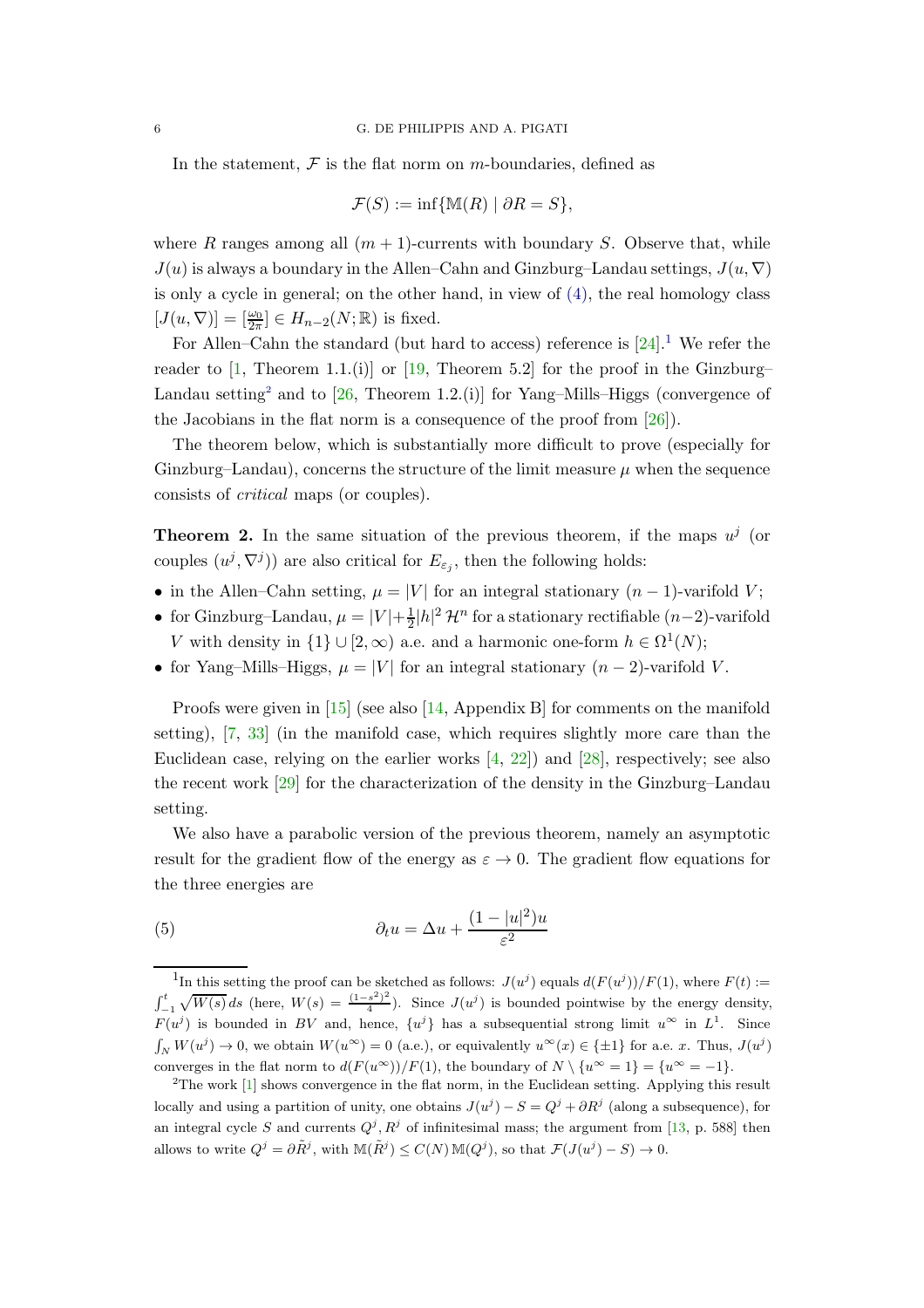for the Allen–Cahn and Ginzburg–Landau functionals (more precisely, for the energy prior normalization, namely  $\frac{2\sqrt{2}}{3}$  $\frac{\sqrt{2}}{3}\varepsilon^{-1}E_{\varepsilon}$  and  $\pi \log(\varepsilon^{-1})E_{\varepsilon}$ , respectively), with respect to the usual  $L^2$ -scalar product, and

<span id="page-6-2"></span>(6) 
$$
\begin{cases} \partial_t u = -\nabla^* \nabla u + \frac{1}{2\varepsilon^2} (1 - |u|^2) u, \\ \partial_t \alpha = -d^* (\omega_0 + d\alpha) + \frac{1}{\varepsilon^2} \langle i u, \nabla u \rangle, \end{cases}
$$

for the Yang–Mills–Higgs functional (more precisely, for  $2\pi E_{\varepsilon}$ ), with respect to the scalar product  $\int_N(\langle u, v \rangle + \varepsilon^2 \langle \alpha, \beta \rangle)$  on the space of couples  $(u, \nabla) = (u, \nabla_0 - i\alpha)$ .

Long-term existence, uniqueness and continuous dependence on the (smooth) initial condition  $u_0$  (or  $(u_0, \nabla_0)$ ) are standard for [\(5\),](#page-5-2) and are detailed in [\[26,](#page-44-9) Sec-tion 6.3] for [\(6\)](#page-6-2) (with the natural assumption  $|u_0| \leq 1$ ).

<span id="page-6-3"></span>**Theorem 3.** Given a sequence of smooth initial data  $u_0^j$  with  $\sup_j E_{\varepsilon_j}(u_0^j)$  $\binom{J}{0} \leq \Lambda < \infty$ and  $|u_0^j$  $|j_0|^j \leq 1$  (for a sequence  $\varepsilon_j \to 0$ ), up to a subsequence we have  $\mu(u_t^j)$  $\mu_t^{(j)} \to \mu_t$  for all  $t \geq 0$  (maps should be replaced by couples for Yang–Mills–Higgs), for a family of Radon measures  $(\mu_t)_{t \in [0,\infty)}$  such that the following holds:

- for Allen–Cahn,  $(\mu_t)_{t\geq 0}$  is an  $(n-1)$ -dimensional Brakke flow and  $\mu_t$  is the weight of an integral varifold for a.e. t;
- for Ginzburg–Landau,  $\mu_t = \nu_t + \frac{1}{2}$  $\frac{1}{2}|\alpha_t|^2$  for an  $(n-2)$ -dimensional Brakke flow  $(\nu_t)_{t\in[0,\infty)}$  and a closed one-form  $\alpha_t$  solving the heat equation  $\partial_t \alpha_t = -\Delta_H \alpha_t$ (where  $\Delta_H \alpha_t = dd^* \alpha_t$  is the Hodge Laplacian); also,  $\nu_t$  is the weight of a rectifiable varifold with  $(n-2)$ -density bounded below by a constant  $\eta(t, N, \Lambda) > 0$ , for a.e.  $t > 0$ :
- for Yang–Mills–Higgs,  $(\mu_t)_{t\geq 0}$  is an  $(n-2)$ -dimensional Brakke flow and  $\mu_t$  is the weight of an integral varifold for a.e. t.

For the proof, we refer the reader to [\[16,](#page-44-10) [34\]](#page-45-2) (which easily extend to manifolds), [\[5\]](#page-43-4) (see also [\[9\]](#page-43-5) for the manifold setting) and [\[27\]](#page-44-11), respectively. We refer to [\[16,](#page-44-10) Sections 1.8–1.9] for the definition of Brakke flow.

<span id="page-6-0"></span>**Remark 4.** The constant  $\eta(t, N, \Lambda)$  obtained in [\[5\]](#page-43-4) is a continuous function of  $t > 0$ .

<span id="page-6-1"></span>1.3. Main theorem, strategy and auxiliary results. With the above notation in place, our main result now reads as follows.

Theorem 5. Given a (closed, smooth, embedded, oriented) non-degenerate minimal submanifold  $M^m$  of  $N^n$ , there exists a family of

- critical maps  $(u_{\varepsilon})$  for [\(1\)](#page-3-1) when  $m = n 1$  and M bounds a smooth open set,
- critical maps  $(u_{\varepsilon})$  for  $(2)$  when  $m = n-2$  and M bounds an oriented hypersurface,
- critical couples  $(u_\varepsilon, \nabla_\varepsilon)$  for [\(3\)](#page-3-3) when  $m = n 2$  and M is oriented, for an appropriate line bundle  $L \to N$  (specifically, such that the Euler class  $c_1(L) \in H^2(N; \mathbb{Z})$ is Poincaré dual to  $\llbracket M \rrbracket \in H_{n-2}(N;\mathbb{Z}),$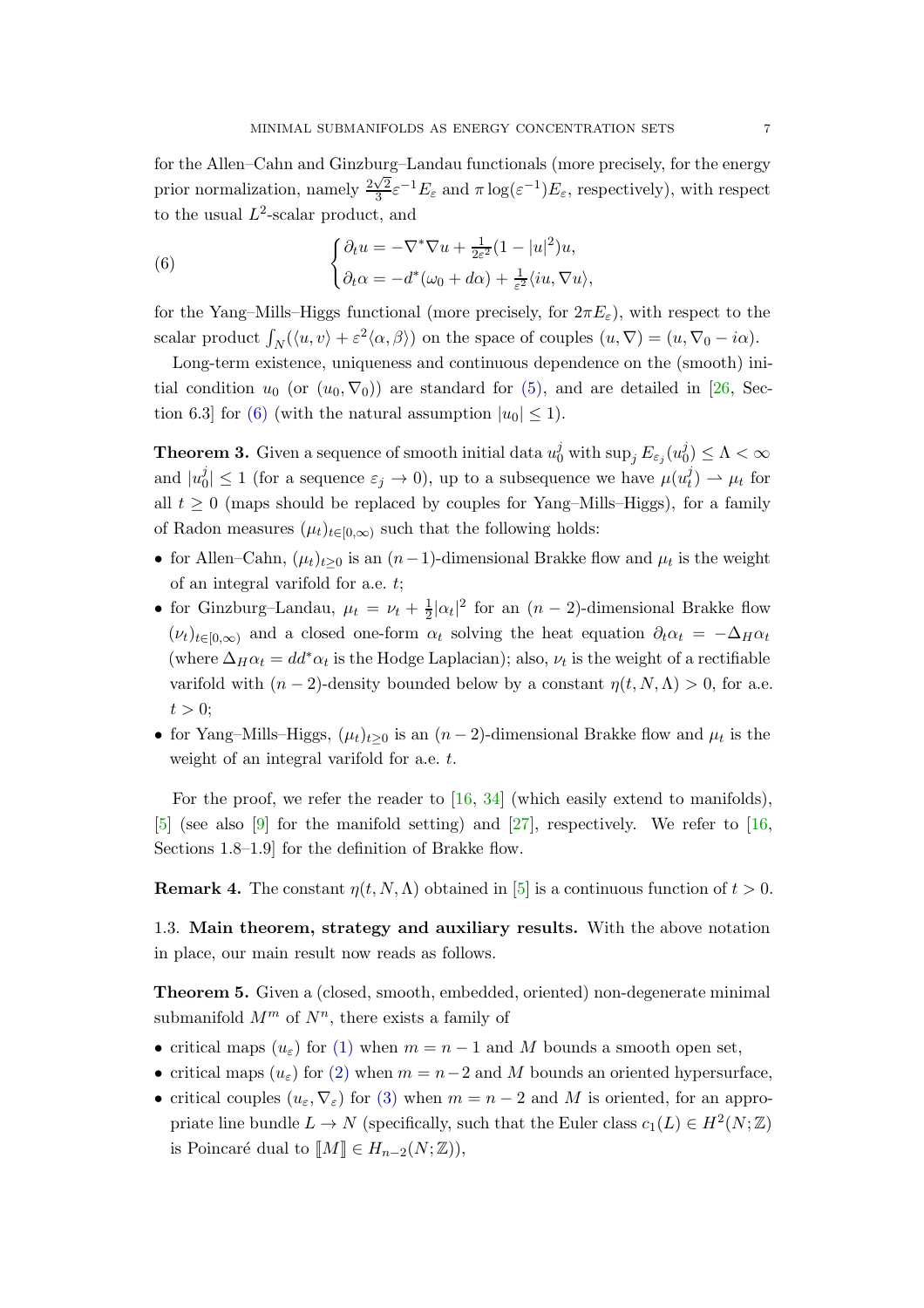such that the energy density

$$
\mu(u_{\varepsilon}) \rightharpoonup \mathcal{H}^m \mathsf{L} \, M
$$

in the sense of Radon measures  $(\mu(u_{\varepsilon}, \nabla_{\varepsilon}) \to \mathcal{H}^m \mathsf{L} M$  for Yang–Mills–Higgs).

Note that, since M is non-degenerate, we must necessarily have  $m \geq 1$ . In the statement, the family is parametrized by  $\varepsilon \in (0,\overline{\varepsilon})$ , for an appropriate  $\overline{\varepsilon} > 0$ depending on  $M$  and  $N$ . In the Allen–Cahn and Ginzburg–Landau cases, we endow M with the boundary orientation. Thus, in all cases the oriented submanifold  $M$ gives rise to a well-defined integral m-cycle  $\llbracket M \rrbracket$ . It should be noted that, in fact, only the orientability of  $M$  and  $N$  plays a role; the other topological conditions could be dropped by using sections of suitable (real or complex) line bundles over N.

Remark 6. The non-degeneracy assumption cannot be dropped entirely. For instance, on  $S^1 = \mathbb{R}/\mathbb{Z}$  it is easy to check (due to the explicit nature of the solutions) that two points  $M = \{p, q\}$  can be realized as the concentration set in the Allen– Cahn setting only when they are antipodal.<sup>[3](#page-7-1)</sup> Similar examples should be expected also in higher dimension.

As explained earlier, we follow the same strategy of  $[10]$ , the main difficulty being to obtain [Theorem 8](#page-8-0) and [Corollary 10](#page-9-0) below in arbitrary dimension. In particular, our main main theorem follows easily from the following one (cf. [\[10,](#page-44-1) Proposition 4.1]).

<span id="page-7-0"></span>**Theorem 7.** Given  $\delta > 0$ , there exists  $\varepsilon_0(M, \delta) > 0$  such that the following holds. Given any time  $T > 0$ , for  $\varepsilon \in (0, \varepsilon_0)$  there exists a solution  $(u_t^{\varepsilon})$  or  $(u_t^{\varepsilon}, \nabla_t^{\varepsilon})$  to the gradient flow equation for  $E_{\varepsilon}$  (chosen among the three energies) such that

<span id="page-7-2"></span>(7) 
$$
\mathcal{F}(J(u_t^{\varepsilon}) - [\![M]\!]) \leq \delta, \quad |E_{\varepsilon}(u_t^{\varepsilon}) - \mathcal{H}^m(M)| \leq \delta,
$$

for all  $t \in [0, T]$  (with  $u^{\varepsilon}$  replaced by  $(u^{\varepsilon}, \nabla^{\varepsilon})$  for Yang-Mills-Higgs).

Indeed, since the time  $T$  is arbitrarily large, we can select an intermediate time such that  $\partial_t u_t^{\varepsilon}$  is arbitrarily small in  $L^2$ , and obtain a critical map in the limit. From the second part of [\(7\)](#page-7-2) we only use the information that  $E_{\varepsilon}(u_{t}^{\varepsilon}) \leq \mathcal{H}^{m}(M) + \delta$ . Then [Theorem 1](#page-4-0) easily implies that  $M$  is the energy concentration set (since we can make  $\delta \to 0$  as  $\varepsilon \to 0$ ).

The strategy to obtain [Theorem 7](#page-7-0) can be outlined as follows: we define a finitedimensional family  $(M_w)_{w\in\mathbb{B}}$  of deformations of M with lower area, parametrized by a ball  $\mathbb{B} \subset \mathbb{R}^{\ell}$  (with  $M_0 = M$ ), where  $\ell$  (the Morse index of M) measures the instability of  $M$ . Then we create a min-max geometry: we introduce a function  $P$ projecting the set of m-submanifolds (or cycles) to  $\mathbb{R}^{\ell}$ , with  $P(M_w) = w$  (hence,  $P(M_0) = 0$ , in such a way that the area of M' is always larger than the area of

<span id="page-7-1"></span><sup>3</sup>We wish to thank Christos Mantoulidis for pointing out this simple example.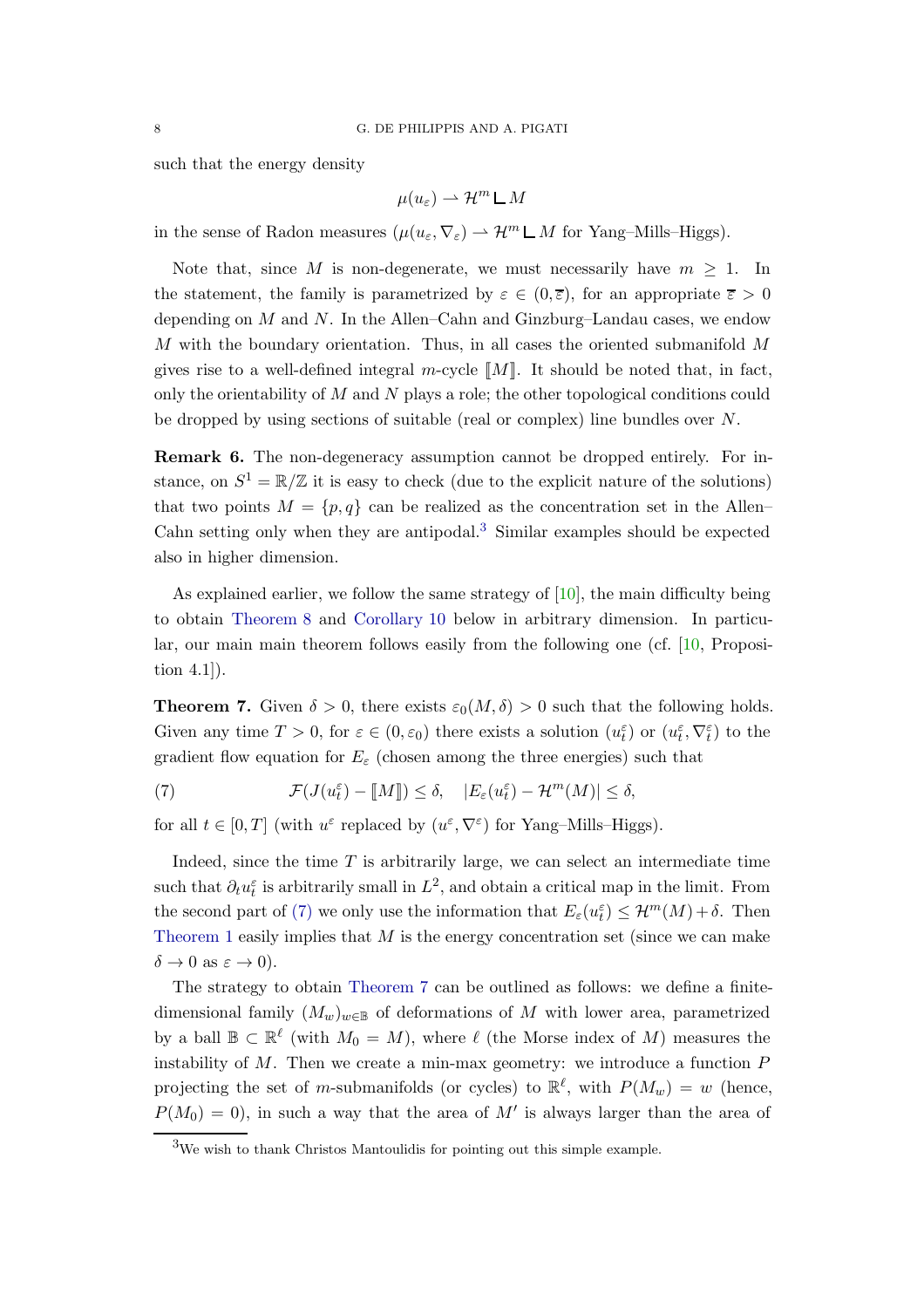M whenever  $P(M') = 0$  and M' is close to M (in a weak sense). Thus,  $\{P(\cdot) = 0\}$ can be regarded as the high-energy obstacle in the mountain pass situation, and  $M$ becomes the precise location of the mountain pass.

More precisely, for the map  $P$  constructed in the next section, the following theorem holds. It shows a stronger statement, initially proved in another version by White  $[35]$ , namely that M is a strict local minimizer for the perturbed area functional  $\tilde{M}(S) := M(S) + \lambda |P(S)|^2$  (for a suitably large  $\lambda > 0$ ). For this functional,  $M$  has a positive second variation; the difficulty (and usefulness) of the result lies in the fact that minimality holds in a *flat* neighborhood of  $M$ . We also mention that a very similar statement is proved, in dimension one, in the PhD thesis of Mesaric  $[23]$ <sup>[4](#page-8-1)</sup>

<span id="page-8-0"></span>**Theorem 8.** The cycle  $\llbracket M \rrbracket$  is a strict local minimizer for  $\tilde{M}$  among integral mcycles, in a neighborhood for the flat norm. More precisely, there exists  $\delta_1(M) > 0$ such that, for any integral m-cycle S with  $\mathcal{F}(S - M\|) \leq \delta_1$ , one has

$$
\tilde{\mathbb{M}}(S) \ge \tilde{\mathbb{M}}(\llbracket M \rrbracket) = \mathcal{H}^m(M),
$$

with equality only if  $S = M\mathbb{I}$ .

We have the function P, projecting cycles to  $\mathbb{R}^{\ell}$ , but we also have the Jacobian  $J(\cdot)$ , which maps any function u (or couple  $(u, \nabla)$ ) to a cycle. The idea is to use  $J(\cdot)$  and P to find approximate critical points for  $E_{\varepsilon}$ , while keeping track of their distance (via  $J(\cdot)$ ) from the cycle  $\llbracket M \rrbracket$ .

Specifically, once we have reproduced the mountain pass situation, we approximate each  $M_w$  with a map  $u_0^{\varepsilon,w}$  $_0^{\varepsilon,w}$  (or a couple  $(u_0^{\varepsilon,w})$  $_{0}^{\varepsilon,w},\nabla_{0}^{\varepsilon,w}$  $\binom{\varepsilon, w}{0}$ ) with energy close to the area of  $M_w$  and  $J(u_0^{\varepsilon,w})$  $\binom{1}{0}$  close to  $\llbracket M_w \rrbracket$ . Then, by applying the gradient flow for a time T, we get new maps  $u_T^{\varepsilon,w}$  $T^{\varepsilon,w}_{T}$ , and a degree-theoretic argument shows that there exists a  $w \in \mathbb{B}$  such that  $P(J(u_T^{\varepsilon,w})$  $(T^{\\\varepsilon,w}_{T})=0$ , with  $J(u_{T}^{\varepsilon,w})$  $(T<sup>E,w</sup>)$  in the neighborhood where [Theorem 8](#page-8-0) applies. In particular, using also [Theorem 1,](#page-4-0) the energy of this map at time  $T$  is at least the area of  $M$  (up to an infinitesimal error), meaning that the energy almost did not change along the flow.

Actually, the aforementioned argument uses again [Theorem 8,](#page-8-0) together with Γconvergence. Roughly speaking, the idea is that at each time  $t \in [0, T]$  there must be some w such that  $P(J(u_t^{\varepsilon,w}))$  $(t_t^{(\varepsilon,w)}) = 0$ . If at some time the Jacobian  $J(u_t^{\varepsilon,w})$  $\binom{e,w}{t}$  escapes the weak (closed) neighborhood of  $\llbracket M \rrbracket$  where [Theorem 8](#page-8-0) holds, assuming t is the first time when this happens, in the limit  $\varepsilon \to 0$  we get a cycle S with  $P(S) = 0$ and area bounded by  $\mathcal{H}^m(M)$ , on the boundary of the neighborhood, contradicting [Theorem 8.](#page-8-0)

Finally, we have to ensure that  $J(u_t^{\varepsilon,w})$  $\mathcal{L}_t^{(w)}$  stays close to  $\llbracket M \rrbracket$  for all times  $t \in [0, T]$ (for a fixed T and with w chosen as above). This can be proved for  $t = T$  with the

<span id="page-8-1"></span><sup>4</sup>We wish to thank Robert Jerrard for pointing this out to us.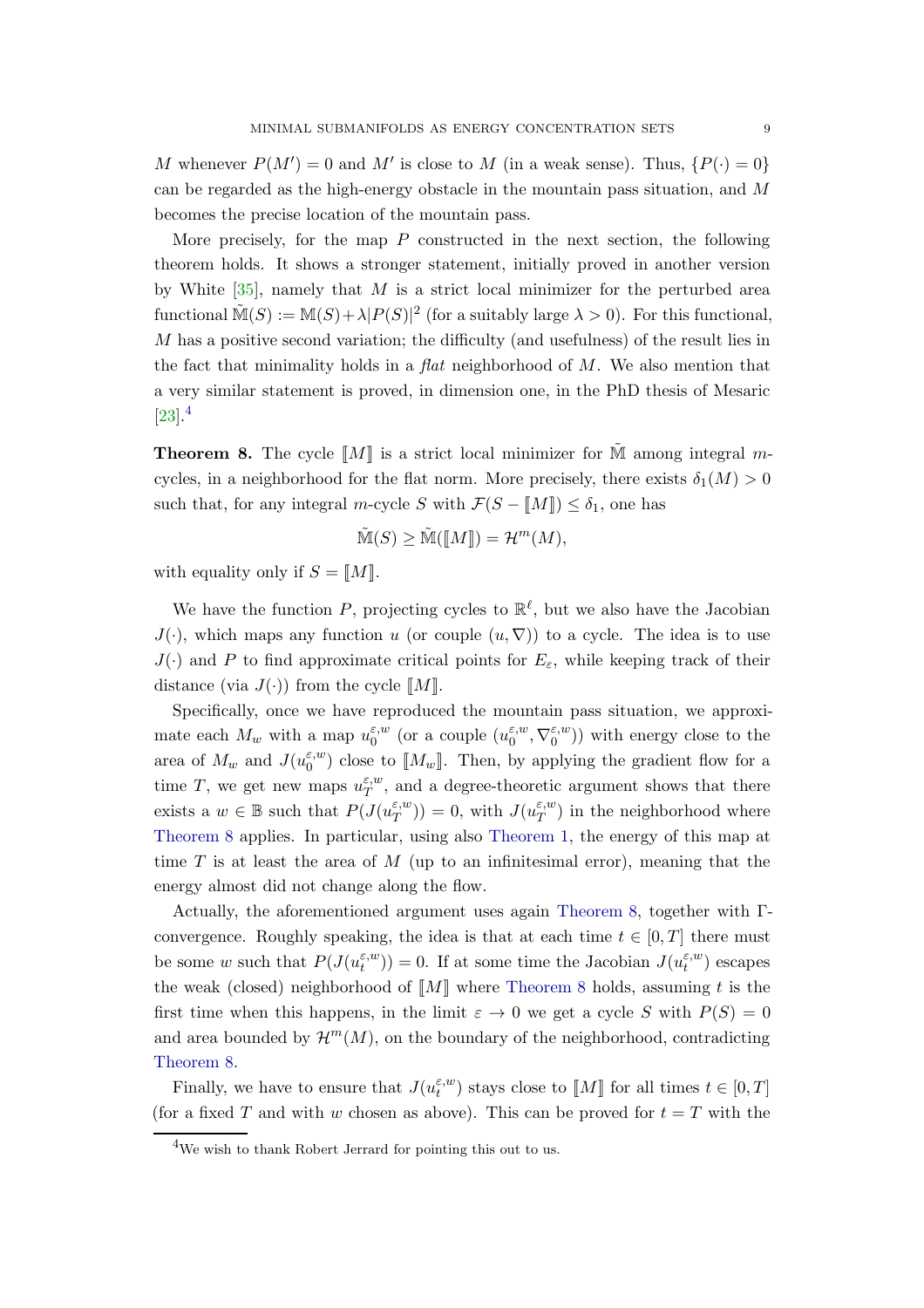same argument, but in order to deal with all the interval another idea is needed. We look at the first time when the Jacobian reaches a certain positive distance from  $\llbracket M \rrbracket$ . Since the energy along the flow is almost unchanged, we have a stationary situation in the limit  $\varepsilon \to 0$ , and we obtain a contradiction to [Corollary 10](#page-9-0) below, which in turn follows easily from the next rigidity result.

<span id="page-9-1"></span>**Theorem 9.** Let M and N be as above. Given  $\eta, \Lambda > 0$ , there exists  $\delta(M, N, \eta, \lambda) \in$  $(0, \rho)$  with the following property: if a stationary rectifiable m-varifold V is such that

- $d_H(\text{spt}|V|, M) \leq \delta$  (with  $d_H$  the Hausdorff distance),
- $\mathbb{M}(V) \leq \Lambda$  (with  $\mathbb{M}(V)$  the total mass of V),
- $\Theta^m(|V|, y) \geq \eta$  for all  $y \in \text{spt}|V|$ ,
- spt  $|V| \cap \pi^{-1}(x)$  is nonempty for all  $x \in M$ , and consists of a single point for  $x \in M \setminus E$ , for a set  $E \subseteq M$  with  $\mathcal{H}^m(E) \leq \delta$ ,

then spt  $|V| = M$ .

<span id="page-9-0"></span>In the statement,  $\pi : \overline{B}_{\delta}(M) \to M$  denotes the nearest point projection.

**Corollary 10.** Given  $\eta > 0$ , there exists  $\delta_2(M, \eta) > 0$  with the following property: there cannot exist a stationary rectifiable m-varifold V with density at least  $\eta$  and an integral  $m$ -cycle  $S$  satisfying

$$
0 < \mathcal{F}(S - \llbracket M \rrbracket) \le \delta_2, \quad |S| \le |V|, \quad \mathbb{M}(V) \le \mathcal{H}^m(M) + \delta_2.
$$

This final ingredient is the main novelty of the present paper. The main strategy to prove it is to parametrize V as a multigraph over M and construct an approximate Jacobi field out of it, contradicting the assumption that  $M$  is non-degenerate minimal.

Remark 11. Actually, in the Allen–Cahn and Yang–Mills–Higgs settings, we just need to use [Corollary 10](#page-9-0) with  $\eta = 1$ . In this case, this theorem can be easily deduced from Allard's classical regularity theorem [\[2\]](#page-43-6). However, in the Ginzburg– Landau setting, since the sharp density lower bound in [Theorem 3](#page-6-3) is not known, we need this result in its full strength. We expect that techniques similar to those used in [\[29\]](#page-44-14) allow to obtain  $\eta = 1$  also in this parabolic setting. However, our machinery does apply to any energy for which Γ-convergence and convergence of the gradient flows hold (with a positive density lower bound  $\eta > 0$  for the latter).

Acknowledgements. The work of G.D.P is partially supported by the NSF grant DMS 2055686 and by the Simons Foundation. The authors would like to thank Fanghua Lin and Tristan Rivière for their interest and for several inspiring discussions.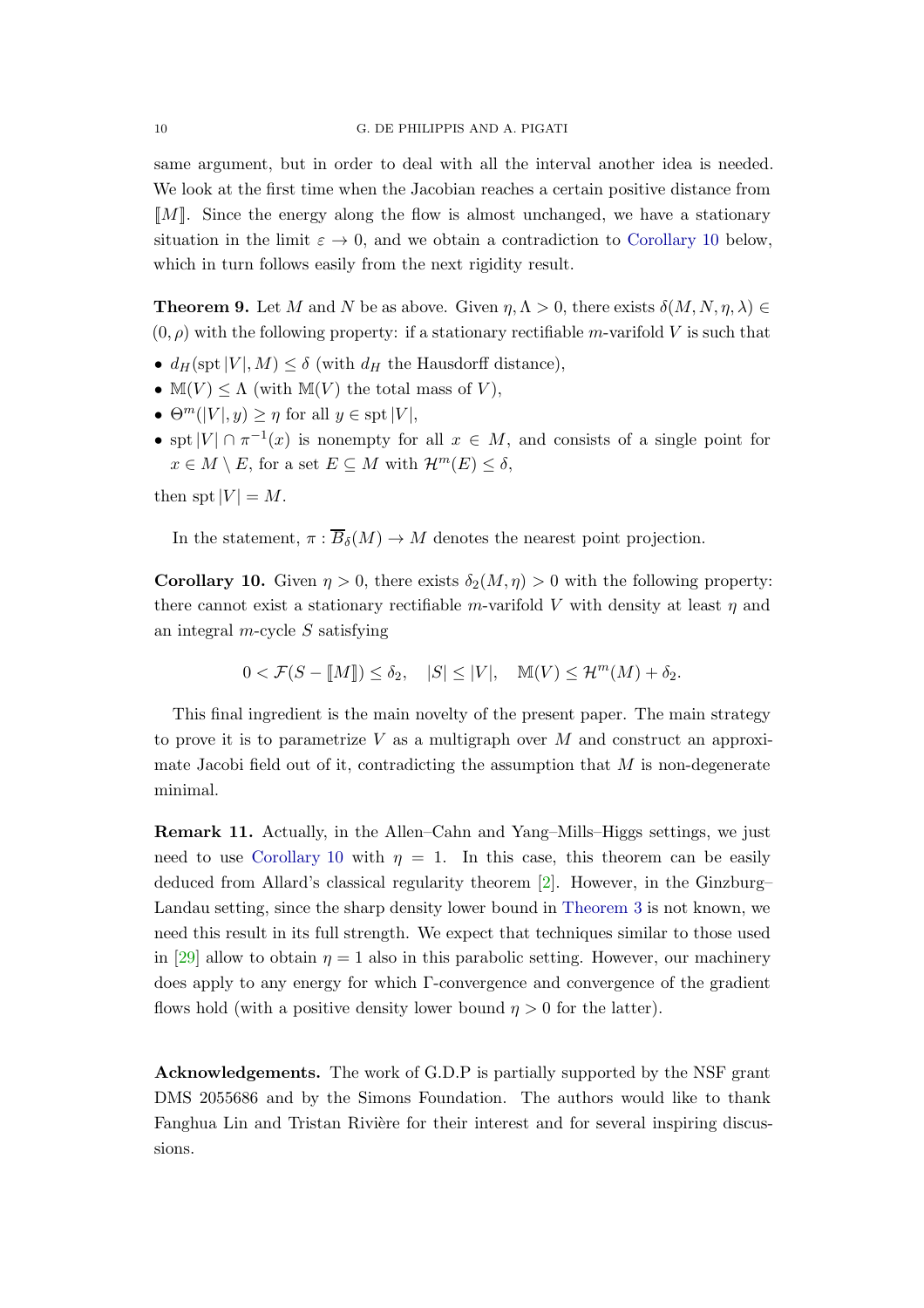## <span id="page-10-0"></span>2. DEFINITION OF THE FAMILY  $(M_w)$  and the perturbed mass functional

Given a (smooth, embedded, oriented) non-degenerate minimal submanifold  $M^m$ in  $N^n$ , we denote by J the symmetric bilinear form representing the second variation of the area, defined on smooth sections of the normal bundle  $T^{\perp}M$ . Namely, given a smooth section  $\varphi : M \to T^{\perp}M$ , defining  $M_{\varphi}$  to be the image of the map  $x \mapsto$  $\exp_x(\varphi(x))$  (from M to N), we have

<span id="page-10-1"></span>(8) 
$$
\mathcal{H}^m(M_{s\varphi}) = \mathcal{H}^m(M) + \frac{s^2}{2}J(\varphi,\varphi) + o(s^2)
$$

(the linear part vanishes by minimality of  $M$ ). We can write

$$
J(\varphi,\psi)=\int_M\langle J\varphi,\psi\rangle
$$

for a self-adjoint elliptic second-order operator (still denoted  $J$ ), called the *Jacobi* operator of M. The assumption that M is non-degenerate means that J has trivial kernel; for generic metrics  $q$  on the ambient  $N$ , this assumption is always met for all minimal submanifolds [\[36\]](#page-45-4).

Let  $\lambda_1 \leq \lambda_2 \leq \ldots$  be the eigenvalues of J, listed with multiplicity, and select an orthonormal basis  $(\varphi_j)_{j=1}^{\infty}$  of corresponding eigenvectors.

**Definition 12.** We fix  $\lambda > 0$  such that  $\frac{1}{2}\lambda_1 + \lambda > 0$ . Also, we let  $\ell$  be the maximum index such that  $\lambda_{\ell} < 0$ . This finite number  $\ell \in \mathbb{N}$  is called the Morse index of M (possibly  $\ell = 0$ ).

We fix  $\rho_0 > 0$  small, such that the exponential map

$$
\exp: \{v \in T^{\perp}M : |v| \le \rho_0\} \to \overline{B}_{\rho_0}(M)
$$

is a diffeomorphism  $(B_{\rho_0}(M)$  is the tubular neighborhood consisting of all the points having distance at most  $\rho_0$  from M). We call  $\pi: B_{\rho_0}(M) \to M$  the nearest point projection and  $d_M$  the distance function to M. For  $y \in B_{\rho_0}(M)$  we have

$$
y = \exp_x(v)
$$

for  $x = \pi(y)$  and a suitable  $v \in T_x^{\perp}M$  with  $|v| = d_M(y)$   $(x \in M$  and  $v \in T_x^{\perp}M$  are unique, under the constraint  $|v| \leq \rho_0$ .

We extend each  $\varphi_j$  to a section  $\varphi_j : B_{\rho_0}(M) \to TN$  via parallel transport along geodesic rays orthogonal to  $M$ . Then we let

$$
\omega_j := \langle X, \varphi_j \rangle \, \pi^* \mathrm{vol}_M,
$$

where  $\mathrm{vol}_M$  is the volume form of M and  $X := \text{grad }\frac{d_M^2}{2}$ . Finally, we extend each  $\omega_j$ to a smooth  $m$ -form on all of  $N$ , in an arbitrary way.

**Definition 13.** For any m-current  $T$  we define

<span id="page-10-2"></span>(9) 
$$
P(T) := (\langle T, \omega^1 \rangle, \dots, \langle T, \omega^\ell \rangle).
$$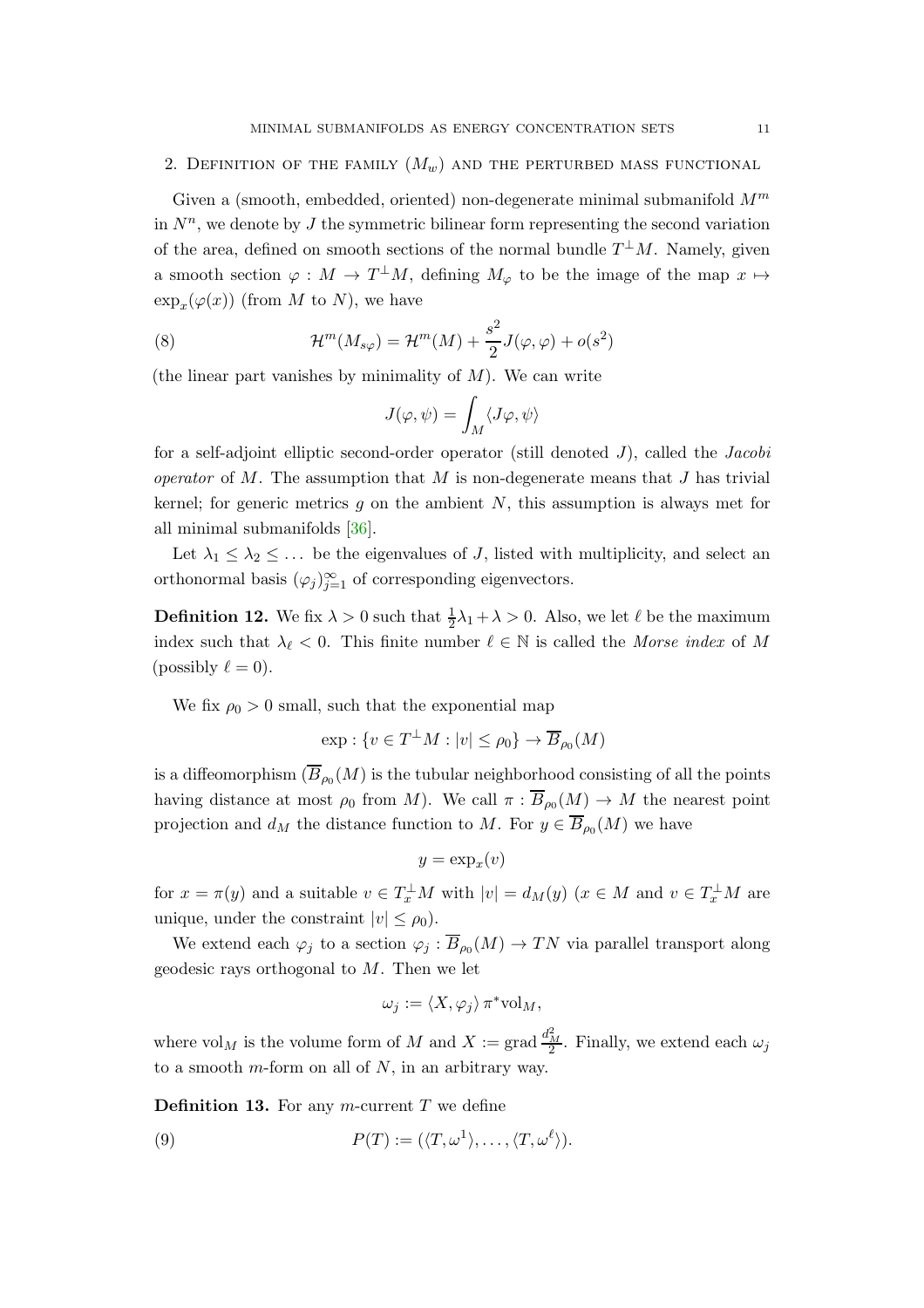The modified mass functional is then

(10) 
$$
\widetilde{\mathbb{M}}(T) := \mathbb{M}(T) + \lambda |P(T)|^2.
$$

Note that if  $y = \exp_x(v)$ , for some  $v \in T_x^{\perp}M$  with norm  $|v| \le \rho_0$ , then  $\langle X, \varphi_i \rangle(y) =$  $\langle v, \varphi_i(x)\rangle$ ; hence,

<span id="page-11-1"></span>(11) 
$$
P([\![M_{\varphi}]\!]) = \left(\int_M \langle \varphi, \varphi_j \rangle\right)_{j=1}^{\ell}.
$$

It is straightforward to check that [\(8\)](#page-10-1) can be improved to

<span id="page-11-2"></span>(12) 
$$
\mathcal{H}^m(M_{\varphi}) = \mathcal{H}^m(M) + \frac{1}{2}J(\varphi,\varphi) + O(||\varphi||_{C^1} ||\varphi||_{W^{1,2}}^2)
$$

for a section  $\varphi$  with  $|\varphi| \leq \rho_0$ , where the two norms are the  $C^0$ -norm and the  $L^2$ -norm of  $(\varphi, \nabla^{\perp} \varphi)$ , respectively. From [\(11\),](#page-11-1) [\(12\)](#page-11-2) and our choice of  $\lambda$ , it follows that

<span id="page-11-6"></span>(13) 
$$
\widetilde{\mathbb{M}}(\llbracket M_{\varphi} \rrbracket) > \mathcal{H}^m(M)
$$

whenever  $\varphi$  is nontrivial and small enough in the  $C^1$ -norm. The content of [Theorem 8](#page-8-0) is that this inequality still holds for cycles close to  $M$  in a much weaker sense, for the same choice of  $\lambda$ .

# **Definition 14.** Given  $w \in \mathbb{R}^{\ell}$  small enough, we let  $\varphi_w := \sum_{j=1}^{\ell} w_j \varphi_j$  and  $M_w := M_{\omega_w}$ .

We fix a *closed* ball  $\mathbb{B}$  in  $\mathbb{R}^{\ell}$ , centered at the origin, such that  $|\sum_{i=1}^{\ell} w_i \varphi_i| < \rho_0$  for all  $w \in \mathbb{B}$  (in particular,  $M_w$  is a smooth embedded submanifold since by elliptic regularity each  $\varphi_j$  is smooth) and

<span id="page-11-3"></span>(14) 
$$
\mathcal{H}^m(M_w) < \mathcal{H}^m(M) \quad \text{for all } w \in \mathbb{B} \setminus \{0\},
$$

as well as

<span id="page-11-5"></span>(15) 
$$
\mathcal{F}(\llbracket M_w \rrbracket - \llbracket M \rrbracket) \leq \frac{1}{2} \delta_1,
$$

where  $\delta_1$  is the constant from [Theorem 8.](#page-8-0)

Note that, in the previous definition, property [\(14\)](#page-11-3) can be guaranteed using the fact that each  $\varphi_j$  corresponds to a negative eigenvalue for the second variation of the area.

In the remainder of this section, we outline a proof of the following proposition. For a single submanifold, it is a special case of the existence of recovery sequences in the Γ-convergence of our energies to the area. Some care is required in order to obtain a family which depends continuously on w.

<span id="page-11-0"></span>**Proposition 15.** Under the assumptions of [Theorem 5,](#page-6-1) for  $\varepsilon$  small enough there exists a continuous family  $(u_0^{\varepsilon,w})$  $_{0}^{\varepsilon,w}$ <sub>0</sub> we such that

<span id="page-11-4"></span>(16) 
$$
E_{\varepsilon}(u_0^{\varepsilon,w}) \leq \mathcal{H}^m(M_w) + \delta(\varepsilon), \quad \mathcal{F}(J(u_0^{\varepsilon,w}) - [M_w]) \leq \delta(\varepsilon),
$$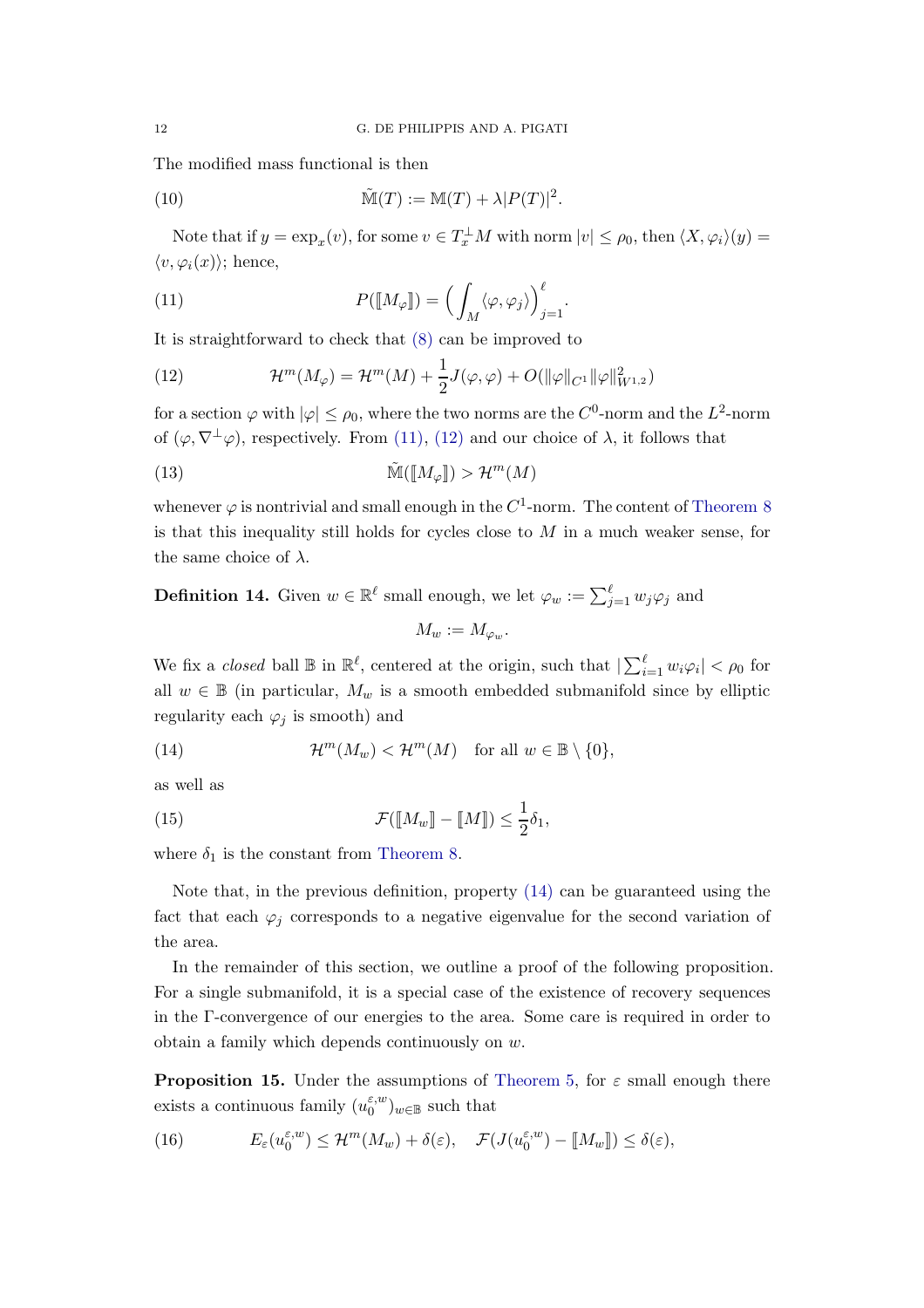for a quantity  $\delta(\varepsilon)$  which is infinitesimal as  $\varepsilon \to 0$ .

In the statement, continuity refers to the smooth topology on maps (or couples); also,  $u_0^{\varepsilon,w}$  $\int_0^{\varepsilon,w}$  should be replaced with a couple  $(u_0^{\varepsilon,w})$  $_{0}^{\varepsilon,w},\nabla_{0}^{\varepsilon,w}$  $_{0}^{\varepsilon,w}$ ) in the Yang-Mills-Higgs setting.

<span id="page-12-1"></span>**Remark 16.** Actually, the maps (or couples) satisfy  $\mu(u_0^{\varepsilon,w})$  $\binom{\varepsilon, w}{0} \rightharpoonup \mathcal{H}^m \mathsf{L} M_w$  for every  $w \in \mathbb{B}$ . This follows from the proof and can also be deduced from the Γ-convergence statement [\(Theorem 1,](#page-4-0) where  $S = M_w \mathbb{R}$  and where the inequality  $|S| \leq \mu$  must be an equality, as  $S$  and  $\mu$  have the same total mass).

*Proof of [Proposition 15.](#page-11-0)* Given a k-form  $\omega$  and  $y \in B_{\rho_0}(M)$ , let

$$
|\omega|_h^2(y):=\sum_{i=1}^m |\iota_{e_i}\omega|^2,
$$

where  $\{e_i\}_{i=1}^m$  is an orthonormal basis of  $(\ker d\pi(y))^{\perp}$  and  $\iota_{e_i}\omega$  is the interior product between the k-form and the vector  $e_i$ . Thus, roughly speaking,  $|\omega|_h(y)$  measures the components of  $\omega$  which are not perpendicular to M.

We claim that it is enough to find maps  $u_0^{\varepsilon,0}$  $_{0}^{\varepsilon,0}$  (or couples  $(u_{0}^{\varepsilon,0})$  $_{0}^{\varepsilon,0},\nabla_{0}^{\varepsilon,0}$  $\binom{1}{0}$  such that the statement holds for  $w = 0$  and such that

- $\int_{B_{\rho_0}(M)} |du_0^{\varepsilon,0}|_h^2 = o(\varepsilon^{-1})$  for Allen–Cahn;
- $\int_{B_{\rho_0}(M)} |du_0^{\varepsilon,0}|_h^2 = o(\log(\varepsilon^{-1}))$  for Ginzburg–Landau;

 $\bullet$   $\int_{B_{\rho_0}(M)}(|\nabla_0^{\varepsilon,0}u_0^{\varepsilon,0}$  $\varepsilon,0 \vert_h^2 + \varepsilon^2 \vert F_{\nabla_0^{\varepsilon,0}} \vert_h^2) = o(1)$  for Yang-Mills–Higgs.

Once this is done, we can take a family of diffeomorphisms  $\Phi_w : N \to N$  (depending smoothly on  $w \in \mathbb{B}$ ) such that  $\Phi_0 = id$ ,  $\Phi_w(M) = M_w$  and  $d\Phi_w(x)$  maps the normal space  $T_x^{\perp}M$  to the normal space  $T_{\Phi_w(x)}^{\perp}M_w$  isometrically, for all  $x \in M$ . Then we can simply define  $u_0^{\varepsilon,w}$  $\begin{array}{c} \varepsilon, w \ 0 \end{array} := u_0^{\varepsilon, 0}$  $\epsilon_0^{0} \circ \Phi_w^{-1}$  for Allen–Cahn or Ginzburg–Landau. Our assumption on the differential of  $\Phi_w$  gives

<span id="page-12-0"></span>(17) 
$$
|du_0^{\varepsilon,w}|(\Phi_w(y))| = |du_0^{\varepsilon,0}|(y) + O(|du_0^{\varepsilon,0}|_h(y)) + O(d_M(y)|du_0^{\varepsilon,0}|(y))
$$

for all  $y \in N$  close to M. Also, by [Theorem 1](#page-4-0) (or from the proof below), the energy densities

$$
\mu(u_0^{\varepsilon,0}) \rightharpoonup \mathcal{H}^m \sqcup M
$$

as  $\varepsilon \to 0$ . Hence, when bounding the energy of  $u_0^{\varepsilon,w}$  $_{0}^{\epsilon,w}$ , we can neglect the complement of  $B_{\rho_0}(M)$  and, together with the additional requirement for  $u_0^{\varepsilon,0}$  mentioned above, [\(17\)](#page-12-0) (with a change of variables) gives the convergence

$$
\mu(u_0^{\varepsilon,w}) \rightharpoonup (\Phi_w)_*(J\Phi_w \mathcal{H}^m \mathsf{L} M),
$$

where  $J\Phi_w$  is the Jacobian of  $\Phi_w$ . Since the latter equals  $J(\Phi_w|_M)$  on M, we get

$$
\mu(u_0^{\varepsilon,w}) \rightharpoonup \mathcal{H}^m \mathop{\mathsf{L}}\nolimits M_w
$$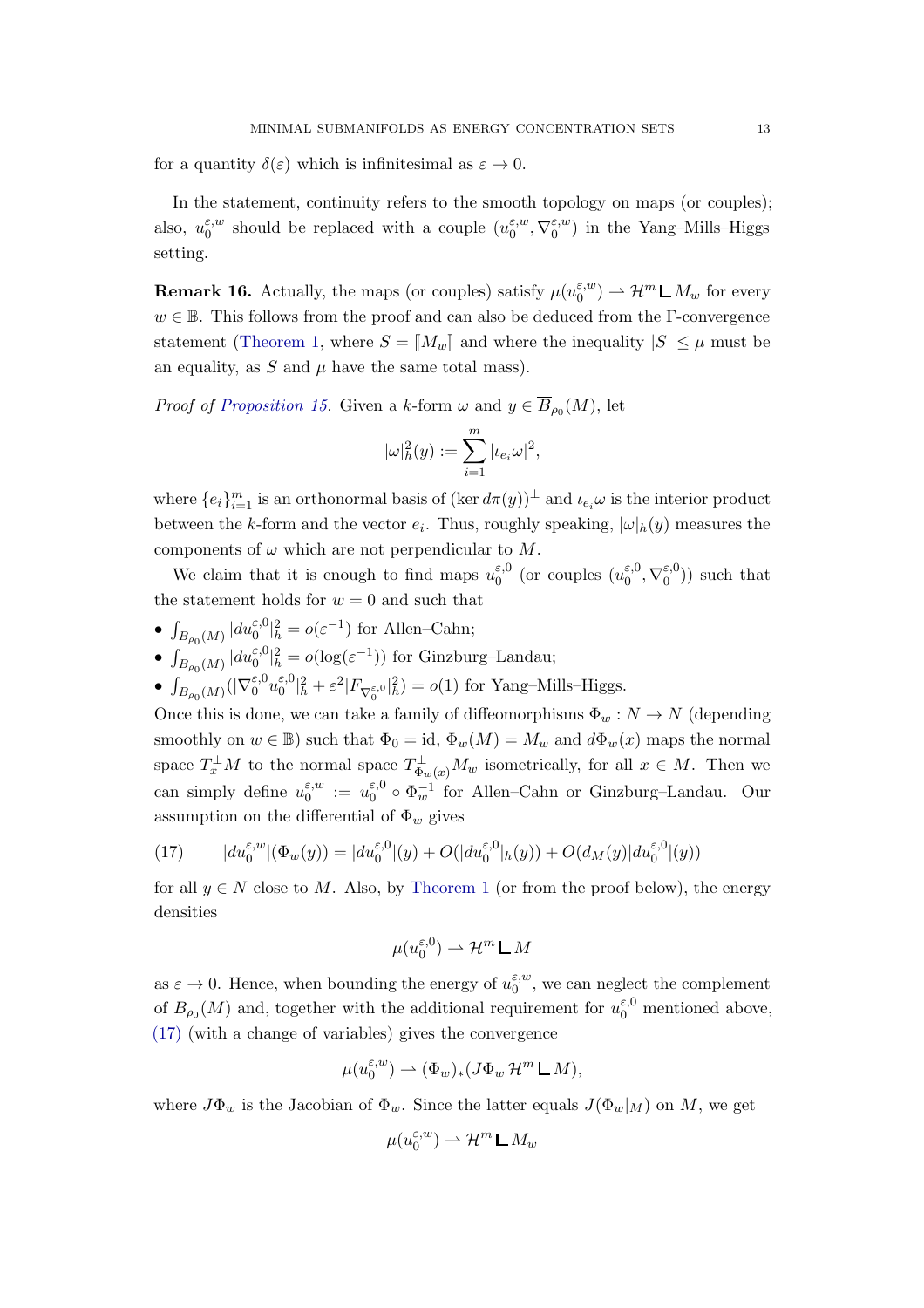as  $\varepsilon \to 0$  (uniformly in  $w \in \mathbb{B}$ ). Since  $J(u_0^{\varepsilon,w})$  $\begin{array}{lcl} \epsilon, w \ 0 \end{array} \big) \; = \; (\Phi_w)_* J (u_0^{\varepsilon,0})$  $_0^{\epsilon,0}$ , we also have  $J(u_0^{\varepsilon,w})$  $\mathcal{L}_0^{(\varepsilon,w)} \rightharpoonup (\Phi_w)_* \llbracket M \rrbracket = \llbracket M_w \rrbracket$  in the flat norm (uniformly in  $w \in \mathbb{B}$ ).

For Yang–Mills–Higgs, we observe that the pullback bundle  $(\Phi_w^{-1})^* L$  is isomorphic to L, with an isomorphism preserving the Hermitian metric: one can identify the fiber  $L_y$  with the fiber  $L_{\Phi_w^{-1}(y)}$  by parallel transport along the curve  $t \mapsto \Phi_{tw}^{-1}(y)$ . Thus, we can let

$$
u_0^{\varepsilon,w}:=(\Phi_w^{-1})^*u_0^{\varepsilon,0},\quad \nabla_0^{\varepsilon,w}:=(\Phi_w^{-1})^*\nabla_0^{\varepsilon,0}
$$

and view  $(u_0^{\varepsilon,w})$  $_{0}^{\varepsilon,w},\nabla_{0}^{\varepsilon,w}$  $\binom{\varepsilon, w}{0}$  as a couple on L, rather than on the pullback bundle. This couple (on L) depends continuously on w. Since  $\nabla_0^{\varepsilon,w}$  $\zeta_{0}^{w}u_{0}^{\varepsilon,w}$  $_{0}^{\varepsilon,w}$  and the curvature of  $\nabla_{0}^{\varepsilon,w}$ 0 are the pullback of the same differential forms for  $w = 0$  (under the map  $\Phi_w^{-1}$ ), the proof can be concluded as above.

We are left to construct the maps (or couples) for  $w = 0$ . We split the proof into three cases, according to the energy under consideration.

Allen–Cahn. By assumption, we can split  $N \setminus M$  into two regions  $N_+$  and  $N_-$ , with common boundary M (having the boundary orientation from  $N_$ ). Also, we can identify

$$
B_{\rho_0}(M) \cong M \times B^1_{\rho_0}
$$

(requiring that  $B_{\rho_0}(M) \cap N_+$  and  $B_{\rho_0}(M) \cap N_-$  are identified with  $M \times (0, \rho_0)$  and  $M \times (-\rho_0, 0)$ , respectively).

Recall that the one-dimensional solution to the Allen–Cahn equation is

$$
u^{\varepsilon}(v) = \tanh\left(\frac{v}{\sqrt{2}\varepsilon}\right),\,
$$

with total energy  $E_{\varepsilon}(u^{\varepsilon}) = 1$ . We fix an even cut-off function  $\chi \in C_c^{\infty}(B_{\rho_0}^1)$  such that  $0 \leq \chi \leq 1$  and  $\chi = 1$  on  $B^1_{\rho_0/2}$ , and define

$$
\tilde{u}^{\varepsilon}(v) := \chi(v) \tanh\left(\frac{v}{\sqrt{2}\varepsilon}\right) + (1 - \chi(v)) \operatorname{sgn}(v),
$$

extended to a smooth function on  $\mathbb R$  (equal to  $sgn(v)$  on the complement of  $B_{\rho_0}^1$ , where  $sgn(v)$  is the sign function). Then we let

$$
u_0^{\varepsilon,0}(x,v) := \tilde{u}^{\varepsilon}(v)
$$

for  $(x, v) \in M \times B^1_{\rho_0} \cong B_{\rho_0}(M)$ .

Note that, for any  $r > 0$ , we have

$$
\int_{\mathbb{R}\backslash B^1_r} \Big(\frac{\varepsilon |du^{\varepsilon}|^2}{2} + \frac{(1-(u^{\varepsilon})^2)^2}{4\varepsilon}\Big) = \int_{\mathbb{R}\backslash B^1_{r/\varepsilon}} \Big(\frac{|du^1|^2}{2} + \frac{(1-(u^1)^2)^2}{4}\Big) \rightarrow 0
$$

as  $\varepsilon \to 0$  and that the same conclusion holds for  $\tilde{u}^{\varepsilon}$ , since the integrand vanishes on  $\mathbb{R} \setminus B^1_{\rho_0}$  and, on the region  $B^1_{\rho_0} \setminus B^1_{\rho_0/2}$ , we have

$$
|d\tilde{u}^{\varepsilon}|^2 \le 2|du^{\varepsilon}|^2 + O(1), \quad 0 \le 1 - (\tilde{u}^{\varepsilon})^2 \le 1 - (u^{\varepsilon})^2
$$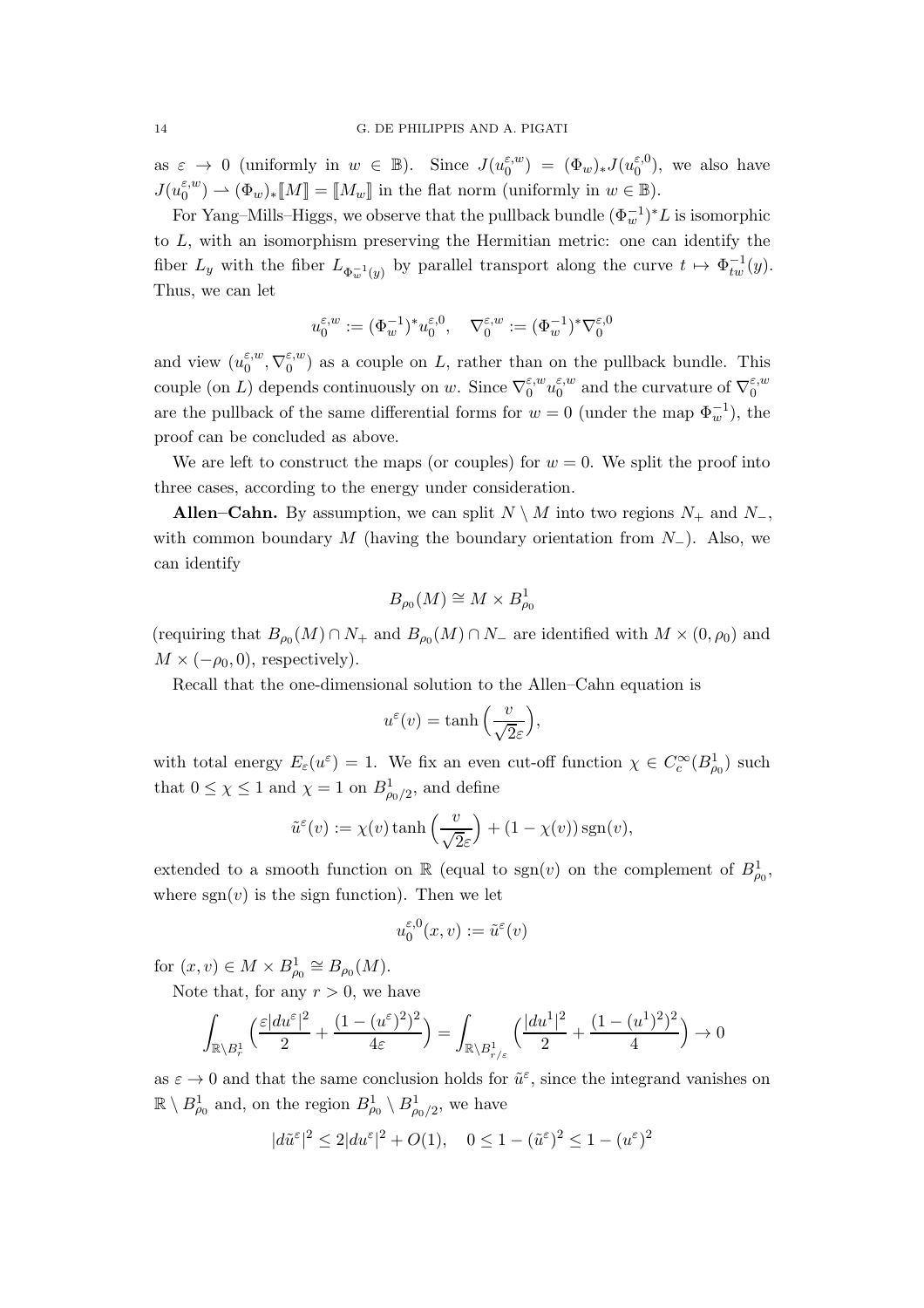(and  $\tilde{u}^{\varepsilon} = u^{\varepsilon}$  on  $B_{\rho_0/2}^1$ ). Thus, for both  $u^{\varepsilon}$  and  $\tilde{u}^{\varepsilon}$ , the energy density on the real line converges to the Dirac mass  $\delta_0$ . Since the metric on  $M \times B_r^1$  is closer and closer to the product metric as  $r \to 0$ , we deduce that

$$
E_{\varepsilon}(u_0^{\varepsilon,0}) \to \mathcal{H}^m(M).
$$

It is straightforward to check that  $J(u_0^{\varepsilon,0})$  $\binom{\varepsilon,0}{0}$   $\rightarrow$  [*M*] in the flat norm.

Ginzburg–Landau. Recall that we are assuming that M bounds an oriented hypersurface P. The hypersurface P is two-sided, as P and N are oriented. Similarly, since M and N are oriented, the normal bundle  $T^{\perp}M$  is also oriented;  $TP|_M$  provides a unit section of it, hence  $T^{\perp}M$  is trivial.

We can then identify  $T^{\perp}M$  with  $M \times \mathbb{R}^2$ , in such a way that the vector  $(x, 1)$ belongs to  $T_x P$  for all  $x \in M$ . Via the exponential map from  $T^{\perp}M$  to N, we also identify  $\overline{B}_{\rho_0}(M) \cong M \times \overline{B}_{\rho}^2$  $_{\rho_0}^{\omega}.$ 

Up to modifying P and shrinking  $\rho_0$ , we can assume that

$$
P \cap B_{\rho_0}(M) = M \times ([0, \rho_0) \times \{0\})
$$

under this identification. Since the vector field  $\nabla d_M$  is tangent to the second factor of  $M\times\overline{B}_{\rho}^2$  $\overline{B}_{\rho_0}(M)\setminus M$  to  $S^1$ : specifically,  $\nabla d_M(x,v) =$  $\overline{v}$  $\frac{v}{|v|}$  for  $x \in M$  and  $v \in \overline{B}_{\rho}^2$  $_{\rho_0}^2\setminus\{0\}.$ 

We extend it to a continuous map  $w: N \setminus M \to S^1$ : it suffices to write  $\nabla d_M = e^{i\theta}$ on  $B_{\rho_0}(M) \setminus P$ , with  $0 \le \theta \le 2\pi$ , and extend  $\theta$  to a continuous map on  $N \setminus P$ , such that  $\theta \to 0$  and  $\theta \to 2\pi$  when approaching P from its two different sides (note that this already holds in  $B_{\rho_0}(M)$ , since M has the boundary orientation from P). We then choose  $w := e^{i\theta}$ .

Up to a regularization, we now assume that we have a smooth map  $w: N \backslash M \to S^1$ such that  $(d_M w)(x, v) = |v| w(x, v) = v$  for  $x \in M$  and  $v \in \mathbb{R}^2$  small enough. Define the Lipschitz map

$$
u_0^{\varepsilon,0} := \min\{d_M/\varepsilon, 1\}w
$$

(defined to be zero on  $M)$  and note that  $|u_0^{\varepsilon,0}\>$  $|E_0^{(0)}| = 1$  outside the neighborhood  $B_{\varepsilon}(M)$ , which has volume  $O(\varepsilon^2)$ . Also,  $d_M w$  is smooth near M. Hence,

$$
\int_N \frac{(1-|u_0^{\varepsilon,0}|^2)^2}{4\varepsilon^2} + \int_{B_\varepsilon(M)} \frac{|du_0^{\varepsilon,0}|^2}{2} \le C
$$

for some constant C independent of  $\varepsilon \leq \rho_0$ . Moreover,  $|du_0^{\varepsilon,0}| = d_M^{-1}(1 + O(d_M))$ outside  $B_{\varepsilon}(M)$  (as  $w(x, v) = \frac{v}{|v|}$  for v small). This implies that

$$
\int_{\partial B_r(M)} \frac{|du_0^{\varepsilon,0}|^2}{2} = \mathcal{H}^{n-1}(\partial B_r(M)) \frac{1+O(r)}{2r^2} = \frac{\pi}{r} \mathcal{H}^m(M) + O(1)
$$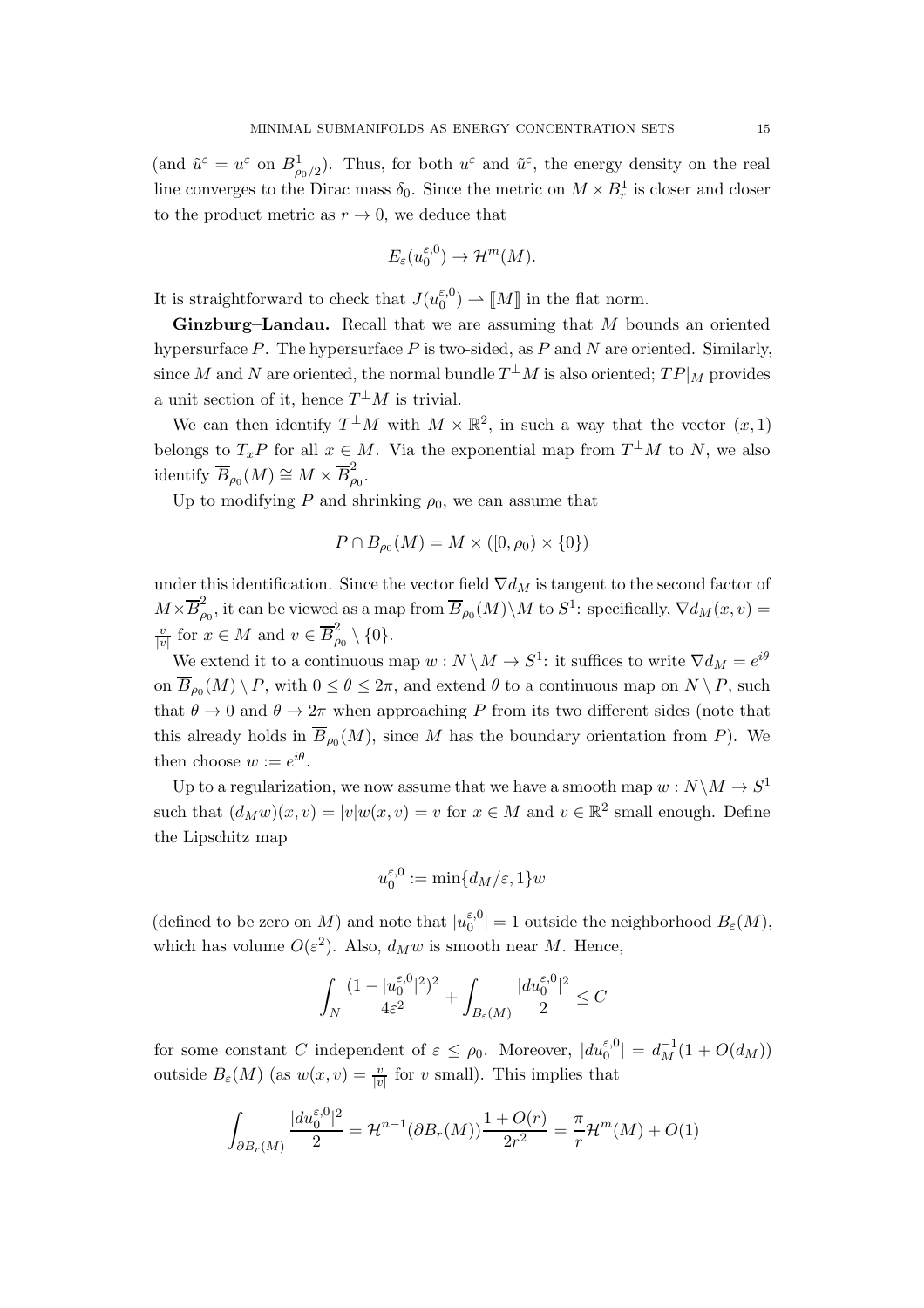for  $\varepsilon < r < \rho_0$ , hence  $E_{\varepsilon} (u_0^{\varepsilon,0})$  $\mathcal{E}_0^{(0)} \to \mathcal{H}^m(M)$ . The convergence of the Jacobians is again immediate, since  $J(u_0^{\varepsilon,0})$  $\mathcal{L}_0^{\varepsilon,0}$  = 0 outside  $B_{\varepsilon}(M)$  and  $J(u_0^{\varepsilon,0})$  $\binom{\varepsilon,0}{0} = \frac{dv^1 \wedge dv^2}{\pi \varepsilon^2}$  inside. One can then obtain smooth maps by regularization.

**Yang–Mills–Higgs.** Let  $L' \to N$  be the line bundle obtained as follows. Recall that  $\pi$  denotes the nearest point projection to M (defined on  $B_{\rho_0}(M)$ ) and note that the pullback  $\pi^*(T^{\perp}M)$  is a (real) oriented plane bundle on  $B_{\rho_0}(M)$ , hence can be viewed as a complex line bundle here. On  $B_{\rho_0}(M) \setminus M$  we have a unit section w given by  $w(\exp_x(v)) := \frac{v}{|v|}$ .

We define L' by gluing  $\pi^*(T^{\perp}M)$  with the trivial line bundle on  $N \setminus B_{\rho_0}(M)$ , identifying w with the section 1 on  $\partial B_{\rho_0}(M)$ . We extend w to a unit section of L' on  $N \setminus M$  by setting  $w := 1$  outside  $B_{\rho_0}(M)$ .

Since M is the zero set of a section, the Euler class  $c_1(L')$  is Poincaré dual to [M] (even taking into account orientations). Hence, by assumption,  $c_1(L') = c_1(L)$ . This implies that L and L' are isomorphic (see  $[26,$  Proposition 4.1) and we can just construct the desired couple on  $L'$ .

For any  $0 < \varepsilon \le \rho_0$ , we let  $(u^{\varepsilon}, d - i\alpha^{\varepsilon})$  be the (unique) critical couple for the trivial bundle on the plane with degree 1 at the origin and  $u^{\varepsilon}/|u^{\varepsilon}| = e^{i\theta}$  (on  $\mathbb{C}\setminus\{0\}$ ).

This couple actually solves the first order vortex equations  $[18, III.(1.7)]$  $[18, III.(1.7)]$  and, as seen by integration by parts (and the decay mentioned below), has total energy  $E_{\varepsilon}(u^{\varepsilon}, \nabla^{\varepsilon} = d - i\alpha^{\varepsilon}) = 1$  (see [\[18,](#page-44-17) III.(1.5)]). We refer the reader to [18, Theorem III.2.3] and the subsequent proof for the construction of this couple when  $\varepsilon = 1$ ; for the other values of  $\varepsilon$ , we can just take  $u^{\varepsilon} := u^1(\varepsilon^{-1} \cdot)$  and  $\alpha^{\varepsilon} := \varepsilon^{-1} \alpha^1(\varepsilon^{-1} \cdot)$ .

For these couples we have  $|u^{\varepsilon}| \leq 1$  and the following exponential decay (see [\[18,](#page-44-17) Theorem III.8.1]; see also the proof of  $[28, Corollary 5.4]$ :

<span id="page-15-0"></span>(18) 
$$
|\nabla^{\varepsilon} u^{\varepsilon}| + \frac{1 - |u^{\varepsilon}|^2}{\varepsilon} + \varepsilon |d\alpha^{\varepsilon}| \leq \frac{C}{\varepsilon} e^{-c|z|/\varepsilon},
$$

where c, C are absolute constants and |z| is the distance from the origin.

We modify this couple in such a way that it has zero energy outside  $B_{\rho_0}^2$  (as we did for Allen–Cahn): let  $\chi : \mathbb{R}^2 \to \mathbb{R}$  be a radial smooth function such that  $0 \leq \chi \leq 1$ ,  $\chi = 1$  on  $B_{\rho_0/2}^2$  and  $\chi = 0$  outside  $B_{\rho_0}^2$ . Then let

$$
\tilde{u}^{\varepsilon} := \chi u^{\varepsilon} + (1 - \chi)e^{i\theta}, \quad \tilde{\alpha}^{\varepsilon} := \chi \alpha^{\varepsilon} + (1 - \chi) d\theta
$$

(and  $\tilde{\nabla}^{\varepsilon} := d - i \tilde{\alpha}^{\varepsilon}$ ). Outside  $B_{\rho_0}^2$  we have  $\tilde{u}^{\varepsilon} = e^{i\theta}$  and  $\tilde{\nabla}^{\varepsilon} = d - i d\theta$ ; hence, the couple  $(\tilde{u}^{\varepsilon}, \tilde{\nabla}^{\varepsilon})$  has zero energy here.

Since  $u^{\varepsilon}/|u^{\varepsilon}| = e^{i\theta}$ , we have  $|\tilde{u}^{\varepsilon}| = \chi |u^{\varepsilon}| + (1 - \chi)$ , hence  $0 \le 1 - |\tilde{u}^{\varepsilon}|^2 \le 1 - |u^{\varepsilon}|^2$ . Also, we have

$$
\tilde{\nabla}^{\varepsilon} = \nabla^{\varepsilon} - i(\chi - 1)(\alpha^{\varepsilon} - d\theta) = (d - i d\theta) - i\chi(\alpha^{\varepsilon} - d\theta),
$$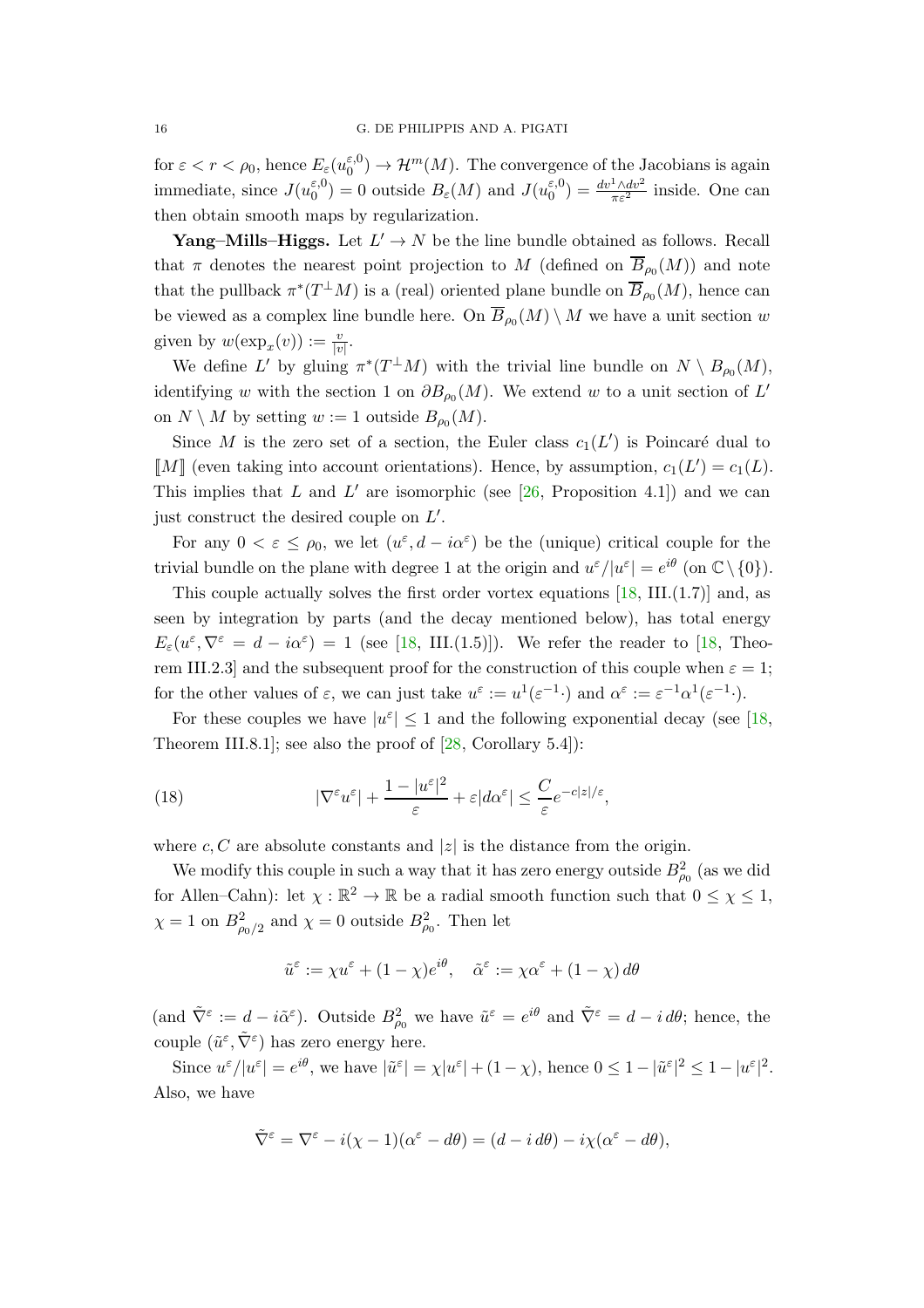from which it follows that

$$
\tilde{\nabla}^{\varepsilon} \tilde{u}^{\varepsilon} = (u^{\varepsilon} - e^{i\theta}) d\chi + \chi \tilde{\nabla}^{\varepsilon} u^{\varepsilon} + (1 - \chi) \tilde{\nabla}^{\varepsilon} e^{i\theta}
$$
  
= 
$$
(|u^{\varepsilon}| - 1) e^{i\theta} d\chi + \chi (\nabla^{\varepsilon} u^{\varepsilon} - i(\chi - 1) u^{\varepsilon} (\alpha^{\varepsilon} - d\theta))
$$

$$
+ (1 - \chi) (-i\chi e^{i\theta} (\alpha^{\varepsilon} - d\theta))
$$

and

$$
d\tilde{\alpha}^{\varepsilon} = d\chi \wedge (\alpha^{\varepsilon} - d\theta) + \chi d\alpha^{\varepsilon}.
$$

Using the exponential decay [\(18\)](#page-15-0) and the inequality

<span id="page-16-0"></span>(19) 
$$
|\alpha^{\varepsilon} - d\theta| \le |u^{\varepsilon}|^{-1} |\nabla^{\varepsilon} u^{\varepsilon}|,
$$

it is easy to deduce that the energy density of  $(\tilde{u}^{\varepsilon}, \tilde{\nabla}^{\varepsilon})$  concentrates to the Dirac mass  $\delta_0$  as  $\varepsilon \to 0$ .

Using a local orthonormal frame for the normal bundle  $T^{\perp}M$ , defined on an open subset  $U \subseteq M$ , we can identify  $\pi^{-1}(U)$  with  $U \times \overline{B}_{\rho}^2$  $_{\rho_0}^2$  and L' with  $\mathbb{R}^2$  (recall that if  $\pi(y) = x$  then  $L'_y = T_x^{\perp} M \cong \mathbb{R}^2$ . Here we define the desired couple by pullback under the projection  $U \times \overline{B}_{\rho_0}^2 \rightarrow \overline{B}_{\rho}^2$  $\tilde{\rho}_0$ ; namely,

$$
u_0^{\varepsilon,0}(x,v) := \tilde{u}^{\varepsilon}(v), \quad \nabla_0^{\varepsilon,0}(x,v) = d - i\alpha_0^{\varepsilon,0}(x,v) := d - i\tilde{\alpha}^{\varepsilon}(v)
$$

for  $x \in U$  and  $v \in \overline{B}_{\rho}^2$  $^2_{\rho_0}$  (with  $\alpha_0^{\varepsilon,0}$  $_{0}^{\epsilon,0}$  vanishing along vectors parallel to the factor U). The definition does not depend on the choice of the orthonormal frame, since the couple  $(\tilde{u}^{\varepsilon}, \tilde{\alpha}^{\varepsilon})$  is equivariant under rotations (indeed, this holds for the initial couple  $(u^{\varepsilon}, \nabla^{\varepsilon})$  by uniqueness). We then let  $u_0^{\varepsilon, 0}$  $\zeta_0^{\varepsilon,0} := w$  and  $\nabla_0^{\varepsilon,0}$  $\mathcal{E}_0^{\varepsilon,0} := \nabla_w$  outside  $B_{\rho_0}(M)$ , where  $\nabla_w$  is the unique connection (defined on  $N \setminus M$ ) making the unit section w parallel. The resulting couple is smooth (even across  $\partial B_{\rho_0}(M)$ ).

Note that the energy of this couple vanishes outside  $B_{\rho_0}(M)$ . It is easy to check that  $E_\varepsilon(u_0^{\varepsilon,0})$  $_{0}^{\varepsilon,0},\nabla_{0}^{\varepsilon,0}$  $\mathcal{E}_0^{(0)} \to \mathcal{H}^m(M)$ , while the convergence of the Jacobian to  $\llbracket M \rrbracket$  can be deduced as follows: from [\(18\)](#page-15-0) we have  $|u_0^{\varepsilon,0}|$  $|v_0^{\varepsilon,0}| \to 1$  and thus  $u_0^{\varepsilon,0} \to w$  pointwise (on  $N \setminus M$ ); actually, this also holds in  $W^{1,p}(N)$ , for all  $1 \le p < 2$ , since  $u_0^{\varepsilon,0} = |u_0^{\varepsilon,0}|$  $\int_0^{\varepsilon,0} |w|$ and thus, with respect to a fixed reference connection  $\nabla_0$  agreeing with  $\nabla_w$  on  $N \setminus B_{\rho_0}(M)$ ,

$$
|\nabla_0(u_0^{\varepsilon,0} - w)| = |\nabla_0(\chi(u^{\varepsilon} - e^{i\theta}))| \le |d\chi| \cdot ||u^{\varepsilon}| - 1| + \chi|d|u^{\varepsilon}|| + \chi||u^{\varepsilon}| - 1| \cdot |d\theta|.
$$

which is bounded in  $L^p(N)$ . Similarly, since  $|u^{\varepsilon}|$  is bounded below by a positive constant on  $\mathbb{R}^2 \setminus B_\varepsilon^2$ , using [\(19\)](#page-16-0) we obtain that

$$
\int_{N\setminus B_{\varepsilon}(M)} |\nabla_0^{\varepsilon,0} - \nabla_0|^p \le C + C \int_{\mathbb{R}^2 \setminus B_{\varepsilon}^2} |\tilde{\alpha}^{\varepsilon} - d\theta|^p \le C;
$$

using the fact that  $\alpha^{\varepsilon} = \varepsilon^{-1} \alpha^1 (\varepsilon^{-1})$ , we also get

$$
\int_{B_{\varepsilon}^2} |\alpha^{\varepsilon}|^p = \varepsilon^{2-p} \int_{B_1^2} |\alpha^1|^p,
$$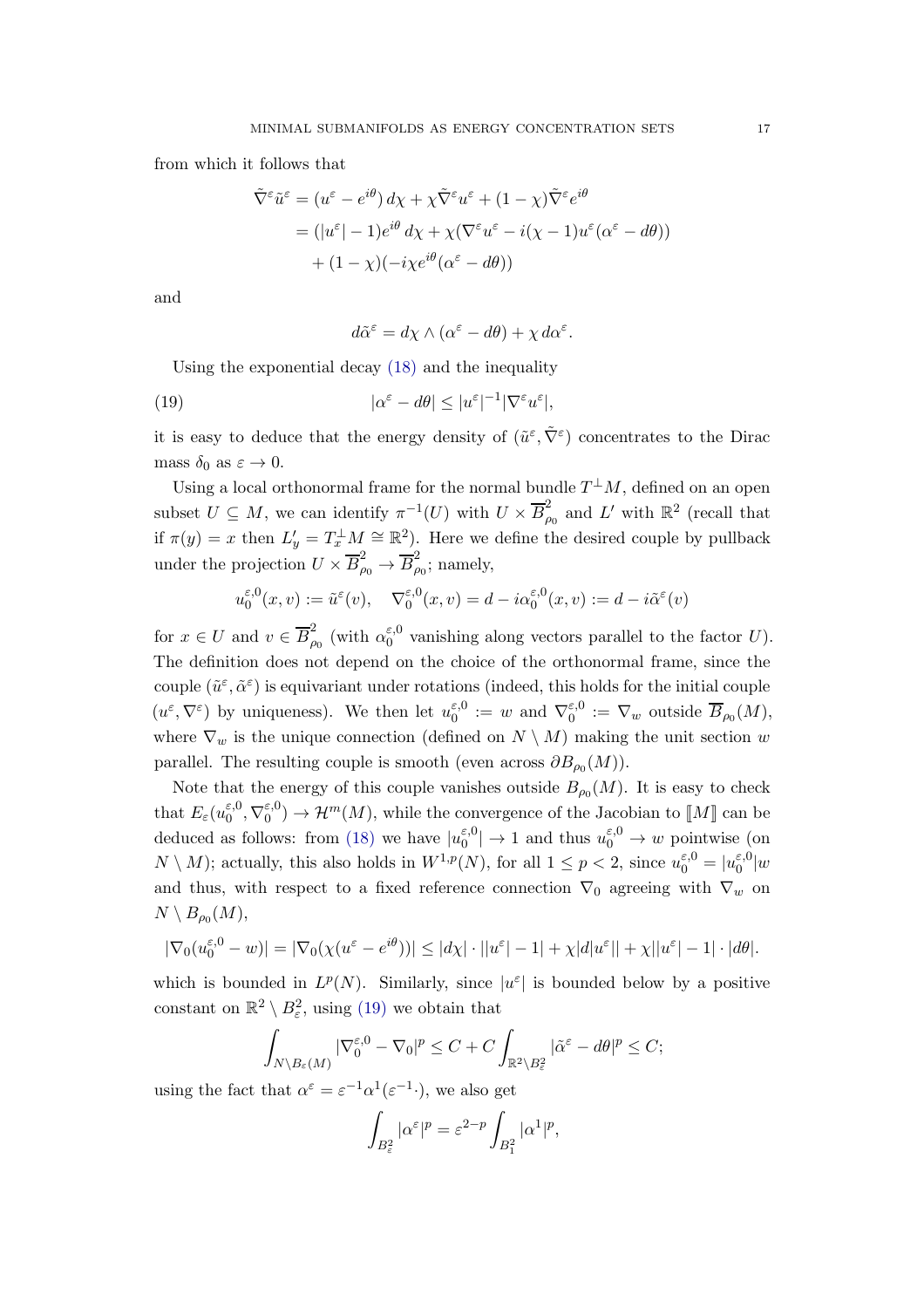which implies that  $\nabla_0^{\varepsilon,0} - \nabla_0$  is bounded in  $L^p(N)$ . In particular,  $\langle \nabla_0 u_0^{\varepsilon,0} \rangle$  $\zeta_0^{\varepsilon,0},i u_0^{\varepsilon,0}\rangle \rightarrow$  $\langle \nabla_0 w, iw \rangle$  in  $L^1(N)$ . Recalling [\(4\),](#page-4-1) we arrive at

$$
J(u_0^{\varepsilon,0}, \nabla_0^{\varepsilon,0}) \rightharpoonup \frac{1}{2\pi} d\langle \nabla_0 w, iw \rangle + \frac{\omega_0}{2\pi}
$$

(in the flat norm). In a local trivialization, since  $|w|=1$ , the right-hand side is just 1  $\frac{1}{2\pi}d\langle dw,iw\rangle$ , which is  $\left(\frac{1}{\pi}\right)$  times) the usual distributional Jacobian of w; using the definition of w near M, it is easy to check that the right-hand side equals  $\llbracket M \rrbracket$ .  $\Box$ 

## <span id="page-17-0"></span>3. Deducing the main result [\(Theorem 5\)](#page-6-1), given [Theorem 7](#page-7-0)

Deducing [Theorem 5](#page-6-1) from [Theorem 7](#page-7-0) is straightforward. Fixing  $\varepsilon > 0$  small, for a sequence of times  $T_k \to \infty$  we obtain solutions  $(u_t^k)_{t \in [0,T_k]}$  (or  $(u_t^k, \nabla_t^k)_{t \in [0,T_k]}$ ) to the gradient flow equation such that [\(7\)](#page-7-2) holds, for a quantity  $\delta = \delta(\varepsilon)$  such that  $\delta(\varepsilon) \to 0$  as  $\varepsilon \to 0$ .

In the Allen–Cahn setting, the gradient flow equation gives

$$
\int_0^{T_k} \int_N |\dot{u}_t^k|^2 = (c\varepsilon)^{-1} (E_\varepsilon(u_0^k) - E_\varepsilon(u_{T_k}^k)),
$$

so there exists an intermediate time  $t_k$  such that

$$
\int_N |\dot{u}_{t_k}^k|^2 \leq \frac{C}{T_k}
$$

for a constant  $C$  independent of  $k$ .

Recalling the gradient flow equation [\(5\),](#page-5-2) setting  $u^k := u_{t_k}^k$  we see that

$$
\Delta u^k + \varepsilon^{-2} (1 - |u^k|^2) u^k \to 0 \quad \text{in } L^2.
$$

Since  $|u^k| \leq 1$ , this implies that  $(u^k)$  is bounded in  $W^{2,2}$ . Hence,  $u^k \to u^{\infty}$  in  $W^{1,2}$ up to subsequences, and the limit  $u^{\infty}$  is a critical map for  $E_{\varepsilon}$  (in particular,  $u^{\infty}$  is smooth). Also, since  $J(u^k) \to J(u^{\infty})$  in the flat norm, we have

$$
\mathcal{F}(J(u^{\infty}) - [\![M]\!]) = \limsup_{k \to \infty} \mathcal{F}(J(u^k) - [\![M]\!]) \le \delta(\varepsilon).
$$

Thus, once we set  $u_{\varepsilon} := u^{\infty}$ , we have

$$
J(u_{\varepsilon}) \rightharpoonup \llbracket M \rrbracket
$$

in the flat norm, as  $\varepsilon \to 0$ . The Γ-convergence result [\(Theorem 1\)](#page-4-0) then implies that the energy densities converge (subsequentially) to a measure  $\mu$  with  $\mu \geq \mathcal{H}^m \mathsf{L} M$ . Since

$$
E_{\varepsilon}(u_{\varepsilon}) = E_{\varepsilon}(u^{\infty}) = \limsup_{k \to \infty} E_{\varepsilon}(u^k) \le \limsup_{k \to \infty} E_{\varepsilon}(u_0^k) \le \mathcal{H}^m(M) + \delta(\varepsilon),
$$

where the last inequality follows from [Proposition 15,](#page-11-0) by letting  $\varepsilon \to 0$  we deduce  $\mu(N) \leq \mathcal{H}^m(M)$ , which forces  $\mu = \mathcal{H}^m \mathcal{L} M$ . The proof for Ginzburg–Landau is identical.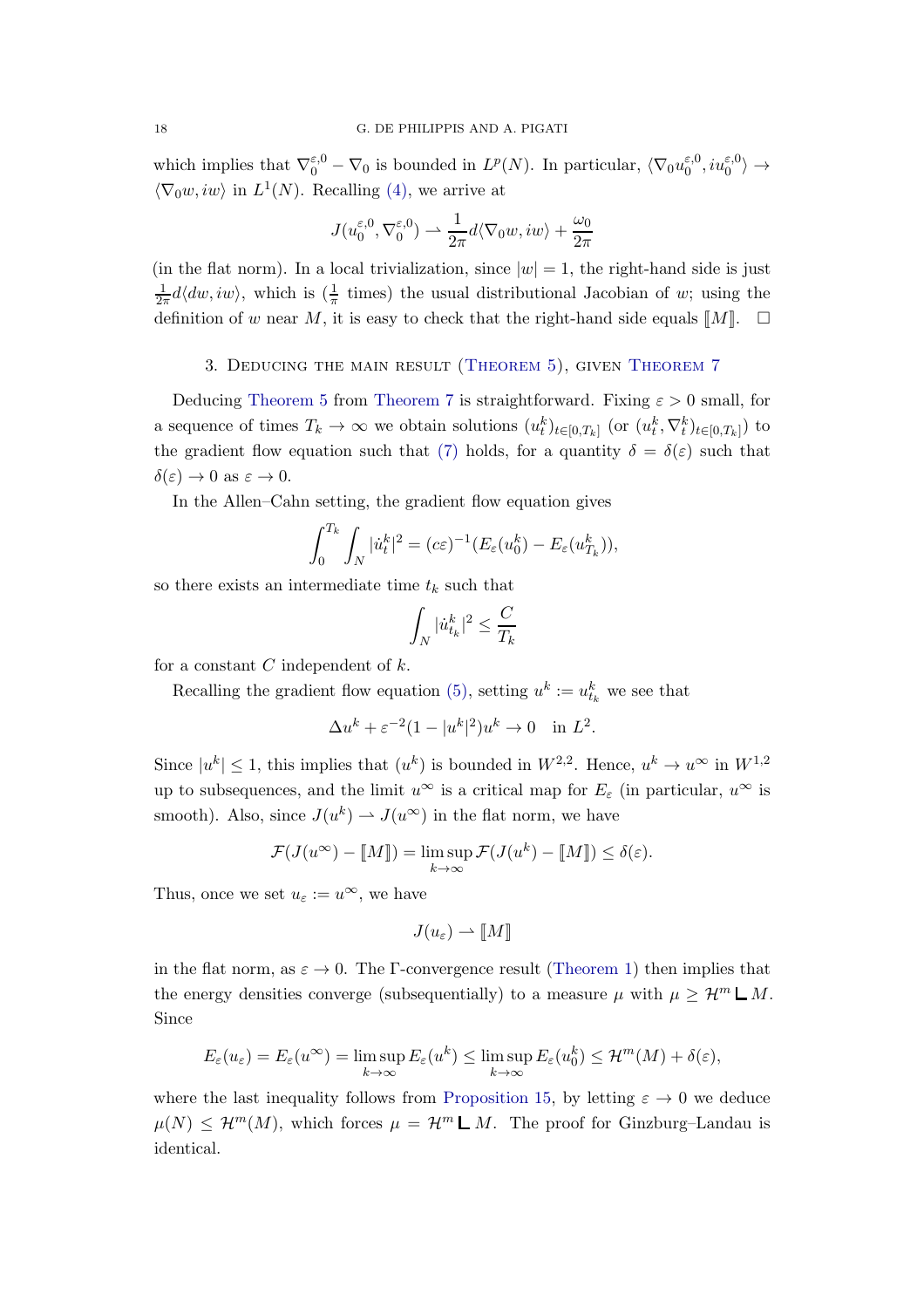As for Yang–Mills–Higgs, we can find an intermediate time  $t_k \in [0, T_k]$  such that, setting  $u^k := u_{t_k}^k$  and  $\nabla^k := \nabla_{t_k}^k$ ,

<span id="page-18-1"></span>(20)  
\n
$$
-(\nabla^k)^*\nabla^k u^k + \frac{1}{2\varepsilon^2}(1 - |u^k|^2)u^k \to 0,
$$
\n
$$
-d^*(\omega_0 + d\alpha^k) + \frac{1}{\varepsilon^2}\langle iu^k, \nabla^k u^k \rangle \to 0
$$

in  $L^2$ , where  $\omega_0 = i F_{\nabla_0}$ , for the reference connection  $\nabla_0$  (recall that  $\nabla^k = \nabla_0 - i \alpha^k$ ). Passing to the Coulomb gauge and shifting further the couple by a suitable harmonic S<sup>1</sup>-valued function (see, e.g., [\[28,](#page-44-8) Section 7.1]), we can replace the couple  $(u^k, \alpha^k)$ with a new gauge-equivalent one (denoted in the same way) such that  $d^* \alpha^k = 0$  and the harmonic part in the Hodge decomposition of  $\alpha^k$  is bounded.

From the second part of [\(20\)](#page-18-1) and  $\int_N |\nabla^k u^k|^2 \leq 2\pi E_\varepsilon(u^k, \nabla^k)$ , we get that the Hodge Laplacian  $\Delta_H \alpha^k$  is bounded in  $L^2$ . As the harmonic part of  $\alpha^k$  is bounded, standard elliptic estimates imply that  $\alpha^k$  is bounded in  $W^{2,2}$ .

Since  $\nabla^k u^k = (\nabla_0 - i\alpha^k)u^k$  is bounded in  $L^2$ , we deduce that  $u^k$  is bounded in  $W^{1,2}$ . Hence,  $\alpha^k$  and  $u^k$  have subsequential weak limits  $\alpha^{\infty}$  in  $W^{2,2}$  and  $u^{\infty}$  in  $W^{1,2}$ , respectively. In particular,  $\nabla^k u^k \rightharpoonup \nabla^\infty u^\infty$  in  $L^2$ .

Then [\(20\)](#page-18-1) implies that  $(u^{\infty}, \nabla^{\infty})$  is a weak solution to the Euler–Lagrange equations for Yang–Mills–Higgs; as shown in the appendix of [\[28\]](#page-44-8), the limit couple is smooth and critical for Yang–Mills–Higgs. In particular,

$$
\int_N \langle \nabla^\infty u^\infty, \nabla^\infty (u^k - u^\infty) \rangle = \frac{1}{2\varepsilon^2} \int_N \langle (1 - |u^\infty|^2) u^\infty, u^k - u^\infty \rangle \to 0,
$$

while from the first part of [\(20\)](#page-18-1) we get

$$
\int_N \langle \nabla^k u^k, \nabla^k (u^k - u^{\infty}) \rangle = \frac{1}{2\varepsilon^2} \int_N \langle (1 - |u^k|^2) u^k, u^k - u^{\infty} \rangle + o(1) \to 0.
$$

Subtracting and using the fact that  $\nabla^k - \nabla^{\infty} \to 0$  in  $L^2$ , we obtain the strong convergence  $\nabla^k u^k \to \nabla^\infty u^\infty$  in  $L^2$ . Hence, from [\(4\)](#page-4-1), the Jacobian  $J(u^k, \nabla^k) \to$  $J(u^{\infty}, \nabla^{\infty})$  in the flat norm. The conclusion follows as before.

## <span id="page-18-0"></span>4. Proof of [Theorem 7](#page-7-0) assuming [Theorem 8](#page-8-0) and [Corollary 10](#page-9-0)

In this section we deduce [Theorem 7](#page-7-0) from [Theorem 8](#page-8-0) and the rigidity result [Corollary 10,](#page-9-0) following the same strategy of [\[20\]](#page-44-0) and [\[10\]](#page-44-1).

With abuse of notation, we will write just the map (or section)  $u$  even though the arguments cover also the Yang–Mills–Higgs setting (where  $u$  should be replaced with the couple  $(u, \nabla)$ . Also, we will assume  $\ell \geq 1$ ; when  $\ell = 0$ , the argument is simpler (see [Remark 17](#page-20-0) below).

Let  $\chi : \mathbb{B} \to \mathbb{R}$  be a smooth nonnegative function such that  $\chi = 0$  on  $\partial \mathbb{B}$  and  $\chi = 1$  on the smaller ball  $\frac{1}{2} \mathbb{B}$ . Starting from the initial map  $u_0^{\varepsilon,w}$  $_0^{\varepsilon,w}$  provided by [Proposition 15,](#page-11-0) we let  $u_t^{\varepsilon,w}$  be the solution to the gradient flow equation at time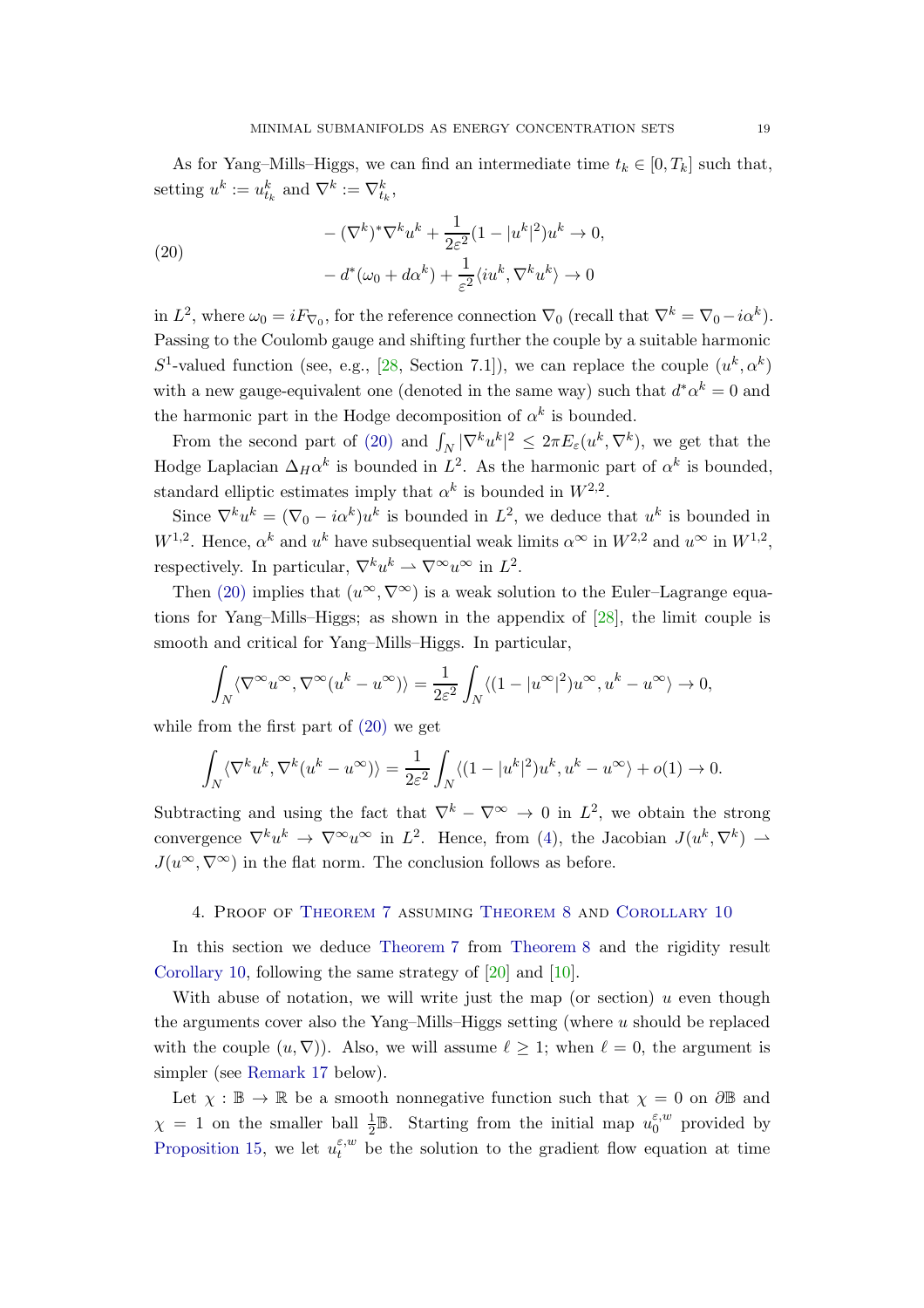$\chi(w)t$ . Thus, for  $w \in \frac{1}{2}$  $\frac{1}{2}\mathbb{B},\,(u_t^{\varepsilon,w})$  $(t_t^{\varepsilon,w})_{t\in[0,\infty)}$  is the gradient flow of  $u_0^{\varepsilon,w}$  $e^{i\omega}_{0}$ , while for  $w \in \partial \mathbb{B}$ we have  $u_t^{\varepsilon,w} = u_0^{\varepsilon,w}$  $\overset{\varepsilon,w}{0}$ .

In the sequel, given a continuous function  $F : \mathbb{B} \to \mathbb{R}^{\ell}$  and a subset  $\Omega \subset \mathbb{B}$  such that  $F(w) \neq 0$  for all  $w \in \partial \Omega$  (the topological boundary of  $\Omega$  in  $\mathbb{R}^{\ell}$ , rather than in B), we denote by

$$
\deg(F, \Omega) \in \mathbb{Z}
$$

the topological degree of  $F|_{\Omega}$ , with respect to the point  $0 \in \mathbb{R}^{\ell}$  in the codomain.

Recalling [\(9\),](#page-10-2) let

$$
f(w,t):=P(J(u_t^{\varepsilon,w}))
$$

and note that, for  $\varepsilon$  small enough, by the second part of [\(16\)](#page-11-4) we have

$$
|f(w,t)-w|=|P(J(u_0^{\varepsilon,w})-[\![M_w]\!])|<|w|
$$

for  $w \in \partial \mathbb{B}$ , where we used the fact that  $P(\llbracket M_w \rrbracket) = w$ , which follows from [\(11\).](#page-11-1) Thus,  $f(\cdot, t)$  is homotopic to the identity through maps (from  $\mathbb{B}$  to  $\mathbb{R}^{\ell}$ ) which do not vanish on  $\partial \mathbb{B}$ ; since the identity has degree 1, we deduce that

$$
\deg(f(\cdot,t),\mathbb{B})=\deg(\mathrm{id},\mathbb{B})=1.
$$

Note that  $\mathcal{F}(J(u_0^{\varepsilon,w})$  $\binom{\varepsilon, w}{0}$  –  $\llbracket M \rrbracket$ ) <  $\delta_1$  for  $\varepsilon$  small enough, by [\(15\)](#page-11-5) and [\(16\)](#page-11-4) (with  $\delta_1$  the constant from [Theorem 8\)](#page-8-0). Setting

$$
A_t(\sigma):=\{w\in \mathbb{B}: \mathcal{F}(J(u_t^{\varepsilon,w})-[\![M]\!])>\sigma\},
$$

we then have  $A_0(\delta_1) = \emptyset$ , and hence

$$
\deg(f(\cdot,0),A_0(\delta_1))=0.
$$

We claim that the same holds at time T. To this aim, we first check that  $f(\cdot, t) \neq 0$ on  $A_t(\frac{1}{2})$  $\frac{1}{2}\delta_1$   $\setminus$   $A_t(\delta_1)$  for all  $t \geq 0$ , provided that  $\varepsilon$  is small enough. This follows from [Theorem 8:](#page-8-0) if we had a sequence  $w_j \in \mathbb{B}$  with  $f(w_j, t_j) = 0$  and  $w_j \in A_{t_j}(\frac{1}{2})$  $\frac{1}{2}\delta_1$   $\backslash$  $A_{t_j}(\delta_1)$ , for some  $t_j \geq 0$  and  $\varepsilon = \varepsilon_j \to 0$ , then

$$
\mathcal{F}(J(u_{t_j}^{\varepsilon_j, w_j}) - [\![M]\!]) \in [\frac{1}{2}\delta_1, \delta_1].
$$

By Γ-convergence [\(Theorem 1\)](#page-4-0), the currents  $J(u_t^{\varepsilon_j,w_j})$  $(t_j^{e_j, w_j})$  would have a subsequential limit S which is an integral cycle, with  $\mathcal{F}(S - M\mathbb{I}) \in [\frac{1}{2}]$  $\frac{1}{2}\delta_1, \delta_1]$  and

$$
\mathbb{M}(S) \le \liminf_{j \to \infty} E_{\varepsilon_j}(u_{t_j}^{\varepsilon_j, w_j}) \le \liminf_{j \to \infty} E_{\varepsilon_j}(u_0^{\varepsilon_j, w_j}) \le \mathcal{H}^m(M).
$$

Also, since  $f(w_i, t_i) = 0$ , we would have  $P(S) = 0$  and hence  $\tilde{M}(S) \leq \tilde{M}(\llbracket M \rrbracket)$ . However, this contradicts the strict minimality of  $\llbracket M \rrbracket$  guaranteed by [Theorem 8.](#page-8-0)

The claim now follows from standard properties of the topological degree. Indeed, from the previous remark it follows that  $\deg(f(\cdot,t), A_t(\sigma))$  has the same value for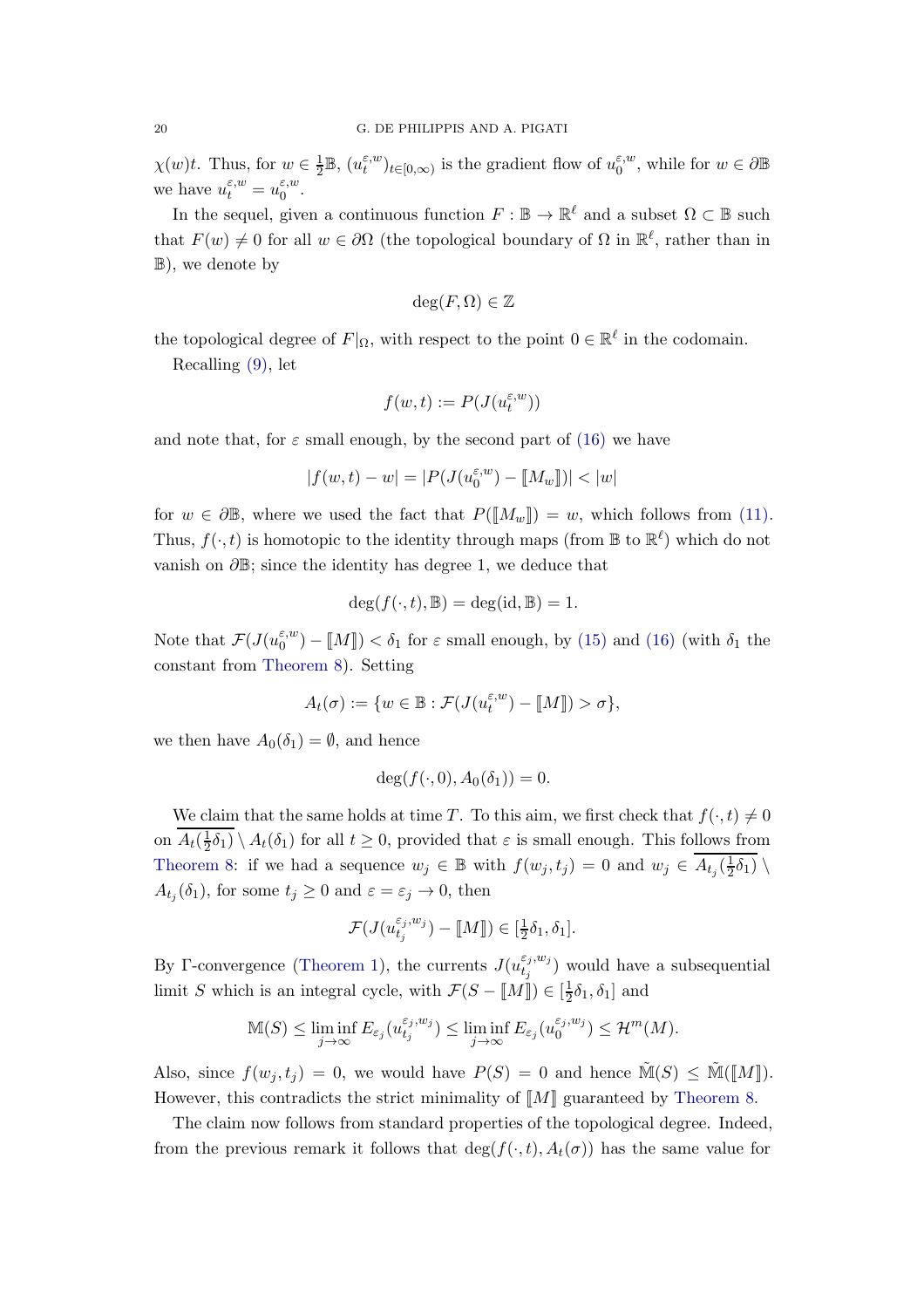all  $\sigma \in [\frac{1}{2}]$  $\frac{1}{2}\delta_1, \delta_1$ . Denoting by  $d(t)$  this common value, note that  $d(t)$  is a continuous function: indeed, for a fixed  $t_0 \in [0, T]$ , we have

$$
A_t(\delta_1) \subseteq A_{t_0}(\tfrac{3}{4}\delta_1) \subseteq A_t(\tfrac{1}{2}\delta_1)
$$

for all t close to  $t_0$  (by uniform continuity of  $\mathcal{F}(J(u_t^{\varepsilon,w}))$  $\mathcal{L}_t^{(w)}$  –  $\llbracket M \rrbracket$ ) in the couple  $(w, t)$ ). By invariance of the degree under homotopies, we then get

$$
d(t_0) = \deg(f(\cdot, t_0), A_{t_0}(\frac{3}{4}\delta_1)) = \deg(f(\cdot, t), A_{t_0}(\frac{3}{4}\delta_1)) = d(t),
$$

where the last equality comes from the fact that  $f(\cdot, t) \neq 0$  on  $\overline{A}_{t_0}(\frac{3}{4})$  $\frac{3}{4}\delta_1$   $\setminus$   $A_t(\delta_1)$ . This proves the claim, namely

$$
\deg(f(\cdot,T),A_T(\delta_1))=0.
$$

By additivity of the degree, we then have

$$
\deg(f(\cdot,T),\mathbb{B}\setminus A_T(\delta_1))=\deg(f(\cdot,T),\mathbb{B})-\deg(f(\cdot,T),A_T(\delta_1))=1.
$$

This proves that there exists some  $w = w(\varepsilon, T)$  such that

(21) 
$$
P(J(u_T^{\varepsilon,w}))=0, \quad \mathcal{F}(J(u_T^{\varepsilon,w})-[[M]])\leq \delta_1.
$$

Also, any subsequential limit of a sequence  $J(u_{T_i}^{\varepsilon_j,w_j})$  $\binom{\varepsilon_j,w_j}{T_j}$  (with  $w_j = w(\varepsilon_j,T_j)$  as above) is an integral cycle S with  $P(S) = 0$  and  $\mathcal{F}(S-\llbracket M \rrbracket) \leq \delta_1$ . Hence, [Theorem 8](#page-8-0) gives  $M(S) \geq \mathcal{H}^m(M)$  but, by Γ-convergence,

<span id="page-20-1"></span>(22) 
$$
\liminf_{j \to \infty} E_{\varepsilon_j}(u_{T_j}^{\varepsilon_j, w_j}) \geq \mathbb{M}(S) \geq \mathcal{H}^m(M).
$$

In particular, we must have  $w_j \to 0$ : if we had  $|w_j| > r > 0$  along a subsequence, [\(16\)](#page-11-4) would give

$$
E_{\varepsilon_j}(u_{T_j}^{\varepsilon_j, w_j}) \le E_{\varepsilon_j}(u_0^{\varepsilon_j, w_j}) \le \mathcal{H}^m(M_{w_j}) + \delta(\varepsilon_j) \le \mathcal{H}^m(M) - c
$$

for a constant  $c > 0$  such that  $\sup_{w \in \mathbb{B} \setminus r\mathbb{B}} \mathcal{H}^m(M_w) < \mathcal{H}^m(M) - c$ , contradicting [\(22\).](#page-20-1) Since  $E_{\varepsilon_j}(u^{\varepsilon_j,w_j}_{T_j})$  $\binom{\varepsilon_j,w_j}{T_j} \leq E_{\varepsilon_j}(u_0^{\varepsilon_j,w_j})$  $_0^{\epsilon_j,w_j})$  and

$$
\limsup_{j\to\infty}E_{\varepsilon_j}(u_0^{\varepsilon_j,w_j})\leq\mathcal{H}^m(M)
$$

(again by  $(16)$ ), recalling  $(22)$  we deduce that

$$
E_{\varepsilon_j}(u_0^{\varepsilon_j,w_j})-E_{\varepsilon_j}(u_{T_j}^{\varepsilon_j,w_j})\to 0.
$$

Since the previous sequences were arbitrary, for  $w = w(\varepsilon, T)$  as above we deduce

<span id="page-20-2"></span>(23) 
$$
E_{\varepsilon}(u_0^{\varepsilon,w}) - E_{\varepsilon}(u_T^{\varepsilon,w}) \leq \delta(\varepsilon), \quad |w| \leq \delta(\varepsilon)
$$

<span id="page-20-0"></span>for an infinitesimal quantity  $\delta(\varepsilon)$ , possibly different from the one in [\(16\).](#page-11-4) The last property implies that  $(u_t^{\varepsilon,w})$  $(t_t^{v,w})_{t\in[0,T]}$  is a genuine solution to the gradient flow equation, for  $\varepsilon$  small enough (as  $\chi(w) = 1$ ).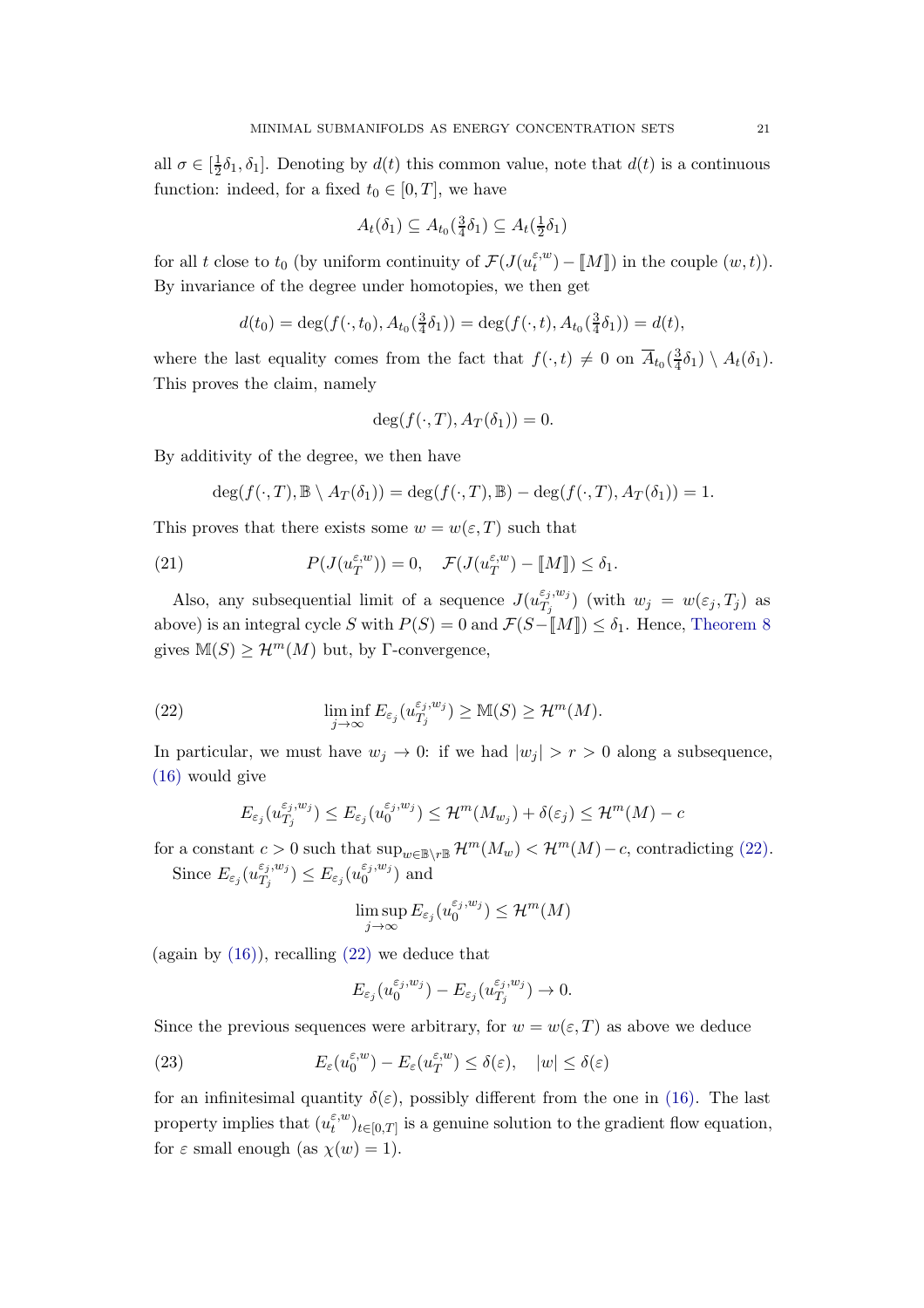**Remark 17.** When  $\ell = 0$  we have  $\mathbb{B} = \{0\}$  and  $P \equiv 0$  identically. In this case we can prove a stronger statement: namely,

$$
\sup_{t\geq 0} \mathcal{F}(J(u_t^{\varepsilon}) - [\![M]\!]) \to 0
$$

as  $\varepsilon \to 0$  (we write  $u_t^{\varepsilon}$  rather than  $u_t^{\varepsilon,0}$  $t_t^{\varepsilon,0}$  for simplicity). If this were not the case, since  $\mathcal{F}(J(u_0^{\varepsilon_j}))$  $\binom{\varepsilon_0}{0}$  –  $\llbracket M \rrbracket$   $\to$  0 (by [\(16\)\)](#page-11-4), we could find  $0 < \alpha \leq \delta_1$  and a sequence  $\varepsilon_j \to 0$ such that, for some  $t_j \geq 0$ ,

$$
\mathcal{F}(J(u_{t_j}^{\varepsilon_j}) - [\![M]\!]) = \alpha.
$$

A (subsequential) limit S of  $J(u_{t_i}^{\varepsilon_j})$  $_{t_j}^{\epsilon_j}$ ) would have  $\mathcal{F}(S - \llbracket M \rrbracket) = \alpha$  and

$$
\mathbb{M}(S) \leq \liminf_{j \to \infty} E_{\varepsilon_j}(u_{t_j}^{\varepsilon_j}) \leq \liminf_{j \to \infty} E_{\varepsilon_j}(u_0^{\varepsilon_j}) \leq \mathcal{H}^m(M),
$$

contradicting [Theorem 8,](#page-8-0) which asserts that  $\llbracket M \rrbracket$  strictly minimizes  $\tilde{\mathbb{M}} = \mathbb{M}$  in the flat neighborhood  $\overline{B}_{\delta_1}^{\mathcal{F}}(\llbracket M \rrbracket)$  (containing S).

[Theorem 7](#page-7-0) now follows from the proposition below, which crucially uses [Corollary 10](#page-9-0) (for  $\ell = 0$  this additional argument is not needed, as pointed out in the previous remark).

**Proposition 18.** For  $\varepsilon$  small enough and any  $T \geq 0$ , taking  $w = w(\varepsilon, T)$  as above, we have

$$
\mathcal{F}(J(u_t^{\varepsilon,w}) - [\![M]\!]) \le \delta'(\varepsilon)
$$

for all  $t \in [0, T]$ , for an infinitesimal quantity  $\delta'(\varepsilon)$ .

*Proof.* Let  $\delta_2$  be the constant from [Corollary 10,](#page-9-0) chosen with  $\eta$  to be the minimum of the density lower bounds at times  $t \in [1,2]$  in the asymptotic result [Theorem 3](#page-6-3) (for the three energies).

Towards a contradiction, assume that there exist sequences  $\varepsilon_j \to 0$ ,  $0 \le T'_j \le T_j$ , and  $w_j = w(\varepsilon_j, T_j)$  such that, setting  $u_t^j$  $t_i^j := u_t^{\varepsilon_j, w_j}$  $t^{ij,w_j}$ , we have

(24) 
$$
\mathcal{F}(J(u_{T'_j}^j) - [\![M]\!]) \ge \alpha
$$

for some positive constant  $\alpha$ , which can be assumed smaller than  $\delta_2$ .

Since  $w_j \rightarrow 0$ , using also [\(16\)](#page-11-4) we get

$$
\mathcal{F}(J(u_0^{\varepsilon_j,w_j}) - [\![M]\!]) \leq \mathcal{F}(J(u_0^{\varepsilon_j,w_j}) - [\![M_{w_j}]\!]) + \mathcal{F}([\![M_{w_j}]\!] - [\![M]\!]) \to 0;
$$

thus, by continuity we can actually assume that

<span id="page-21-0"></span>(25) 
$$
\mathcal{F}(J(u_{T'_j}^j) - [\![M]\!]) = \alpha \leq \delta_2.
$$

Note that, by [\(23\)](#page-20-2) and the estimates preceding it, we have

(26) 
$$
\lim_{j \to \infty} E_{\varepsilon_j}(u_{t_j}^j) = \mathcal{H}^m(M)
$$

for any sequence of times  $t_i \in [0, T_i]$ .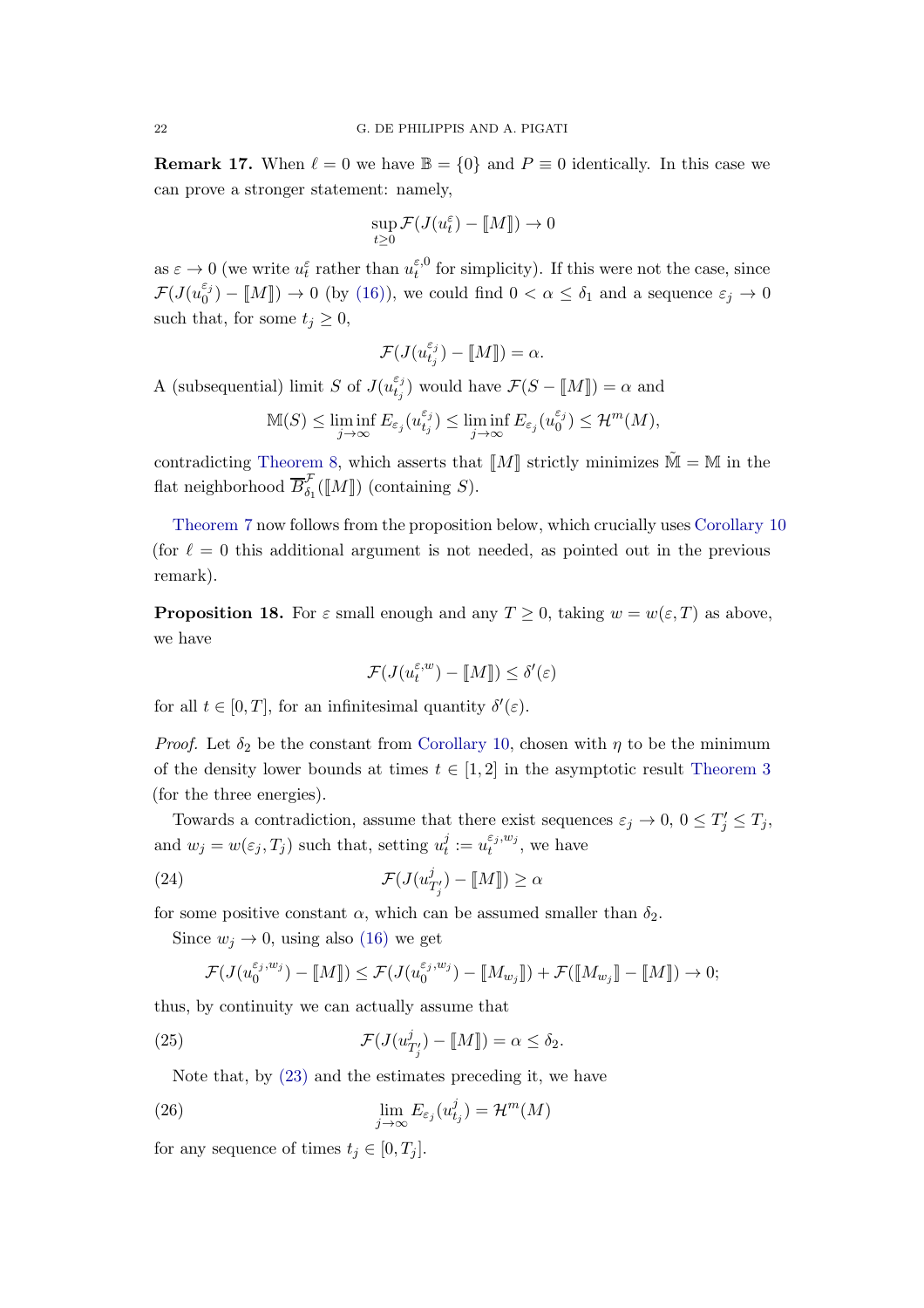We first show that  $T'_j \to \infty$  as  $j \to \infty$  and, in particular,  $T'_j \geq 2$  eventually. Assume by contradiction that  $\sup_j T'_j < \infty$  along a subsequence (not relabeled). Note that the energy densities  $\mu(u_0^j)$  $\mathcal{O}_0^j$  converge to  $\mathcal{H}^m \mathsf{L} M$  (by the same argument used in [Remark 16,](#page-12-1) since  $\llbracket M \rrbracket$  is the limit of  $J(u_t^j)$  $_{t}^{j}$ )).

Further, let S be the limit of  $J(u)$  $\mathcal{L}^{j}_{T'_{j}}$  and  $\mu$  the limit of  $\mu(u_1^j)$  $T'_{j}$ , up to subsequences; [Theorem 1](#page-4-0) gives the bound  $|S| \leq \mu$ . We claim that

<span id="page-22-0"></span>
$$
\mu = \mathcal{H}^m \mathsf{L} M,
$$

which implies that  $S$  is supported in  $M$  and thus, by the constancy theorem and the integrality of  $S$ ,  $S$  is a union of connected components of  $M$ , up to changes in orientation. But [\(25\)](#page-21-0) gives  $\mathcal{F}(S - M_{\mathbb{I}}) \le \delta_2$ , which then implies  $S = M_{\mathbb{I}}$  once we assume (without loss of generality) that  $\delta_2$  is small enough. This contradicts the fact that  $\mathcal{F}(S - M\|) = \alpha > 0$ .

In order to check [\(27\),](#page-22-0) for the Allen–Cahn energy we observe that

$$
\partial_t \left( \frac{1}{2} |du_t^j|^2 + \frac{1}{4\varepsilon_j^2} (1 - |u_t^j|^2)^2 \right) = -|\dot{u}_t^j|^2 - d^*(\dot{u}_t^j du_t^j),
$$

by direct computation using the gradient flow equation for  $(u_t^j)$  $_{t}^{j}$ ). Integrating over  $[0, T'_j] \times N$  against any test function  $\phi$  (constant in time), we get

<span id="page-22-1"></span>(28) 
$$
(c\varepsilon_j)^{-1} \int_N \phi \, d(\mu_{T'_j}^j - \mu_0^j) = - \int_0^{T'_j} \int_N |\dot{u}_t^j|^2 \phi - \int_0^{T'_j} \int_N \langle \dot{u}_t^j \, d\phi, du_t^j \rangle
$$

(for  $c = \frac{3}{3}$  $\frac{3}{2\sqrt{2}}$ ), where we set  $\mu_t^j$  $t^j_t := \mu(u_t^j)$  $t<sub>t</sub><sup>j</sup>$ ). Using this identity with  $\phi = 1$  (or using directly the definition of gradient flow), we see that

$$
\int_0^{T'_j} \int_N |\dot{u}_t|^2 = (c\varepsilon_j)^{-1} (E_{\varepsilon_j}(u_0^j) - E_{\varepsilon_j}(u_{T'_j}^j)) = o(\varepsilon_j^{-1}).
$$

Since  $\sup_j T'_j$  is finite, we have

$$
\int_0^{T'_j} \frac{|du_t^j|^2}{2} \le (c\varepsilon_j)^{-1} \int_0^{T'_j} E_{\varepsilon_j}(u_t^j) \le (c\varepsilon_j)^{-1} T'_j E_{\varepsilon_j}(u_0^j) = O(\varepsilon_j^{-1}).
$$

Thus, by Cauchy–Schwarz, the right-hand side of [\(28\)](#page-22-1) is infinitesimal with respect to  $\varepsilon_j^{-1}$  for any fixed  $\phi$ ; this proves the claim, since the limit of  $\mu_1^j$  $T'_j$  is then equal to the limit of  $\mu_0^j$ <sup>0</sup><sub>0</sub>, which is  $\mathcal{H}^m \mathsf{L} M$ . For Ginzburg–Landau the proof is the same, replacing the factor  $(c\varepsilon_j)^{-1}$  with  $\pi \log(\varepsilon_j^{-1})$  (and  $\dot{u}_t^j$  $\frac{j}{t} du_t^j$  with  $\langle \dot{u}_t^j \rangle$  $\langle i, du_t^j \rangle$ ).

Finally, for Yang–Mills–Higgs direct computation gives

$$
\partial_t \left( |\nabla_t u_t^j|^2 + \frac{1}{4\varepsilon_j^2} (1 - |u_t^j|^2)^2 + \varepsilon_j^2 |\omega_t^j|^2 \right)
$$
  
= 
$$
-2(|\dot{u}_t|^2 + \varepsilon_j^2 |\dot{\alpha}_t^j|^2) - 2d^*(\langle \nabla u_t^j, \dot{u}_t^j \rangle + \varepsilon^2 \omega_t^j(\cdot, \dot{\alpha}_t^j)),
$$

where  $\dot{\alpha}_t^j$  $_t^j$  is identified with a vector field in the last term. The claim follows in an analogous way.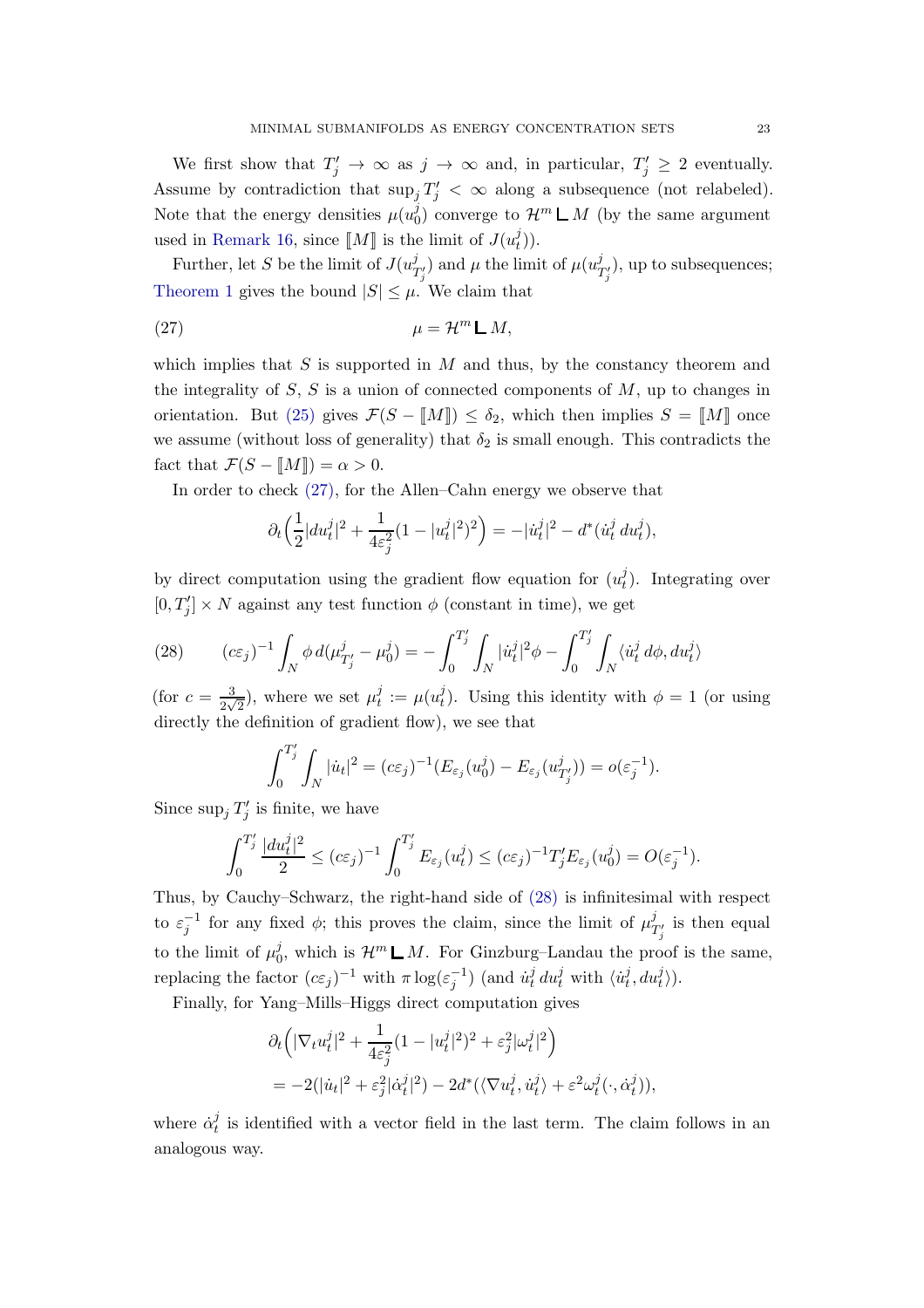Since we now know that  $T'_j \to \infty$ , and in particular  $T'_j \geq 2$  eventually, for j large enough we can define  $v_t^j$  $i_t^j := u_1^j$  $T'_{j'-2+t}$  (for  $t \in [0,2]$ ). We can now apply [Theorem 3:](#page-6-3) in the Allen–Cahn case, up to a subsequence, the energy density  $\mu(v_t^j)$  $t$ ) converges to a limit measure  $\mu_t$  for all  $t \in [0,2]$ , and the family  $(\mu_t)_{t \in [0,2]}$  is an  $(n-1)$ -dimensional Brakke flow. Since

$$
E_{\varepsilon_j}(v_0^j) - E_{\varepsilon_j}(v_2^j) \to 0,
$$

the same argument used above implies that the limit  $\mu_t$  does not depend on t; we call  $\mu$  the common limit. It is the weight of a rectifiable varifold of mass  $\mathcal{H}^m(M)$ , and its  $(n - 1)$ -density is bounded below by a positive constant  $\eta$ , since this is true for the measure  $\mu_t$ , for a.e.  $t \in [1,2]$  (actually,  $\eta = 1$  for Allen–Cahn).

By Brakke's inequality (tested with the constant function 1), we deduce that this varifold is stationary.

By the Γ-convergence result [\(Theorem 1\)](#page-4-0), the (subsequential) limit of  $J(v_2^j)$  $_{2}^{j}) =$  $J(u^j_{\eta})$  $\mathcal{J}'_{T'_j}$  is an integral cycle S with  $|S| \leq \mu_2 = \mu$ . By [\(25\),](#page-21-0)

$$
\mathcal{F}(S - \llbracket M \rrbracket) = \alpha \in (0, \delta_2].
$$

Also,  $\mu(N) = \mathcal{H}^m(M)$ . [Corollary 10](#page-9-0) then applies and gives the desired contradiction.

The proof is identical in the Yang–Mills–Higgs setting. As for Ginzburg–Landau, [Theorem 3](#page-6-3) gives

$$
\mu = \mu_t = \frac{1}{2} |\alpha_t|^2 \mathcal{H}^n + \nu_t
$$

for  $t \in [0,2]$ , where  $\alpha_t$  solves the heat equation  $\partial_t \alpha_t = -dd^* \alpha_t$  and  $(\nu_t)_{t \in [0,2]}$  is an  $(n-2)$ -dimensional Brakke flow. Since the first term is the absolutely continuous part of  $\mu_t = \mu$  (for a.e. t), it must be constant in time. Thus, the same holds for  $\nu_t = \nu$ . Again, a subsequential limit S of  $J(u)$ <sup>j</sup>  $\binom{J}{T'_j}$  has  $|S| \leq \mu$  and, since it is singular with respect to  $\mathcal{H}^N$ , we actually get  $|S| \leq \nu$ . Since the  $(n-2)$ -density of  $\nu$  is at least  $\eta$ , we reach again a contradiction to [Corollary 10.](#page-9-0)

Remark 19. Without the second part of the proof (which requires [Corollary 10\)](#page-9-0), using the argument used in the first part we can still show that, for all  $T \leq \tilde{T}(\varepsilon)$ , we have  $\mathcal{F}(J(u_t^{\varepsilon,w})$  $\tilde{t}_t^{(k)}$  –  $[M]$ )  $\leq \tilde{\delta}(\varepsilon)$  for all  $t \in [0,T]$  (w depends on  $\varepsilon$  and  $T$ ), with  $\tilde{\delta}(\varepsilon) \to 0$  and  $\tilde{T}(\varepsilon) \to \infty$ . However, this is not enough to deduce [Theorem 5:](#page-6-1) in order to find critical maps we need arbitrarily large intervals  $[0, T]$  for a fixed  $\varepsilon$ .

# <span id="page-23-0"></span>5. Proof of [Theorem 8:](#page-8-0) strict local minimality of M for the perturbed mass functional

This section is devoted to the proof of [Theorem 8.](#page-8-0) The proof follows the (by now) well-known observation that, combining a compactness-and-contradiction argument with the regularity theory for mass-minimizing currents, one can improve infinitesimal minimality (i.e., positive second variation) to a local one, in a suitable weak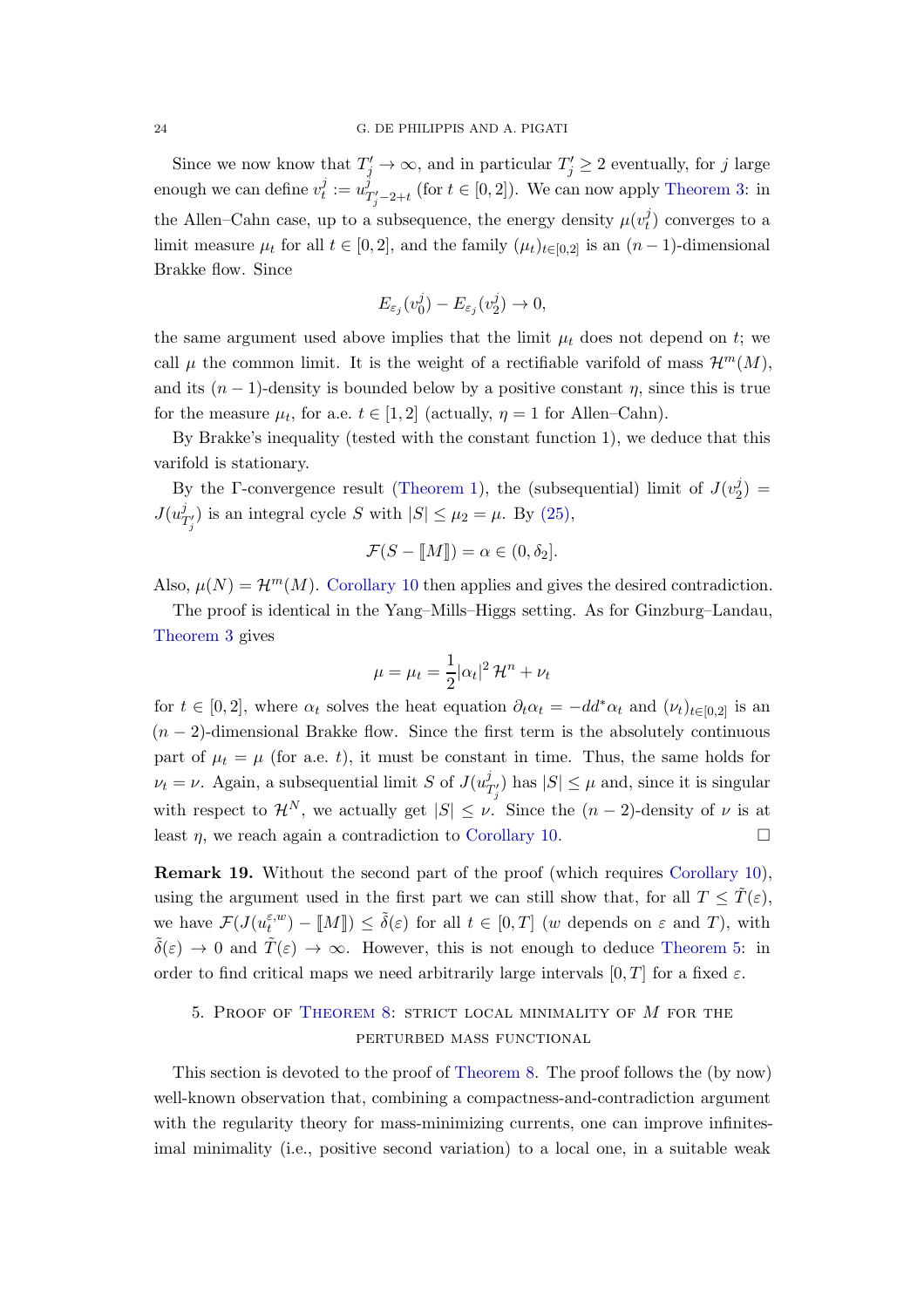topology; we refer, for instance, to  $[11, 17, 35]$  $[11, 17, 35]$  $[11, 17, 35]$  $[11, 17, 35]$  for applications to mass-minimizing currents, and to [\[8\]](#page-43-7) for applications to isoperimetric-type inequalities. Although the argument is quite standard, we report it here for the sake of completeness, and also because our setting is slightly different from the works cited above (cf. also [\[23\]](#page-44-16), where a very similar statement is proved in dimension one).

<span id="page-24-0"></span>In the following, we let  $\rho_0$  be the constant fixed in [Section 2.](#page-10-0)

**Lemma 20.** For any  $0 < \rho \le \rho_0/2$  there exists  $\delta(M, \rho) > 0$  such that, if S is an m-cycle with  $\mathcal{F}(S - M\mathbb{I}) \leq \delta$  and

$$
\tilde{\mathbb{M}}(S) \le \tilde{\mathbb{M}}(\llbracket M \rrbracket) = \mathcal{H}^m(M),
$$

then there exists S' supported in the tubular neighborhood  $B_{\rho}(M)$ , with

$$
\tilde{\mathbb{M}}(S') \leq \tilde{\mathbb{M}}(S).
$$

Moreover, if  $S \neq [M]$  then also  $S' \neq [M]$ .

<span id="page-24-1"></span>In the proof, we will use the following simple well-known facts.

**Lemma 21.** There exists a small constant  $c(N) > 0$  with the following property. Given an integral k-cycle S on N, with  $1 \leq k \leq n-1$ , if  $M(S) \leq c(N)$  then  $S = \partial R$ , for an integral  $(k + 1)$ -current R with

$$
\mathbb{M}(R) \le C(N) \mathbb{M}(S)^{(k+1)/k}.
$$

*Proof.* We can view N as an embedded submanifold of some Euclidean space  $\mathbb{R}^L$ (for the present purposes, we do not need an isometric embedding). Identifying  $S$ with a cycle  $\tilde{S}$  in  $\mathbb{R}^L$ , by [\[32,](#page-45-1) Theorem 30.1] and its proof we can find an integral  $(k+1)$ -current  $\tilde{R}$  such that  $\tilde{S} = \partial \tilde{R}$  and

$$
\mathbb{M}(\tilde{R}) \le C(k) \mathbb{M}(\tilde{S})^{(k+1)/k} \le C(N) \mathbb{M}(S)^{(k+1)/k},
$$

with  $\tilde{R}$  supported in the r-neighborhood of  $\operatorname{spt}(\tilde{S}) \subseteq N$ , for a distance

$$
r = C(k) \mathbb{M}(\tilde{S})^{1/k} \le C(N) \mathbb{M}(S)^{1/k}.
$$

If M(S) (and thus r) is small enough, we can project  $\tilde{R}$  onto N using the nearest point projection, which is Lipschitz near N, obtaining the desired R.

<span id="page-24-2"></span>**Lemma 22.** Given a sequence of rectifiable k-currents  $S_i \rightharpoonup S_\infty$  converging in the weak topology, if  $\mathbb{M}(S_j) \to \mathbb{M}(S_{\infty})$  then the weights  $|S_j| \to |S_{\infty}|$ , as Radon measures on N.

*Proof.* Up to subsequences, assume that  $|S_i| \to \mu$  for a Radon measure  $\mu$ . Then, for any compact set  $K \subseteq N$  and any  $r > 0$ , lower semicontinuity of the mass gives

$$
|S_{\infty}|(N \setminus \overline{B}_r(K)) \leq \liminf_{j \to \infty} |S_j|(N \setminus \overline{B}_r(K)),
$$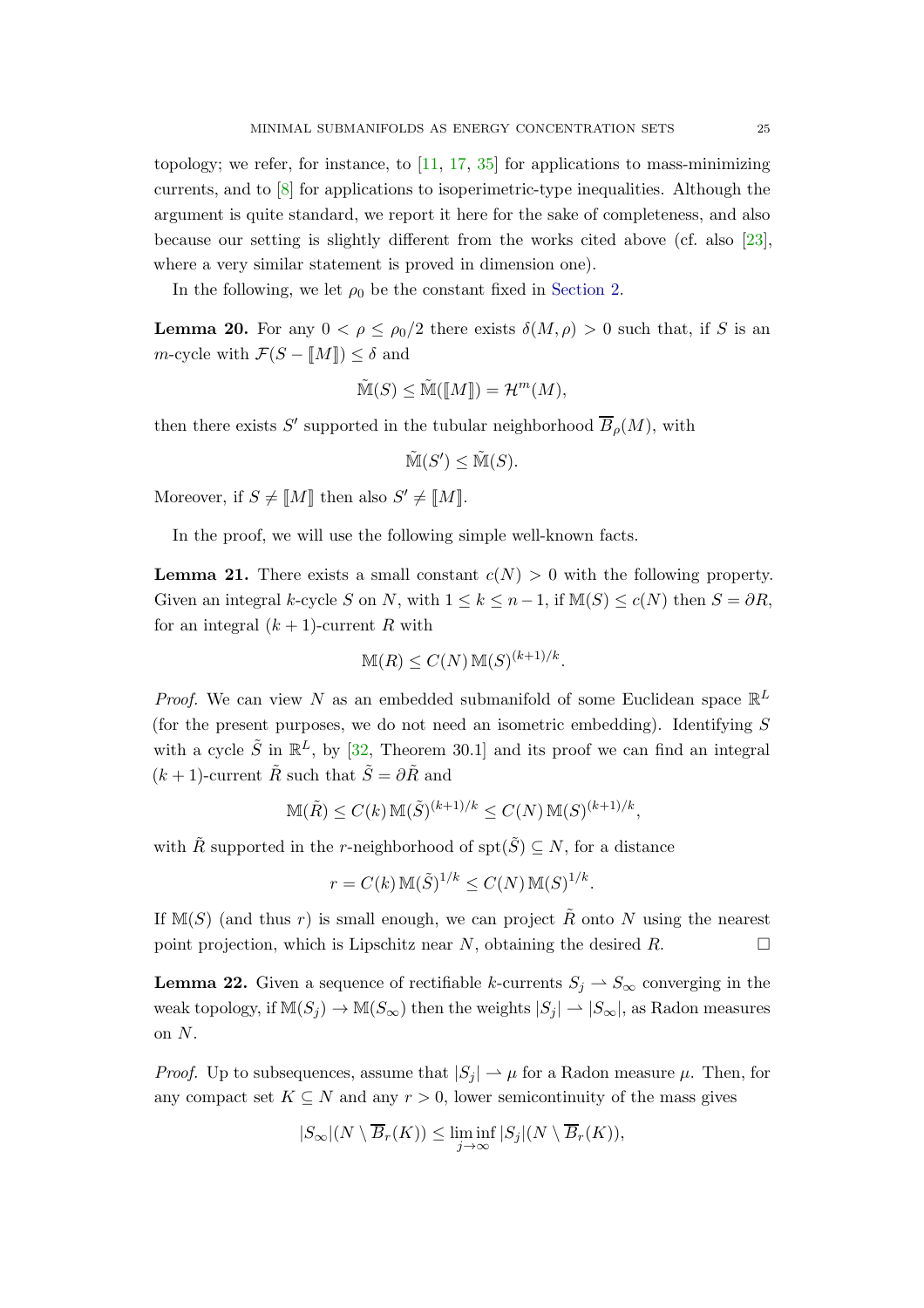and thus

$$
\mu(B_r(K)) + |S_{\infty}|(N \setminus \overline{B}_r(K)) \le \liminf_{j \to \infty} |S_j|(B_r(K)) + \liminf_{j \to \infty} |S_j|(N \setminus \overline{B}_r(K))
$$
  

$$
\le \lim_{j \to \infty} |S_j|(N).
$$

By assumption, the latter equals  $|S_\infty|(N)$ . This implies  $\mu(B_r(K)) \leq |S_\infty|(\overline{B}_r(K))$ and, letting  $r \to 0$ , we deduce that  $\mu \leq |S_{\infty}|$ . Since  $\mu(N) = \lim_{j \to \infty} |S_j|(N) =$  $|S_{\infty}|(N)$ , we must then have  $\mu = |S_{\infty}|$ .

*Proof of [Lemma 20.](#page-24-0)* For any  $r > 0$  we denote

$$
S_r := \partial (S \mathop{\mathsf{L}} B_r(M)),
$$

which is the r-slice of S by the Lipschitz function  $d_M$  (see [\[32,](#page-45-1) Section 28]). The current  $S_r$  is an integral  $(m-1)$ -cycle for a.e.  $r > 0$ , and its mass satisfies

$$
\int_0^\infty \mathbb{M}(S_r) \, dr \leq \mathbb{M}(S)
$$

(as  $d_M$  is 1-Lipschitz on N). Next, we set

$$
S_{\leq r} := S \mathsf{L}\, B_r(M), \quad S_{\geq r} := S \mathsf{L}\, (N \setminus B_r(M)),
$$

and define the decreasing function

$$
f:[0,\rho]\to\mathbb{R},\quad f(r):=\mathbb{M}(S_{\geq r}),
$$

so that the coarea formula for slices gives

<span id="page-25-0"></span><sup>M</sup>(Sr) ≤ −<sup>f</sup> ′ (29) (r)

for a.e. r. We can assume that S is not supported in  $\overline{B}_o(M)$ , since otherwise we can just take  $S' := S$ . In particular,  $f \ge f(\rho) > 0$ .

Given  $r \in (0, \rho)$  such that  $S_r$  is an integral cycle and [\(29\)](#page-25-0) holds, if  $\mathbb{M}(S_r)$  is small enough then, using [Lemma 21,](#page-24-1) we can find an integral m-current  $R_r$  such that

<span id="page-25-1"></span>(30) 
$$
\partial R_r = S_r, \quad \mathbb{M}(R_r) \le C(N) \mathbb{M}(S_r)^{m/(m-1)}
$$

for  $m \geq 2$ ; note that for  $m = 1$  we have  $S_r = 0$  once we assume that  $\mathbb{M}(S_r) < 1$ (since  $S_r$  is an integral 0-current), and we can take  $R_r := 0$  in the sequel. Also, as the proof of the lemma shows,  $R_r$  is supported near  $\text{spt}(S_r) \subseteq B_{\rho_0/2}(M)$ , hence in  $\overline{B}_{\rho_0}(M)$  (for  $\mathbb{M}(S_r)$  small enough). Thus, applying the nearest point projection  $B_{\rho_0}(M) \to B_r(M)$ , which is  $C(M)$ -Lipschitz, we can assume that  $\text{spt}(R_r) \subseteq B_r(M)$ . Defining  $S' := S_{\leq r} - R_r$ , note that  $\partial S' = S_r - \partial R_r = 0$  and that

<span id="page-25-2"></span>(31) 
$$
\mathbb{M}(S') \leq \mathbb{M}(S) - \mathbb{M}(S_{\geq r}) + \mathbb{M}(R_r) = \mathbb{M}(S) - f(r) + \mathbb{M}(R_r).
$$

Also, we claim that

<span id="page-25-3"></span>(32) 
$$
|P(S')|^2 - |P(S)|^2 \le |P(S + S')| |P(S - S')|
$$

$$
\le C(M)(\mathbb{M}(S) + \mathbb{M}(S'))(f(r) + \mathbb{M}(R_r))^{(m+1)/m}
$$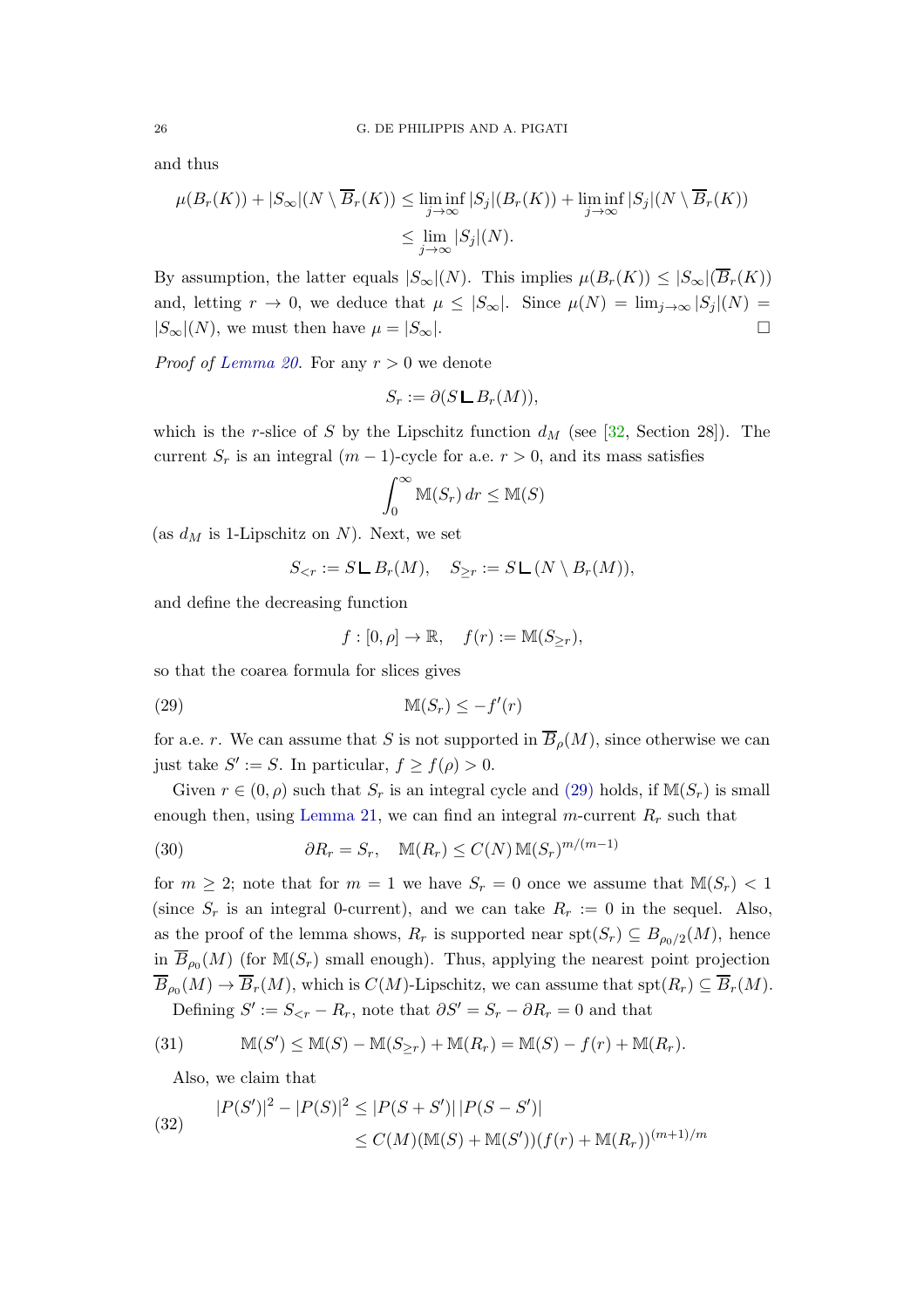provided that  $f(r) + M(R_r)$  is small enough. Indeed, in this case, using [Lemma 21](#page-24-1) we have

$$
S - S' = S_{\geq r} + R_r = \partial Q_r
$$

for some  $(m+1)$ -current  $Q_r$  of mass bounded by  $C(N)(f(r) + M(R_r))^{(m+1)/m}$ , and using Stokes we obtain

$$
|P(S - S')| \leq \sum_{j=1}^{\ell} |\langle \partial Q_r, \omega_j \rangle| \leq C(M) \, \mathbb{M}(Q_r),
$$

which gives the above bound. To sum up, assume that

<span id="page-26-0"></span>(33) 
$$
f(r) < c, \quad f'(r) > -cf(r)^{(m-1)/m},
$$

for a suitable small constant c. Then, for  $m > 1$ , [\(29\)](#page-25-0) and [\(30\)](#page-25-1) give

$$
\mathbb{M}(S_r) \le cf(r)^{(m-1)/m} \le c, \quad 3\mathbb{M}(R_r) \le C(N)c^{m/(m-1)}f(r) < f(r),
$$

and all the previous bounds hold true. In particular, [\(31\)](#page-25-2) gives

$$
\mathbb{M}(S') \le \mathbb{M}(S) \le \mathcal{H}^m(M),
$$

while summing  $(31)$  and  $(32)$  we obtain

$$
\widetilde{\mathbb{M}}(S') \leq \widetilde{\mathbb{M}}(S) - f(r) + \mathbb{M}(R_r) + C(M)(f(r) + \mathbb{M}(R_r))^{(m+1)/m}
$$
\n
$$
\leq \widetilde{\mathbb{M}}(S) - f(r) + \mathbb{M}(R_r) + \frac{1}{2}(f(r) + \mathbb{M}(R_r))
$$
\n
$$
< \widetilde{\mathbb{M}}(S)
$$

for c small enough, where we used again the bound  $3M(R_r) < f(r)$  in the last inequality. This also holds for  $m = 1$ , since

$$
\tilde{\mathbb{M}}(S') \le \tilde{\mathbb{M}}(S) - f(r) + C(M)f(r)^2 \le \tilde{\mathbb{M}}(S) - \frac{1}{2}f(r) < \tilde{\mathbb{M}}(S)
$$

as  $0 < f(r) < c$ . Also, we cannot have  $S' = [[M]],$  since  $\tilde{M}(S') < \tilde{M}(S) \le \tilde{M}([\![M]\!]).$ Note that  $c = c(M)$ .

In order to conclude, we need to check that conditions [\(33\)](#page-26-0) hold on a set of radii r of positive measure, provided that S is close enough to  $\llbracket M \rrbracket$  in the flat norm. We first show that  $f(r) < c$  for all  $r \in (\rho/2, \rho)$ . Indeed, assume by contradiction that we have

$$
|S_j|(N \setminus B_{\rho/2}(M)) \ge c
$$

for a sequence of m-cycles such that  $\mathbb{M}(S_i) \leq \mathcal{H}^m(M)$  and  $S_j \rightharpoonup [M]$ . Since  $\mathcal{H}^m(M) \leq \liminf_{j \to \infty} \mathbb{M}(S_j)$  by lower semicontinuity of the mass, we have

$$
\mathcal{H}^m(M) = \lim_{j \to \infty} \mathbb{M}(S_j).
$$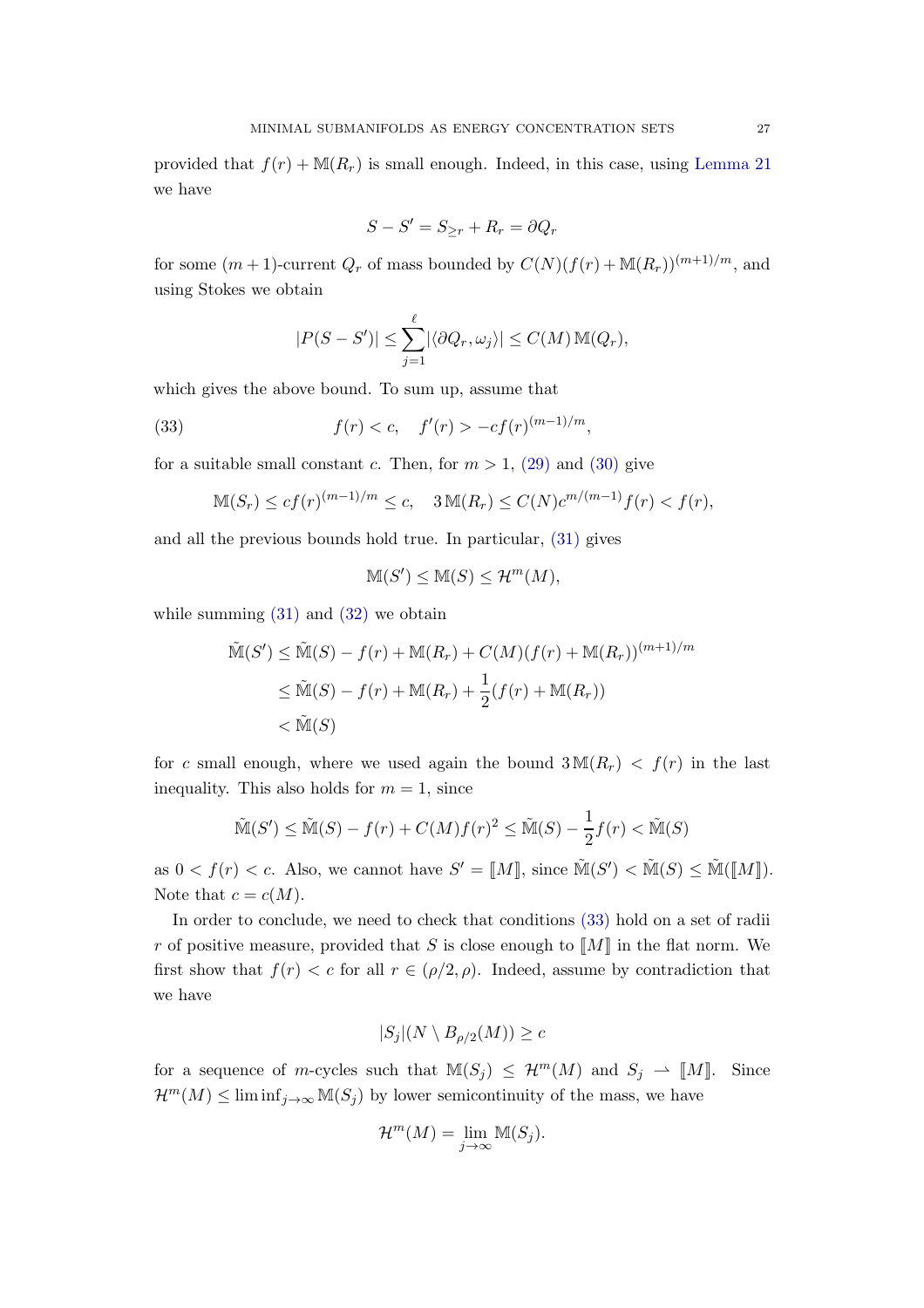Hence, [Lemma 22](#page-24-2) applies (with  $S_{\infty} = [M]$ ) and gives  $|S_i| \to \mathcal{H}^m \mathsf{L} M$ . In particular,

$$
0 = \mathcal{H}^m \mathsf{L} M(N \setminus B_{\rho/2}(M)) \ge \limsup_{j \to \infty} |S_j| (N \setminus B_{\rho/2}) \ge c,
$$

which is impossible. Finally, assume by contradiction that  $f'(r) \leq -cf(r)^{(m-1)/m}$ for a.e.  $r \in (\rho/2, \rho)$ . Recalling that  $f(r) > 0$  for all  $r \leq \rho$ , the differential inequality becomes

$$
(f^{1/m})' \le -\frac{c}{m}
$$

a.e., which gives  $0 \le f(\rho)^{1/m} \le f(\rho/2)^{1/m} - \frac{c\rho}{2m}$  since f is decreasing. This implies  $f(\rho/2) \geq (\frac{c\rho}{2m})^m$ , which is again false if S is close enough to  $\llbracket M \rrbracket$  in the flat norm.  $\Box$ 

We will now show that  $\llbracket M \rrbracket$  is a strict local minimum of M with respect to the flat metric. Fix a radius  $0 < \rho \le \rho_0/2$ . Since a sequence of integral m-cycles with bounded mass has a converging subsequence in the weak topology, with respect to which the map  $P$  is continuous, we can find  $S$  which minimizes the functional  $\tilde{M}$ . among integral *m*-cycles in the closed flat neighborhood  $\overline{B}_{\delta}^{\mathcal{F}}(\llbracket M \rrbracket)$ , with

$$
\tilde{\mathbb{M}}(S) \le \tilde{\mathbb{M}}(\llbracket M \rrbracket) = \mathcal{H}^m(M).
$$

We let  $\delta_2 := \delta(M, \rho)$ , with  $\delta$  given by [Lemma 20:](#page-24-0) we can then assume that S is supported in  $\overline{B}_{\rho}(M)$ . Assuming that  $S \neq \llbracket M \rrbracket$ , we will reach a contradiction once we select  $\rho$  small enough.

We claim that there exists a minimizer  $\overline{S}$  (for  $\tilde{M}$ ) among all integral *m*-cycles of the form  $\llbracket M \rrbracket + \partial R$ , with R an  $(m+1)$ -current supported in  $\overline{B}_\rho(M)$ . Indeed, for a minimizing sequence  $(S_i)$ , let  $\overline{S}$  be the weak limit of  $S_j$  (up to subsequences). By the deformation theorem (see, e.g.,  $[32,$  Corollary 29.3]), viewing N as an embedded submanifold in  $\mathbb{R}^L$ , we can write  $S_j = P + \partial Q_j$  for a sequence  $(Q_j)$  of integral currents of bounded mass, supported near  $\overline{B}_{\rho}(M)$ , and a constant (up to subsequences) polyhedral cycle P. Assuming  $Q_j \rightharpoonup \overline{Q}$ , we then get  $\overline{S} = P + \partial \overline{Q}$ . Thus,

$$
\overline{S} - [M] = (\overline{S} - S_j) + (S_j - [M]) = \partial(\overline{Q} - Q_j) + (S_j - [M])
$$

is the boundary of a current supported near  $\overline{B}_{\rho}(M)$ . By projecting this current first onto N and then onto  $\overline{B}_o(M)$ , it follows that  $\overline{S}$  is the desired minimizer.

Note that, since  $S$  is a competitor, we have

$$
\tilde{\mathbb{M}}(\overline{S}) \leq \tilde{\mathbb{M}}(S) \leq \mathcal{H}^m(M).
$$

We can assume that  $\overline{S} \neq \llbracket M \rrbracket$  (if  $\overline{S} = \llbracket M \rrbracket$  then  $\widetilde{\mathbb{M}}(\overline{S}) = \widetilde{\mathbb{M}}(S)$ , and we can replace  $\overline{S}$  with  $S \neq \llbracket M \rrbracket$ . We now show that  $\overline{S}$  satisfies a suitable minimality condition.

**Lemma 23.** There exists a constant  $C = C(M)$  such that, for all  $0 < r < \rho_0/2$  and all integral *m*-cycles X with  $\text{spt}(X) \subseteq B_{\rho_0}(M)$  and  $\text{diam}(\text{spt}(X)) \leq r$ ,

$$
\mathbb{M}(\overline{S}) \le (1 + Cr) \mathbb{M}(\overline{S} + X) + Cr \mathbb{M}(X).
$$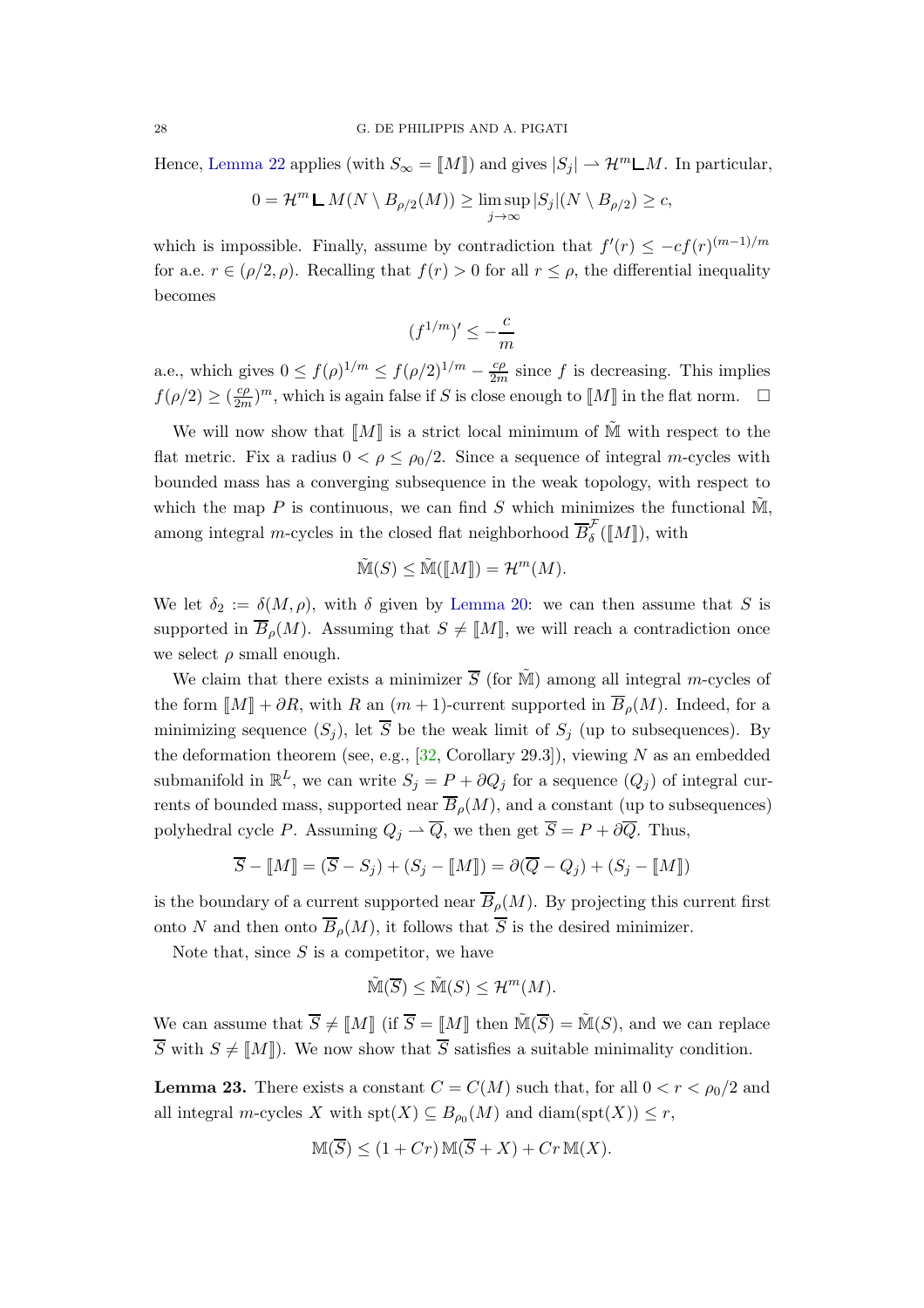*Proof.* Let X be as in the statement and let R be the cone over X (taken from a point in spt $(X)$ ). Note that  $\partial R = X$  and

$$
\mathbb{M}(R) \le C(N)r \mathbb{M}(X).
$$

We can assume that the support of X intersects  $\overline{B}_{\rho}(M)$ , since otherwise the inequality is trivial. Define  $T := (\pi_{\rho})_*(S+X) = S + (\pi_{\rho})_*X$ , where  $\pi_{\rho} : B_{\rho_0}(M) \to B_{\rho}(M)$ is the nearest point projection. Since  $\pi_{\rho}$  is  $(1 + C(M)r)$ -Lipschitz on  $\overline{B}_{\rho+r}(M)$ , we can bound

$$
\mathbb{M}(T) \le (1 + Cr) \mathbb{M}(\overline{S} + X), \quad \mathbb{M}((\pi_{\rho})_{*}R) \le (1 + Cr) \mathbb{M}(R) \le Cr \mathbb{M}(X).
$$

Using Stokes as in the proof of [\(32\),](#page-25-3) we obtain

$$
|P(T) - P(\overline{S})| = |P((\pi_{\rho})_* X)| = |P(\partial(\pi_{\rho})_* R)| \le C \mathbb{M}((\pi_{\rho})_* R) \le C r \mathbb{M}(X).
$$

Note that  $|P(\overline{S})|^2 \leq \tilde{M}(\overline{S}) \leq \mathcal{H}^m(M)$ . Also, we can assume that  $\mathbb{M}(\overline{S}+X) \leq 2\mathbb{M}(\overline{S})$ , since otherwise the statement is trivial (provided that  $1 + C\rho \leq 2$ ). In particular, we have  $|P(\overline{S}+X)| \leq C \mathbb{M}(\overline{S}+X) \leq C \mathbb{M}(\overline{S});$  hence,

$$
|P(\overline{S})| + |P(T)| \le C.
$$

By minimality of  $\overline{S}$ , we have  $\tilde{\mathbb{M}}(\overline{S}) \leq \tilde{\mathbb{M}}(T)$ , and it follows that

$$
\mathbb{M}(\overline{S}) \leq \mathbb{M}(T) + C|P(T) - P(\overline{S})| \leq (1 + Cr)\mathbb{M}(\overline{S} + X) + Cr\mathbb{M}(X). \qquad \Box
$$

We now show that such  $\overline{S} \neq \llbracket M \rrbracket$  cannot exist for  $\rho$  small enough. Note that  $\pi_*\overline{S} = \llbracket M \rrbracket$  (with  $\pi : \overline{B}_o(M) \to M$  the nearest point projection), since  $\pi_*\overline{S}$  is an m-cycle homologous to  $\llbracket M \rrbracket$  in M, and since any  $(m + 1)$ -current in M vanishes. Hence,

$$
\mathcal{F}(\overline{S} - [\![M]\!]) = \mathcal{F}(\overline{S} - \pi_*\overline{S}) \le C(M)\rho \mathbb{M}(\overline{S}) \le C(M)\rho,
$$

as points  $y \in \overline{B}_o(M)$  can be connected to  $\pi(y)$  with a geodesic segment of length at most  $\rho$ .

Using the notation  $\overline{S} = \overline{S}^{\rho}$  to emphasize the dependence on  $\rho$ , it follows that  $\overline{S}^{\rho}$ is arbitrarily close to  $\llbracket M \rrbracket$  in the flat norm. From the lower semicontinuity of the mass and the inequality  $\mathbb{M}(\overline{S}^{\rho}) \leq \mathcal{H}^{m}(M)$ , we also have

$$
\lim_{\rho \to 0} \mathbb{M}(\overline{S}^{\rho}) = \mathcal{H}^m(M).
$$

From this and [Lemma 22](#page-24-2) it follows that the weight measure  $|\overline{S}^{\rho}|$  converges to  $\mathcal{H}^m \Box M$ . In particular the cylindrical excess of  $\overline{S}^{\rho}$ , as defined in [\[12\]](#page-44-20), converges to zero in suitable charts adapted to M.

By the main result of  $[12]$ , namely  $[12]$ , Theorem 6.1<sup>[5](#page-28-0)</sup> (see also  $[6, 31]$  $[6, 31]$ ), which applies thanks to the previous lemma, this then implies that  $\overline{S}^{\rho}$  is eventually a

<span id="page-28-0"></span><sup>&</sup>lt;sup>5</sup>The previous lemma implies that  $\mathbb{M}(\overline{S}) \leq (1 + Cr)\mathbb{M}(\overline{S} + X) + Cr\mathbb{M}(\overline{S} \sqcup \text{spt}(X) + X)$ , for a possibly different  $C$ . In  $[12]$  another definition of almost minimality is used, where the factor  $(1 + Cr)$  does not appear; however, the proof from [\[12\]](#page-44-20) can be adapted with trivial changes.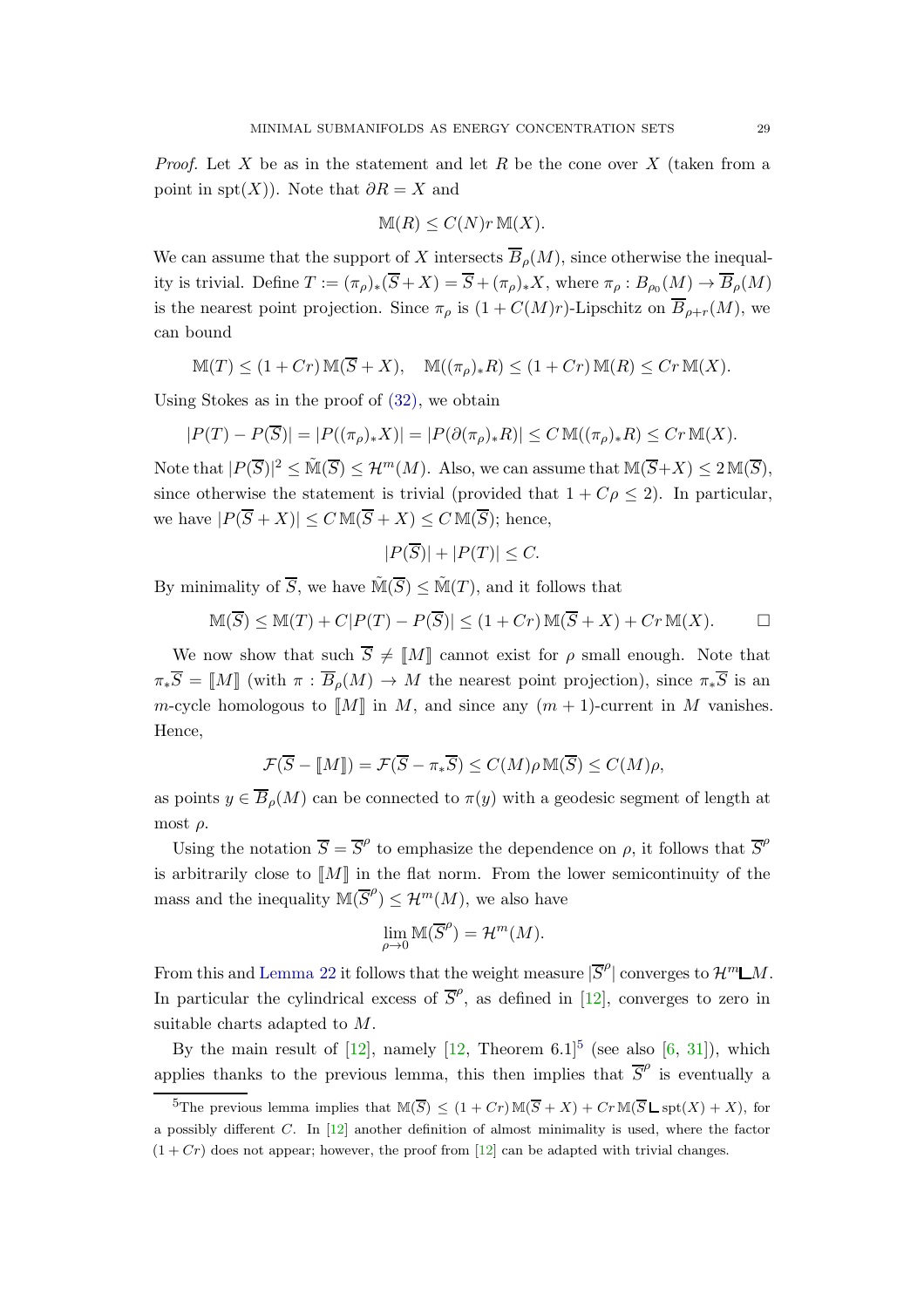graph over M, converging to M in the  $C^{1,\alpha}$  topology for some  $\alpha > 0$ . More precisely,  $\overline{S}^{\rho} = M_{\varphi^{\rho}}$  for a nontrivial section  $\varphi^{\rho} \to 0$  in  $C^{1,\alpha}(M, T^{\perp}M)$  (using the notation of [Section 2\)](#page-10-0). For  $\rho$  small enough, the inequality  $\tilde{M}(\overline{S}^{\rho}) \leq \mathcal{H}^{m}(M)$  contradicts [\(13\).](#page-11-6) This completes the proof of [Theorem 8.](#page-8-0)

# <span id="page-29-1"></span><span id="page-29-0"></span>6. A rigidity result for non-degenerate minimal submanifolds among **VARIFOLDS**

6.1. Proof of [Theorem 9.](#page-9-1) Let  $M^m$  be a (smooth, embedded) non-degenerate minimal submanifold, in a closed ambient  $(N^n, g)$ ; we do not need M or N to be orientable for this theorem to hold.

For a fixed small  $0 < \rho < \text{inj}(N)$ , let  $U := B_{\rho}(M)$  be the tubular neighborhood of M with radius  $\rho$ , and let  $\pi: U \to M$  be the nearest point projection. Let us recall the statement of [Theorem 9,](#page-9-1) for the reader's convenience.

**Theorem.** Let M and N be as above. Given  $\eta, \Lambda > 0$ , there exists  $\delta(M, N, \eta, \lambda) \in$  $(0, \rho)$  with the following property: if a stationary rectifiable m-varifold V is such that

- $d_H(\text{spt}|V|, M) \leq \delta$  (with  $d_H$  the Hausdorff distance),
- $\mathbb{M}(V) \leq \Lambda$  (with  $\mathbb{M}(V)$  the total mass of V),
- $\Theta^m(|V|, y) \geq \eta$  for all  $y \in \text{spt}|V|$ ,
- spt  $|V| \cap \pi^{-1}(x)$  is nonempty for all  $x \in M$ , and consists of a single point for  $x \in M \setminus E$ , for a set  $E \subseteq M$  with  $\mathcal{H}^m(E) \leq \delta$ ,

then spt  $|V| = M$ .

Assuming [Theorem 9](#page-9-1) for a moment, let us show how to deduce [Corollary 10.](#page-9-0)

*Proof of [Corollary 10.](#page-9-0)* Assume by contradiction that the sequences  $(V_i)$  and  $(S_i)$ satisfy all the assumptions (with  $V = V_j$  and  $S = S_j$ ), for a sequence  $\delta_j \to 0$  (in place of  $\delta_2$ ). Then lower semicontinuity of the mass gives

$$
\mathcal{H}^m(M) \leq \liminf_{j \to \infty} \mathbb{M}(S_j) \leq \limsup_{j \to \infty} \mathbb{M}(V_j) \leq \mathcal{H}^m(M).
$$

Hence,  $\mathbb{M}(S_i)$  and  $\mathbb{M}(V_j)$  both converge to the area of M. Assuming  $V_j \rightharpoonup V_\infty$  up to subsequences, using [Lemma 22](#page-24-2) we get

$$
\mathcal{H}^m \mathsf{L} M = \lim_{j \to \infty} |S_j| \le \lim_{j \to \infty} |V_j| = |V_{\infty}|.
$$

Since  $\mathcal{H}^m \mathsf{L} M$  and  $|V_\infty|$  have the same total mass, this forces

$$
|V_{\infty}| = \mathcal{H}^m \mathop{\mathsf{L}} M.
$$

The stationary varifold  $V_{\infty}$  is then supported in M and the previous equality, together with the constancy theorem (or the fact that  $V_{\infty}$  is rectifiable), implies that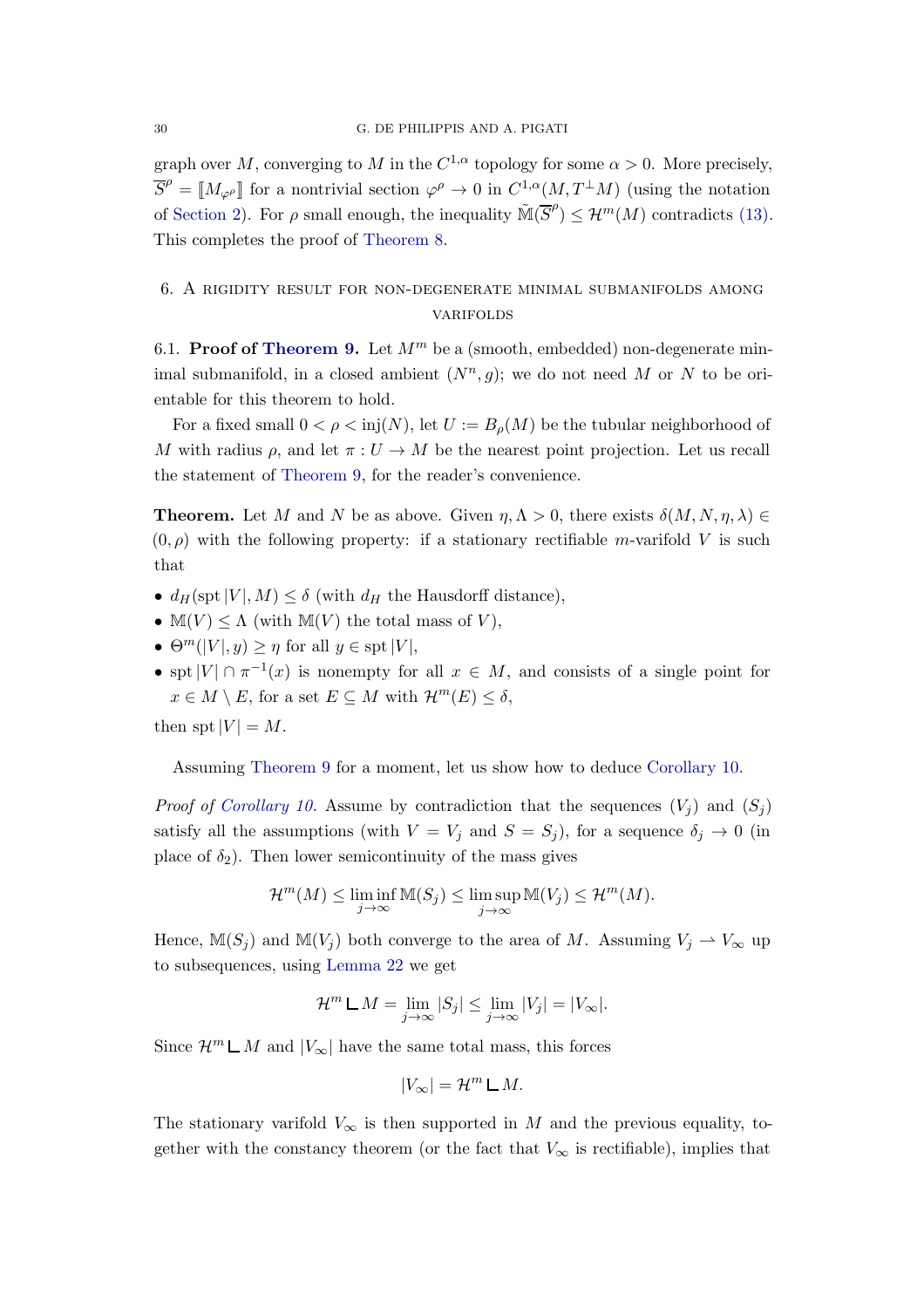$V_{\infty} = M$  (with multiplicity one). Also, by Hausdorff convergence of the support (which follows from the monotonicity formula and the lower density bound), we get

<span id="page-30-0"></span>(34) 
$$
d_j := \max\{\text{dist}(y, M) \mid y \in \text{spt } |V_j|\} \to 0.
$$

From [\(34\)](#page-30-0) and  $|S_i| \leq |V_i|$ , eventually we have spt  $|S_i| \subseteq U = B_\rho(M)$ . By the constancy theorem (and integrality),  $\pi_* S_j$  is a constant (integer) multiple of  $\llbracket M \rrbracket$ , on each connected component of M; since this multiple is bounded above and  $\pi_* S_j \rightharpoonup$  $\llbracket M \rrbracket$ , we deduce that

$$
\pi_*S_j=[\![M]\!]
$$

eventually. Note that  $S_j$  is not supported in M (eventually), since this would imply  $S_j = \pi_* S_j = \llbracket M \rrbracket$ , contradicting the assumption that  $S_j \neq \llbracket M \rrbracket$ .

Thus, spt  $|S_j| \cap \pi^{-1}(x) \neq \emptyset$  for a.e.  $x \in M$  (eventually), and hence for all  $x \in M$ since the support is compact. The same must then hold for  $|V_j|$ , as spt $|V_j| \supseteq$  spt $|S_j|$ . Since  $S_i$  is integral and the density of  $V_i$  is upper semicontinuous, we also deduce that each fiber spt  $|V_j| \cap \pi^{-1}(x)$  contains at least one point of density at least 1.

By the area formula, denoting by  $E_j \subseteq M$  the set of points such that the fiber contains more than one point, we get

$$
\mathcal{H}^m(M) + \eta \mathcal{H}^m(E_j) \leq \mathbb{M}(\pi_* V_j) \leq (1 + C(M)d_j) \mathbb{M}(V_j) \to \mathcal{H}^m(M),
$$

since  $\pi$  is  $(1 + C(M)r)$ -Lipschitz on  $\overline{B}_r(M)$ , and this forces  $\mathcal{H}^m(E_i) \to 0$ .

Finally, the fact that each fiber is nonempty implies  $d_H(\text{spt}|V_i|, M) \to 0$ . Thus,  $V_i$  eventually satisfies all the assumptions of [Theorem 9,](#page-9-1) and we get spt  $|V_i| = M$ (eventually). However, this contradicts the previous remark that spt  $|S_j| \nsubseteq M$ , which implies spt $|V_j| \nsubseteq M$ .

We now turn to the proof of [Theorem 9,](#page-9-1) which is rather technical and is split into several steps. The main idea is to represent  $V$  as a multigraph over  $M$ . This multigraph consists of a single layer above each  $x \in M \setminus E$ , in view of the last assumption. Hence, we can define a section  $f : M \setminus E \to T^{\perp}M$  and, once we normalize it, we hope to obtain a Jacobi field in the limit  $\delta \to 0$ , defined a.e. on M (recall that  $\mathcal{H}^m(E) \leq \delta$ ). However, in order to have a nontrivial limit section, we need a strong convergence, which is guaranteed if we have a uniform  $W^{1,2}$  bound.

In order to have this bound, we need to define a section on all of  $M$ . Since  $V$  is not integer rectifiable, the multigraph is not a superposition of graphs of multiplicity one. Rather, roughly speaking, each layer could have some variable real-valued multiplicity, and we do not have any obvious information on the regularity of the latter. Hence, rather than taking an average of the points above each  $x \in M$ , we will perform a less canonical construction; it has the advantage of retaining enough regularity, and allows us to ignore the question of the regularity of these multiplicities.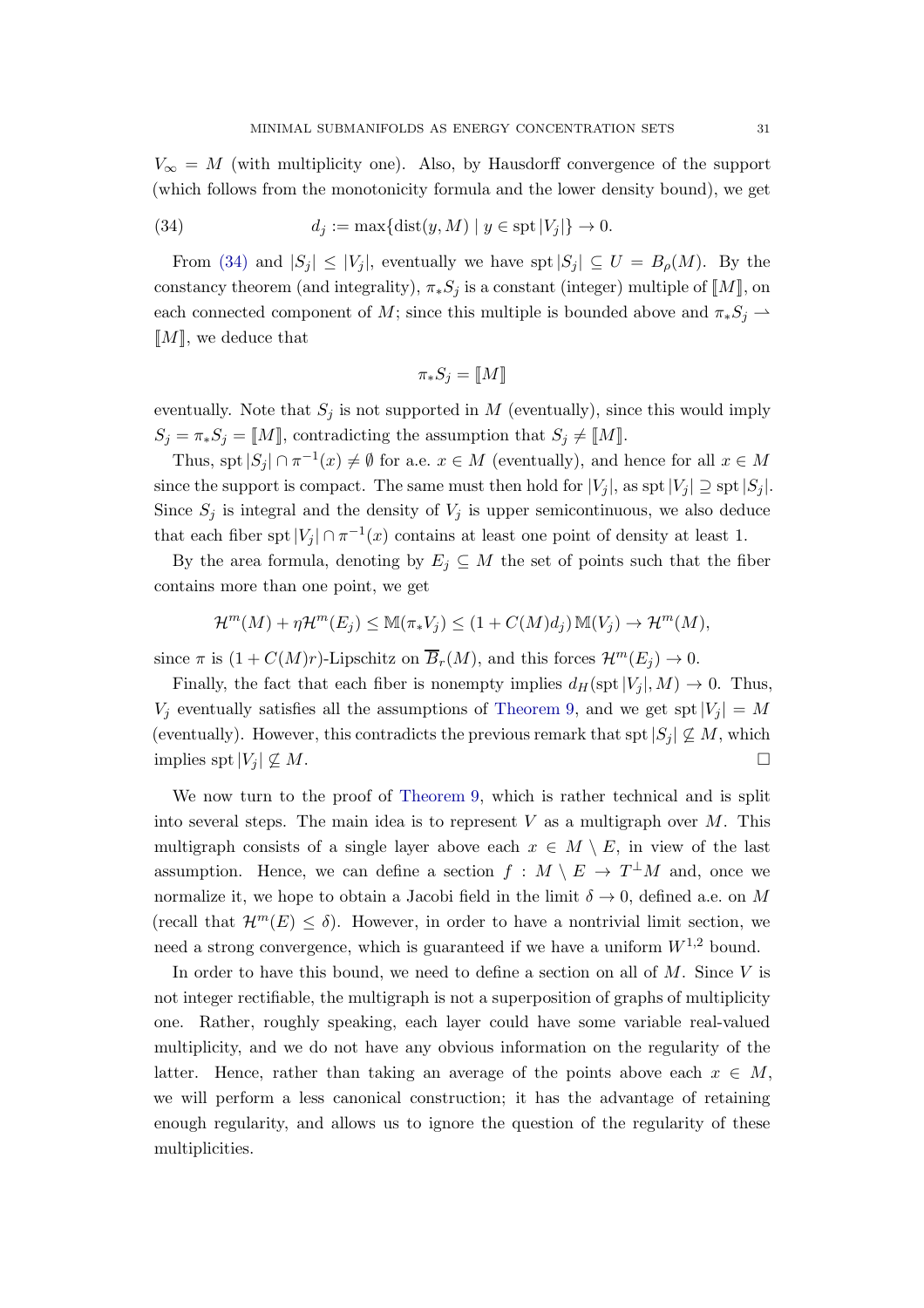*Proof of [Theorem 9.](#page-9-1)* In the sequel, up to modifying  $\eta$ , we assume without loss of generality that  $\Lambda = \mathcal{H}^m(M)$ , so that  $\mathbb{M}(V) \leq \mathcal{H}^m(M)$ . Along the proof, we will often require that  $\rho$  is suitably small (depending also on  $\eta$ ); this is legitimate since we require  $\delta < \rho$ .

**Step 1 (excess-displacement inequality).** For any  $y \in U$ , let  $P_y^0 \subseteq T_yN$  be the parallel transport of the m-plane  $T_{\pi(y)}M$  along the shortest geodesic from  $\pi(y)$ to y. Given an m-plane  $P \subseteq T_uN$ , with y in U, we define its excess to be

$$
\operatorname{Exc}(P)^2 := \frac{1}{2} ||P - P_y^0||^2,
$$

with respect to the Hilbert–Schmidt norm on endomorphisms of  $T_uN$  (we identify a plane with the orthogonal projection onto it). Note that

$$
\operatorname{Exc}(P)^2 = \sum_{k=1}^m |(P_y^0)^{\perp} e_k|^2
$$

for any orthonormal basis  $(e_k)_{k=1}^m$  of P. Also, given a Borel set  $B \subseteq U$ , we let

$$
\operatorname{Exc}(V,B)^2 := \int_{\operatorname{Gr}_m(B)} \operatorname{Exc}(P)^2 dV(y,P)
$$

be the excess of V on B (where  $\text{Gr}_m(B)$  the Grassmannian bundle of m-planes over B) and

$$
Dis(V, B)^2 := \int_B \operatorname{dist}(y, M)^2 d|V|(y)
$$

its displacement.

Since  $V$  is compactly supported in  $U$ , we can test its stationarity against the vector field  $X := \text{grad} \frac{d_M^2}{2}$  (with  $d_M := \text{dist}(\cdot, M)$ ). We claim that

$$
\operatorname{div}_P X = \operatorname{Exc}(P)^2 + O(\operatorname{Exc}(P)d_M(y)) + O(d_M(y)^2)
$$

for any m-plane  $P \subseteq T_yN$  and any  $y \in U$ . Indeed, the smooth map  $P \mapsto \text{div}_P X$ (defined on  $\text{Gr}_m(U)$ ) vanishes with order two (at least) on each plane of the form  $P = T_x M$ ,  $x \in M$ , since X vanishes on M and M is minimal. Also, at any  $x \in M$ ,  $\nabla X : T_xN \to T_xN$  is the orthogonal projection on the normal bundle; hence,  $\text{div}_P X = \text{Exc}(P)^2$  for  $P \subseteq T_xN$  and  $x \in M$ , and the claim follows. Hence, by stationarity of  $V$ ,

$$
\int_{\mathrm{Gr}_{m}(U)} \mathrm{Exc}(P)^2 dV(y,P) \le C(M) \int_{\mathrm{Gr}_{m}(U)} (\mathrm{Exc}(P) d_{M}(y) + d_{M}(y)^2) dV(y,P).
$$

By Young's inequality, we deduce

<span id="page-31-0"></span>(35) 
$$
\operatorname{Exc}(V) \le C(M)\operatorname{Dis}(V),
$$

where we abbreviate  $\text{Exc}(V) := \text{Exc}(V, U)$  and  $\text{Dis}(V) := \text{Dis}(V, U)$ .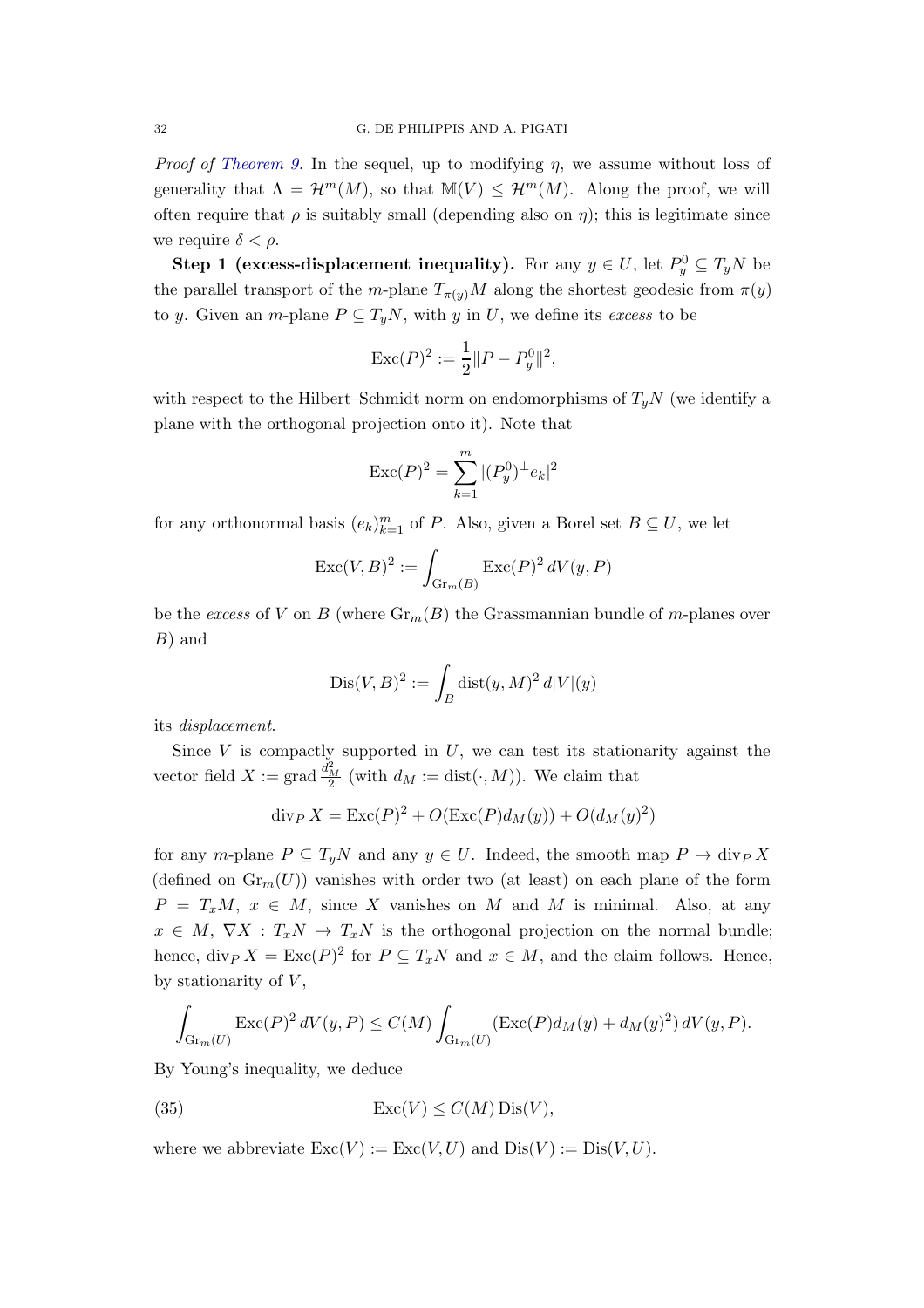Step 2 (construction of the section f). Given  $\gamma > 0$ , we let  $\tilde{S}$  be the subset of spt $|V| \subset U$  consisting of those points y such that

$$
\operatorname{Exc}(V, B_r(y))^2 \ge \gamma r^m
$$

for some radius  $0 < r < \frac{1}{2}$  inj $(M)$  (depending on y), or such that the approximate tangent plane of  $V$  at  $y$  does not exist. Also, let

$$
S := \pi(\tilde{S}).
$$

In particular, Vitali's covering lemma gives

<span id="page-32-2"></span>(36) 
$$
|V|(\tilde{S}) \le C(M,\gamma) \operatorname{Exc}(V)^2,
$$

since by the monotonicity formula we have  $|V|(B_r(y)) \le C(N) \mathbb{M}(V) r^m \le C(M) r^m$ for all  $y \in N$  and all  $r > 0$ , as well as

<span id="page-32-3"></span>(37) 
$$
\mathcal{H}^m(S) \leq C(M,\gamma) \operatorname{Exc}(V)^2,
$$

since  $\mathcal{H}^m(\pi(B_r(y))) \leq C(M)r^m$ .

It is now convenient to identify  $N$  isometrically as a submanifold of some Euclidean space  $\mathbb{R}^L$ . In the sequel, we will identify planes in TN (such as  $T_xM$  and  $T_x^{\perp}M$ ) with planes in  $\mathbb{R}^L$  (passing through the origin).

Let K be the collection of all nonempty compact subsets of  $\mathbb{R}^L$ , endowed with the Hausdorff distance. The proof of the next lemma, modeled after [\[2\]](#page-43-6), is quite technical but essentially standard, and is postponed to the next subsection.

<span id="page-32-0"></span>**Lemma 24.** Provided that  $\rho$  and  $\gamma$  are chosen small enough, depending on M and  $\eta$ , the map given by

$$
F: M \setminus S \to \mathcal{K}, \quad F(x) := \exp_x^{-1}(\operatorname{spt} |V| \cap \pi^{-1}(x))
$$

is locally 1-Lipschitz (namely, 1-Lipschitz on any small geodesic ball  $B_{c(M,\eta)}(x)$  in M). Also, for any  $x \in M$ , the cardinality of spt  $|V| \cap \pi^{-1}(x) \setminus \tilde{S}$  is bounded by a constant  $C(M, \eta)$ .

Note that  $F(x) \subset T_x^{\perp}M \subset \mathbb{R}^L$ ; for instance, if  $spt|V| \cap \pi^{-1}(x) = \{x\}$ , then  $F(x) = \{0\}$ . Also, denoting by  $J(\pi, P)$  the Jacobian of  $d\pi|_P$ , for any m-plane  $P \in \mathrm{Gr}_m(U)$  tangent to  $y \in U$  it is easy to check that

<span id="page-32-1"></span>(38) 
$$
J(\pi, P) = 1 - \frac{1}{2} \operatorname{Exc}(P)^2 + O(\operatorname{Exc}(P)^3) + O(d_M(y)).
$$

If  $y \in \text{spt}|V| \setminus \tilde{S}$ , by the lower density bound we have

<span id="page-32-4"></span>(39) 
$$
\operatorname{Exc}(T_yV)^2 \le \limsup_{r \to 0} \frac{\gamma r^m}{|V|(B_r(y))} \le C(M,\eta)\gamma,
$$

and hence [\(38\)](#page-32-1) gives

<span id="page-32-5"></span>(40) 
$$
J(\pi, T_y V) \geq \frac{1}{2},
$$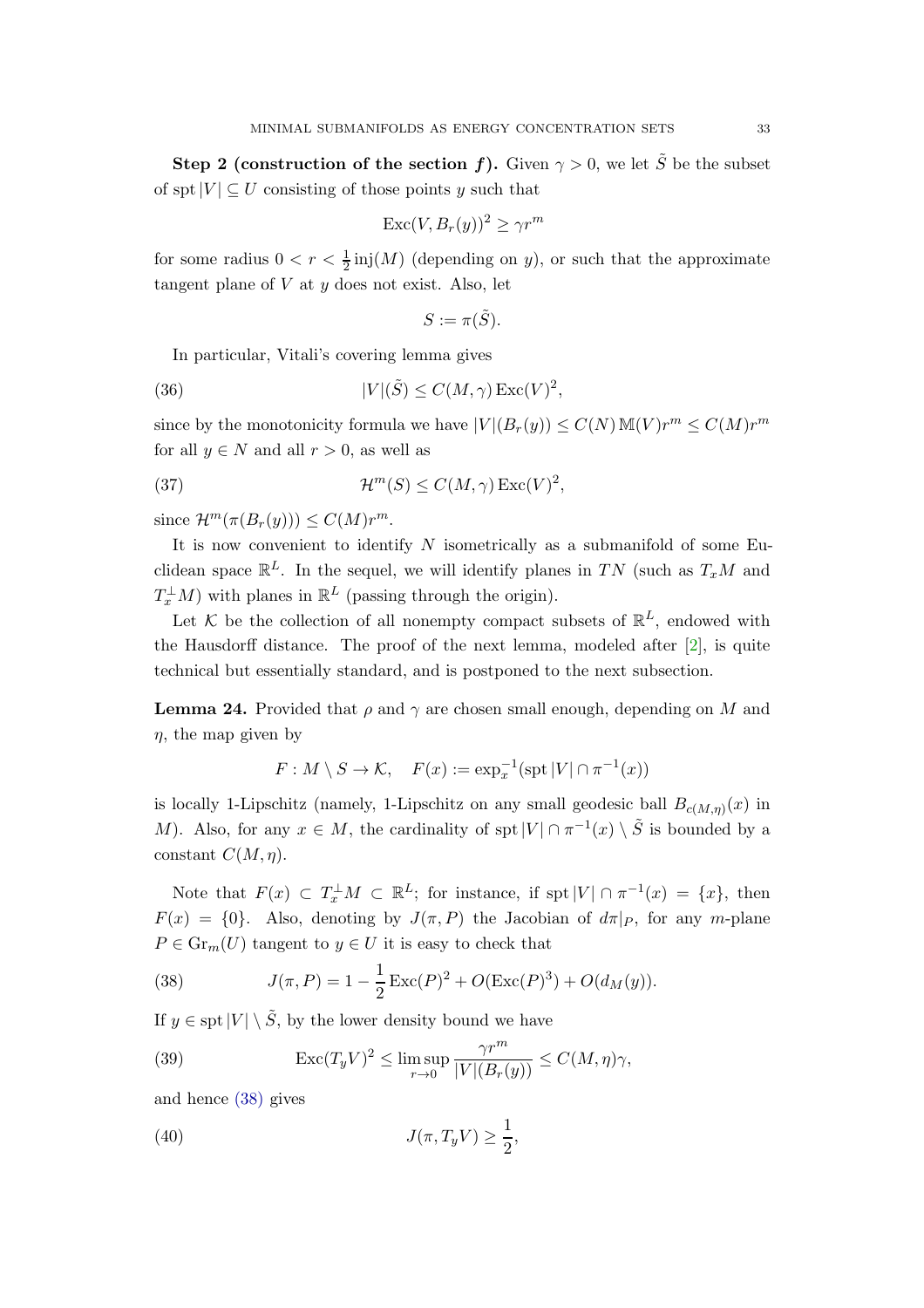provided that  $\gamma$  and  $\rho$  are small enough. The area formula, together with the second part of [Lemma 24](#page-32-0) (and the upper bound on the density given by the monotonicity formula), implies then that

$$
|V|(\pi^{-1}(S)\setminus \tilde{S}) \le C(M,\eta)\mathcal{H}^m(S).
$$

Using also  $(35)$ ,  $(36)$  and  $(37)$ , we conclude that

<span id="page-33-2"></span>(41) 
$$
|V|(\pi^{-1}(S)) \le C(M, \eta, \gamma) \operatorname{Exc}(V)^2 \le C(M, \eta, \gamma) \operatorname{Dis}(V)^2.
$$

We now assign to each  $x \in M \setminus S$  the smallest rectangle  $\prod_{k=1}^{L} [a_k, b_k] \subset \mathbb{R}^L$ containing  $F(x)$ . Since F is locally 1-Lipschitz, the same holds for  $x \mapsto a_k(x)$  and  $x \mapsto b_k(x)$ . Hence, we can extend them to  $C(M, \eta)$ -Lipschitz maps from M to R, and define

$$
\hat{f}: M \to \mathbb{R}^L
$$
,  $\hat{f}(x) := \left(\frac{a_1(x) + b_1(x)}{2}, \dots, \frac{a_L(x) + b_L(x)}{2}\right)$ ,

as well as the section of the normal bundle  $T^{\perp}M$ 

$$
f: M \to T^{\perp}M, \quad f(x) := T_x^{\perp}M(\hat{f}(x)),
$$

given by the orthogonal projection of  $\hat{f}(x)$  onto  $T_x^{\perp}M$  (viewed as an  $(n-m)$ -plane through the origin of  $\mathbb{R}^L$ ).

The maps f and  $\hat{f}$  are  $C(M, \eta)$ -Lipschitz and have the property that

<span id="page-33-1"></span>(42) 
$$
|f(x) - \exp_x^{-1}(y)| \le |\hat{f}(x) - \exp_x^{-1}(y)| \le C(L) \operatorname{diam}(F(x)),
$$

for all  $x \in M \setminus S$  and  $y \in \text{spt } |V| \cap \pi^{-1}(x)$ . In particular,  $f(x) = \hat{f}(x) = \exp_x^{-1}(y)$  if  $x \notin S$  and  $F(x) = \{y\}$  is a singleton.

Step 3 (bound on the differential of f). For any fixed  $x \in M \setminus S$ , we claim that

<span id="page-33-0"></span>(43) 
$$
\limsup_{x' \to x} \frac{d_H(F(x'), F(x))}{|x' - x|} \le C(M) \max_{y \in \text{spt } |V| \cap \pi^{-1}(x)} (\text{Exc}(T_y V) + |y - x|)
$$

as  $x' \to x$  in  $M \setminus S$ . Indeed, given a sequence  $x_k \to x$  (with  $x_k \notin S$ ), let  $y_k \in$ spt $|V| \cap \pi^{-1}(x_k)$  and assume that  $y_k \to y \in \text{spt}|V| \cap \pi^{-1}(x)$ . Up to subsequences, assume that

$$
v := \lim_{k \to \infty} \frac{x_k - x}{|x_k - x|}, \quad w := \lim_{k \to \infty} \frac{y_k - y}{|y_k - y|}
$$

both exist. By blowing up at scale  $|y_k - y|$  and using the upper semicontinuity of the support, it is immediate to check that  $w \in T_yV =: P_y$ . By assumption, since  $y \notin \tilde{S}$ , [\(39\)](#page-32-4) holds; hence, the vector w is almost parallel to  $P_y^0$ , and thus to  $T_xM$ . This forces

$$
\frac{1}{2}|x_k - x| \le |y_k - y| \le 2|x_k - x|,
$$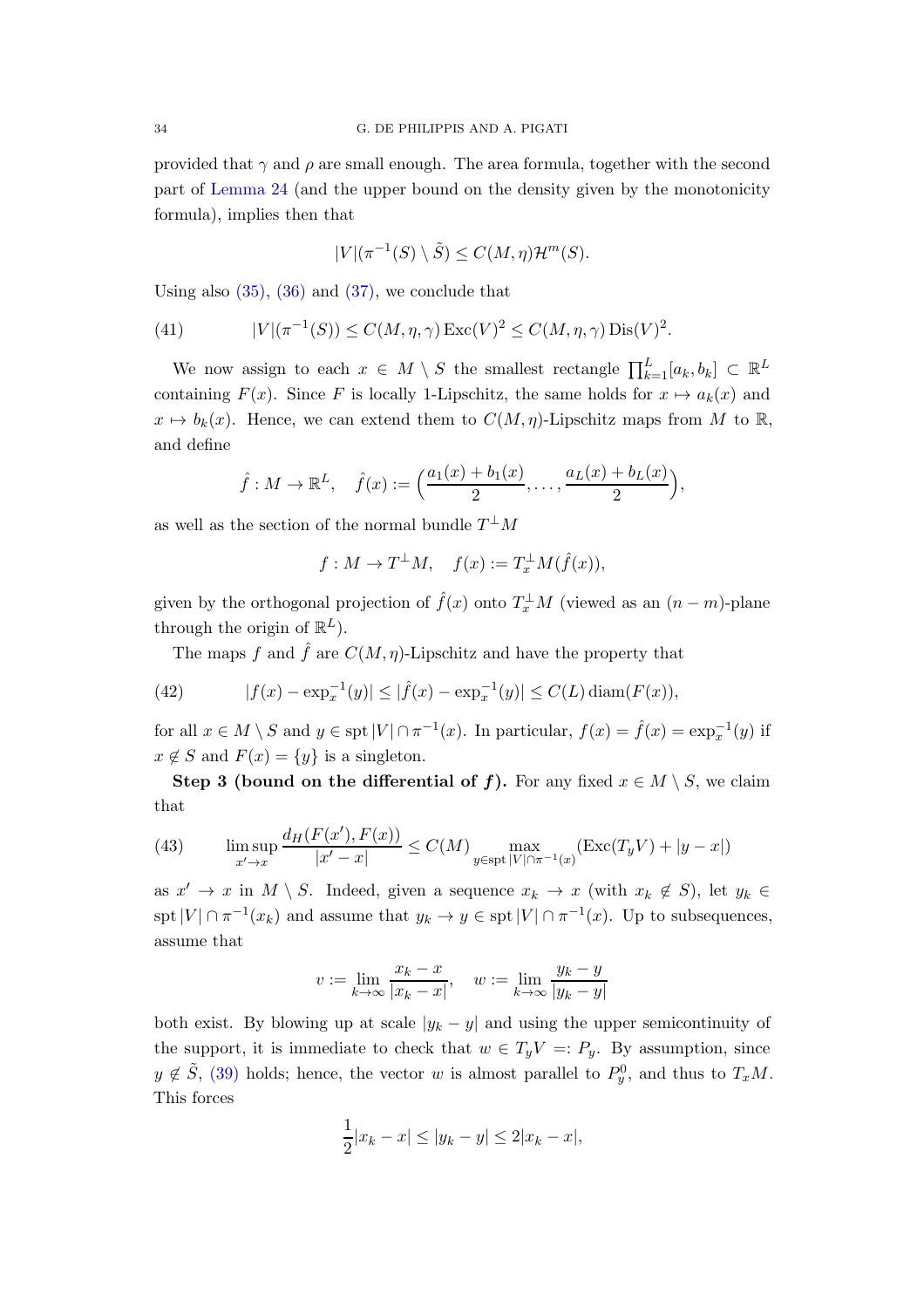provided that  $\rho$  and  $\gamma$  are small enough (and k is big enough). Now  $P_y^{\perp}w = 0$  implies

$$
|(P_y^0)^{\perp}w| = |P_y^{\perp}w - (P_y^0)^{\perp}w| \le ||P_y - P_y^0||,
$$

and thus

$$
|T_x^{\perp}M(w)| \le ||P_y - P_y^0|| + C(M)|y - x|,
$$

where we used the fact that

$$
||P_y^0 - T_xM|| \le C(M)|y - x|^2 \le C(M)|y - x|.
$$

Since  $T_x^{\perp}M(v) = 0$ , letting  $z := \lim_{k \to \infty} \frac{y_k - y_k}{|x_k - x_k|}$  $\frac{y_k-y}{|x_k-x|}$  (up to subsequences) we get

$$
|T_x^{\perp}M(z-v)| \le 2|T_x^{\perp}M(w)| \le 2||P_y - P_y^0|| + C(M)|y-x|.
$$

On the other hand,  $x_k - x = \pi(y_k) - \pi(y)$ ; dividing by  $|x_k - x|$  and taking the limit, we get

$$
v = d\pi(y)[z] = T_x M(z) + O(|y - x|),
$$

which gives  $T_xM(z - v) = O(|y - x|)$ . Since  $z - v \in T_xN$ , we arrive at

$$
\lim_{k \to \infty} \frac{|(y_k - x_k) - (y - x)|}{|x_k - x|} = |z - v|
$$
\n
$$
\leq |T_x M(z - v)| + |T_x^{\perp}(z - v)|
$$
\n
$$
\leq C(M)(\text{Exc}(T_y V) + |y - x|).
$$

Writing  $y = \exp_x(u)$  and  $y_k = \exp_{x_k}(u_k)$ , observe that

$$
(y_k - x_k - u_k) - (y - x - u) = O(|u||u_k - u|) + O(|u||x_k - x|)
$$

(by Taylor expansion of an extension of  $\exp_x(u) - x - u$  to a map  $H : M \times \mathbb{R}^L \to \mathbb{R}^L$ such that  $H(x, 0) = 0$  and  $\partial_u H(x, 0) = 0$ . Since  $|u| \le \rho$ , for  $\rho$  small enough this gives

$$
|(y_k - x_k) - (y - x)| \ge \frac{1}{2}|u_k - u| - C(M)|u||x_k - x|
$$

eventually, and (since  $|u| \leq C(M)|y-x|$ ) the previous bounds combine to give

$$
\limsup_{k \to \infty} \frac{|u_k - u|}{|x_k - x|} \le C(M)(\text{Exc}(T_yV) + |y - x|),
$$

which implies  $(43)$ .

From the construction of  $\hat{f}$ , we get the differential bound

<span id="page-34-0"></span>(44) 
$$
|d\hat{f}(x)| \leq C(M) \max_{y \in \text{spt } |V| \cap \pi^{-1}(x)} (\text{Exc}(T_yV) + |y-x|)
$$

for a.e.  $x \in M \setminus S$ , as well as

<span id="page-34-1"></span>(45) 
$$
|dh(x)| \leq C(M) \max_{y \in \text{spt } |V| \cap \pi^{-1}(x)} (\text{Exc}(T_yV) + |y-x|)
$$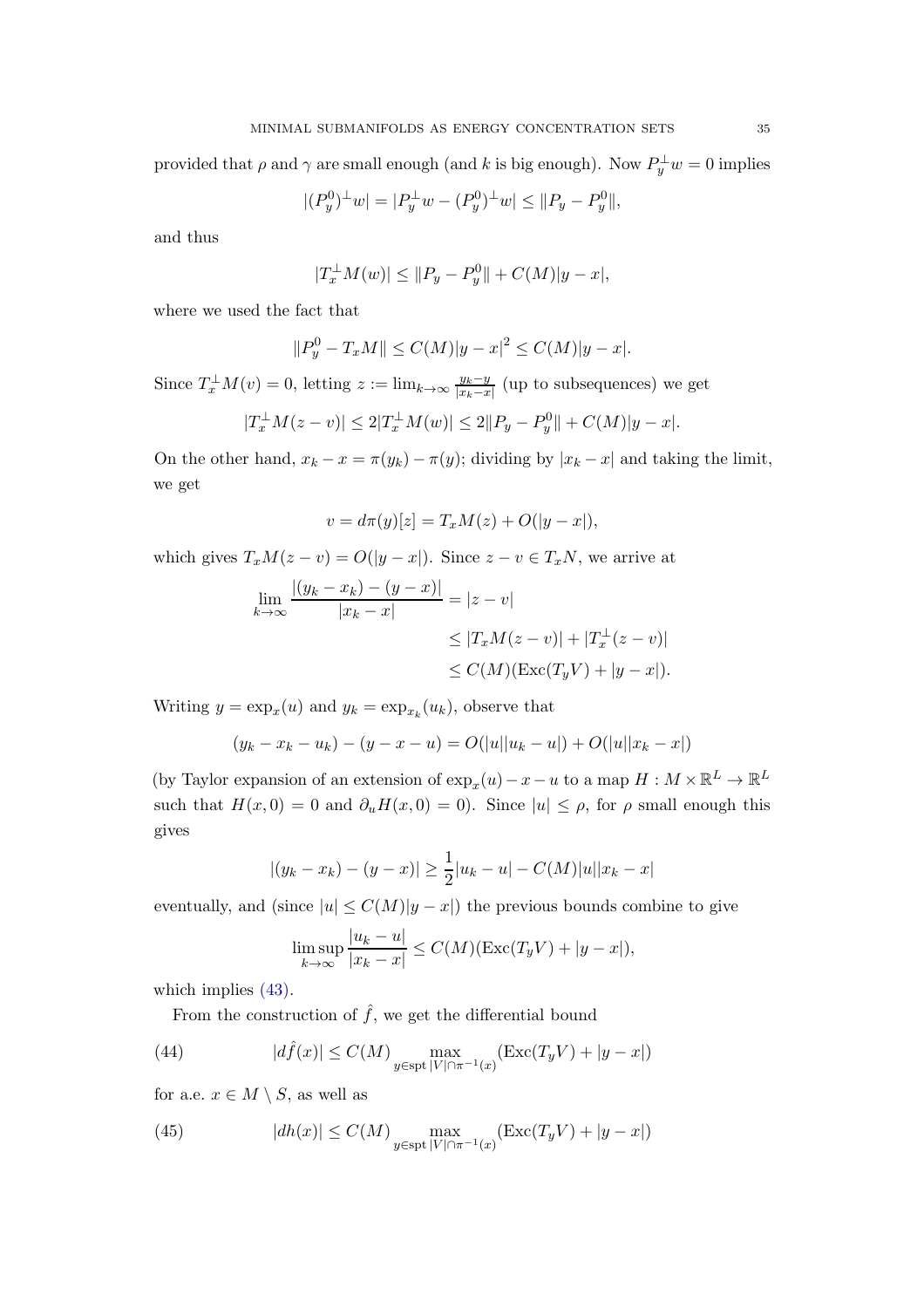for the Lipschitz function

$$
h(x) := \operatorname{diam} F(x)
$$

(initially defined on  $M \setminus S$  and then extended to a  $C(M, \eta)$ -Lipschitz function on *M*), for a.e.  $x \in M \setminus S$ .

From  $(44)$  and the definition of f, it follows that

<span id="page-35-0"></span>(46)  
\n
$$
|\nabla^{\perp} f(x)| \le |df(x)|
$$
\n
$$
\le |d\hat{f}(x)| + C(M)|\hat{f}(x)|
$$
\n
$$
\le C(M) \max_{y \in \text{spt } |V| \cap \pi^{-1}(x)} (\text{Exc}(T_y V) + |y - x|)
$$

a.e. on  $M \setminus S$ .

Step 4 (definition and nontriviality of the limit section). Assume by contradiction that the statement is false; hence, there exists a sequence of varifolds  $V_i$  satisfying all the assumptions with  $\delta = \delta_i$ , for an infinitesimal sequence  $\delta_i \to 0$ , but such that spt  $|V_j| \neq M$ . In the sequel, we write  $F_j$ ,  $f_j$  and  $h_j$  to denote the functions F, f and h constructed above, for each  $V = V_i$ .

Recall that, for  $x \in M \setminus S$ , the cardinality of spt  $|V| \cap \pi^{-1}(x)$  is at most  $C(M, \eta)$ . Integrating [\(45\)](#page-34-1) and [\(46\),](#page-35-0) using the area formula and the lower bound on the density, as well as [\(37\)](#page-32-3) and [\(35\),](#page-31-0) for the  $C(M, \eta)$ -Lipschitz functions  $h_j$  and  $f_j$  we get

$$
\int_M (|dh_j|^2 + |\nabla^{\perp} f_j|^2) \le C\mathcal{H}^m(S_j) + C \operatorname{Exc}(V_j)^2 + C \operatorname{Dis}(V_j)^2 \le C \operatorname{Dis}(V_j)^2
$$

for some  $C = C(M, \eta, \gamma)$ . From the bound

$$
|h_j(x)| + |f_j(x)| \le C(M) \max_{y \in \text{spt } |V| \cap \pi^{-1}(x)} |y - x|
$$

on  $M \setminus S_i$ , we also obtain

$$
\int_M (h_j^2 + |f_j|^2) \le C\mathcal{H}^m(S_j) + C \operatorname{Dis}(V_j)^2 \le C \operatorname{Dis}(V_j)^2.
$$

Let

$$
\tilde{f}_j := \frac{f_j}{\text{Dis}(V_j)}, \quad \tilde{h}_j := \frac{h_j}{\text{Dis}(V_j)}
$$

(note that  $Dis(V_i) > 0$ , since otherwise spt $|V_i| \subseteq M$  and the last assumption of the theorem gives spt  $|V_j| = M$ , a contradiction). The sequences  $(\tilde{f}_j)$  and  $(\tilde{h}_j)$  are then bounded in  $W^{1,2}(M)$ .

Since  $\text{Dis}(V_j) \leq \delta_j \mathbb{M}(V_j)^{1/2} \to 0$ , we have  $\mathcal{H}^m(S_j) \to 0$  (by [\(37\)](#page-32-3) and [\(35\)\)](#page-31-0). Moreover,  $h_j = 0$  on  $M \setminus (E_j \cup S_j)$  and  $\mathcal{H}^m(E_j) \to 0$  by assumption. Hence,

$$
\mathcal{H}^m(\lbrace h_j \neq 0 \rbrace) \leq \mathcal{H}^m(S_j \cup E_j) \to 0.
$$

Any weak subsequential limit  $\tilde{h}_{\infty}$  of  $\tilde{h}_j$  is a strong limit in  $L^2(M)$ , and we deduce that  $\tilde{h}_{\infty} = 0$  (a.e.). Thus,  $\tilde{h}_j \to 0$  in  $L^2(M)$ .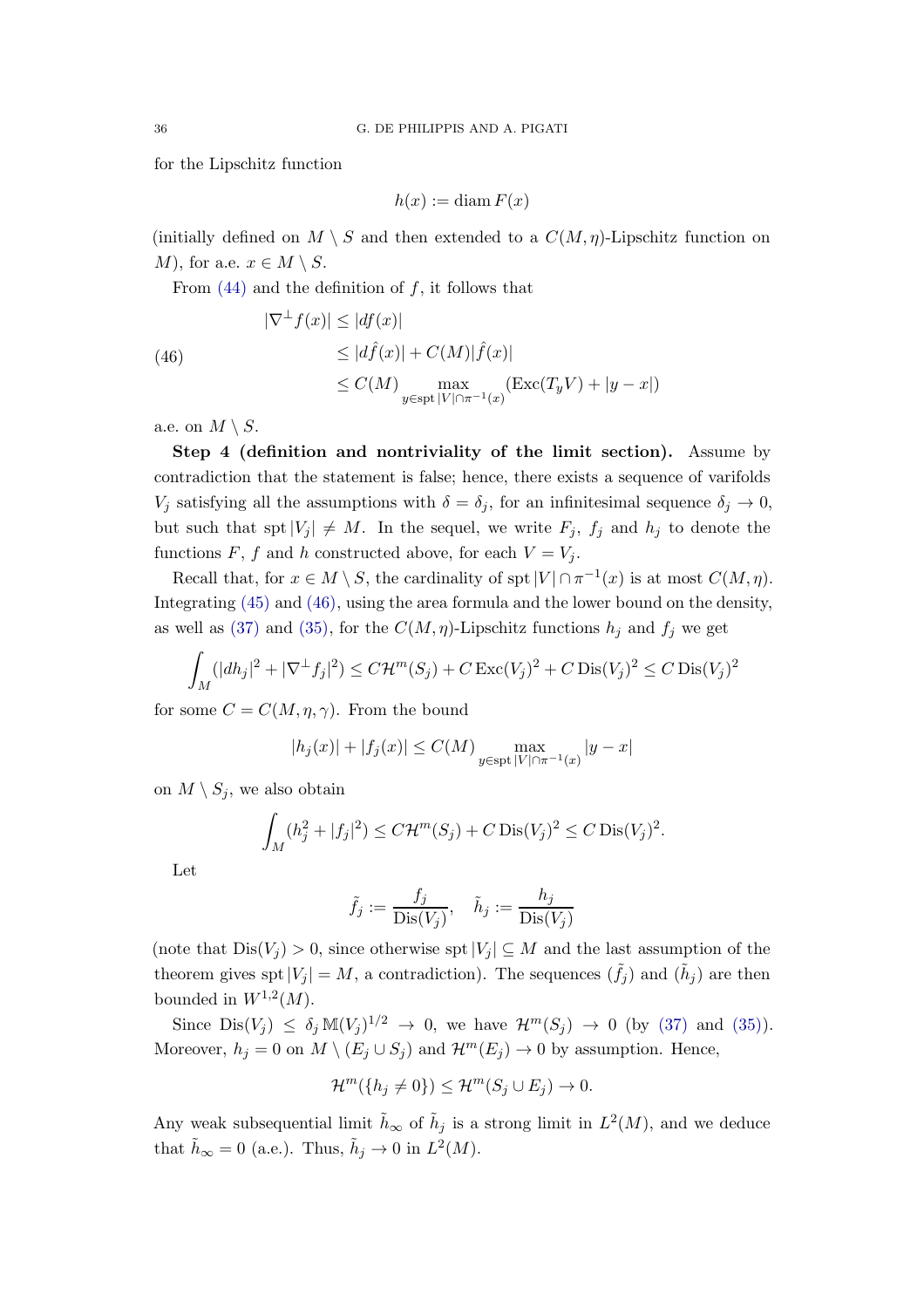Assume  $\tilde{f}_j \rightharpoonup \tilde{f}_{\infty}$  in  $W^{1,2}(M)$ , up to subsequences. To conclude, we will show that  $f_{\infty}$  is a nontrivial Jacobi field on M, giving the desired contradiction. Since

$$
|(y - x) - \exp_x^{-1}(y)| \le C(M)|y - x|^2
$$

for  $y \in \pi^{-1}(x)$ , from [\(42\)](#page-33-1) we get

$$
|y - x| \le |f_j(x)| + C(M)h_j(x) + C(M)|y - x|^2.
$$

Hence, for all  $x \in M \setminus S_j$  and  $y \in \text{spt } |V_j| \cap \pi^{-1}(x)$  we obtain

$$
|y - x| \le C(M)(|f_j(x)| + h_j(x)),
$$

provided that  $\rho$  is small enough. Since [Lemma 24](#page-32-0) gives an upper bound on the cardinality of spt  $|V_j| \cap \pi^{-1}(x)$  (while, by the monotonicity formula, we have an upper bound on the density of  $V_i$ , the area formula and [\(40\)](#page-32-5) give

$$
Dis(V_j)^2 \leq \delta_j^2 |V_j|(\pi^{-1}(S_j)) + C(M, \eta) \int_{M \setminus S_j} (|f_j|^2 + h_j^2).
$$

Using  $(41)$ , for j big enough we conclude that

$$
Dis(V_j)^2 \le C(M, \eta) \int_{M \setminus S_j} (|f_j|^2 + h_j^2),
$$

which together with  $\tilde{h}_j \to 0$  (in  $L^2(M)$ ) implies that  $\int_M \tilde{f}_j^2$  is bounded below by a positive constant. Thus,  $\tilde{f}_{\infty}$  is nontrivial.

Step 5 (the limit section is a Jacobi field). In this final step we linearize the stationarity of  $V_i$ . For  $x \in M \setminus (E_i \cup S_j)$  we let  $\theta_i(x)$  be the density of the (unique) point in spt  $|V_j| \cap \pi^{-1}(x)$ . Assuming without loss of generality that M is connected, note that  $V_j \rightharpoonup \overline{\theta}M$  along a subsequence, for a constant  $\eta \leq \overline{\theta} \leq 1$  (thanks to the constancy theorem).

By applying Allard's strong constancy lemma locally on planes tangent to  $M$  (see  $[3,$  Theorem 1 and the argument used in  $[3,$  Theorem 2.2,), we have

$$
\|\theta_j - \overline{\theta}\|_{L^1(M\setminus (S_j \cup E_j))} \to 0;
$$

hence, up to enlarging  $E_j$  and  $\delta_j$ , we can assume that  $|\theta_j - \overline{\theta}| \leq \delta_j \to 0$  on  $M \setminus E_j$ , with  $S_j \subseteq E_j$  and  $\mathcal{H}^m(E_j) \leq \delta_j$ .

Let  $(y^1, \ldots, y^n)$  be a local coordinate system defined on a neighborhood  $U' \subseteq U$ of a point of M, with image  $B_2^m \times B_2^{n-m}$ , adapted in such a way that M coincides with  $B_2^m \times \{0\}$  in this chart, with  $\pi(y) = (y^1, \ldots, y^m, 0, \ldots)$ , and with the metric  $g_{ij} := g(\partial_i, \partial_j)$  satisfying  $g_{ij} = 0$  along M, for  $i \leq m$  and  $j \geq m + 1$ . Identifying  $T^{\perp}M$  with  $\mathbb{R}^{n-m}$ , we also require that  $\exp_x(v) = (x, v)$  for all  $(x, v) \in B_2^m \times B_2^{n-m}$ .

Take a smooth section  $\varphi : M \to T^{\perp}M$  of the normal bundle, fixed in the sequel, and extend it to a vector field on U (still denoted  $\varphi$ ) by parallel transport along geodesic rays orthogonal to M.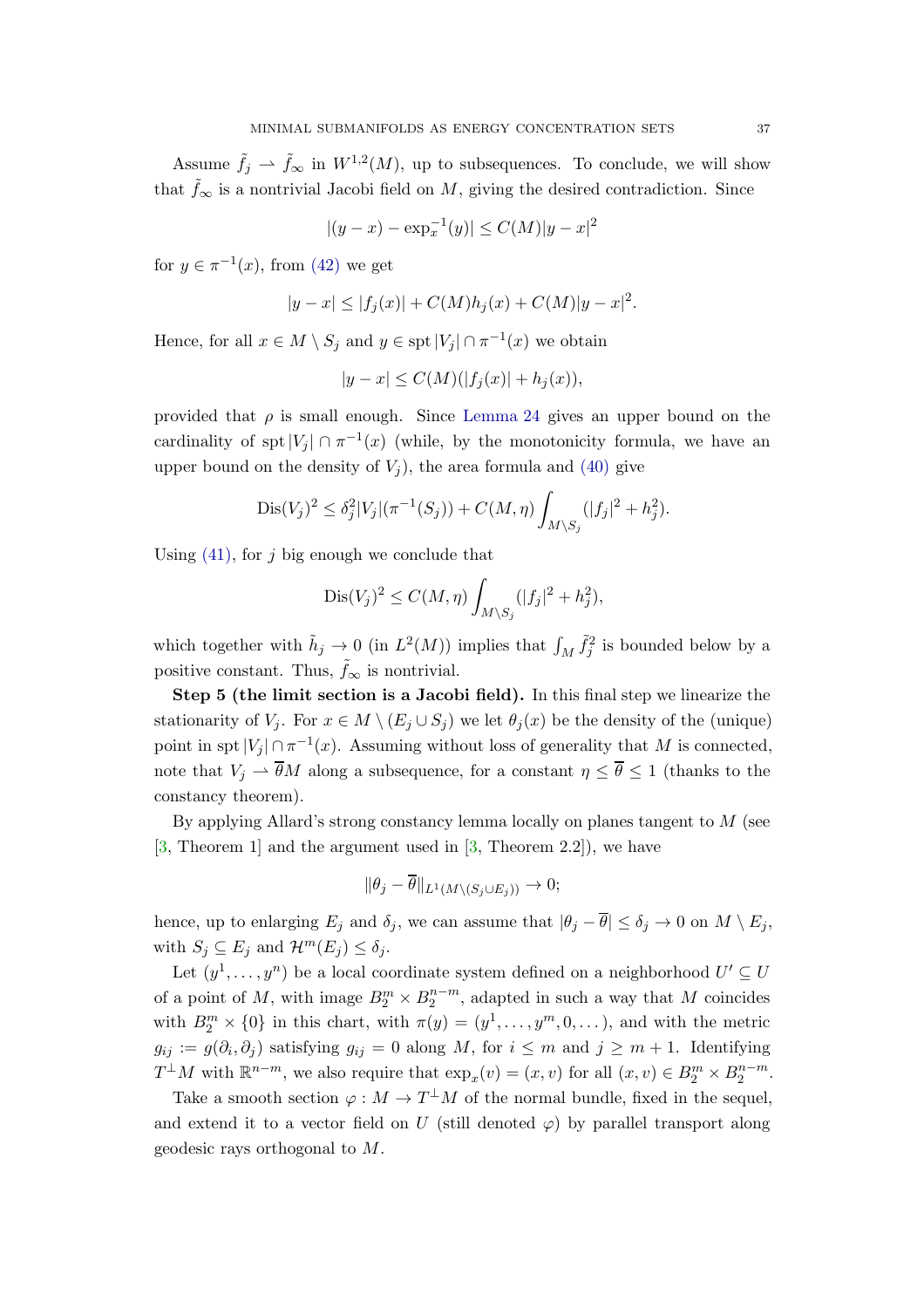For a  $C(M, \eta)$ -Lipschitz function  $f: B_1^m \to B_1^{n-m}$  and a bounded multiplicity  $\theta: B_1^m \to [0, \infty)$ , the varifold  $\Gamma$  on U' given by the graph of f (with multiplicity  $\theta$ ) has

$$
\int_{\text{Gr}_m(U)} \text{div}_P \, \varphi \, d\Gamma(y, P) \n= \int_{B_1^m} \theta(x) \det(g^f(x))^{1/2} (g^f(x))^{ij} g_{(x, f(x))} (\nabla_{\partial_i + \partial_i f(x)} \varphi(x, f(x)), \partial_j + \partial_j f(x)) dx,
$$

where we denote by

$$
(g^f(x))_{ij} := g_{(x,f(x))}(\partial_i + \partial_i f(x), \partial_j + \partial_j f(x))
$$

the metric of the graph (viewing  $f(x)$  as a vector in  $\{0\} \times \mathbb{R}^{n-m}$ ) and we sum over all  $i, j = 1, \ldots, m$ . Here  $\nabla$  is the Levi-Civita connection on TN for the Riemannian metric g.

We observe that  $(g^f(x))_{ij} = g_{ij}(x, f(x)) + O(|df|^2) + O(|f||df|)$ , by our assumptions on the coordinate system, while

$$
\nabla_{\partial_i + \partial_i f(x)} \varphi(x, f(x)) = \nabla_{\partial_i} \varphi(x, f(x)) + O(|f||df|),
$$

since on M the vector field  $\varphi$  is parallel along all directions of  $T^{\perp}M$ .

Also, since  $\varphi$  is orthogonal to  $\partial_j$  on M, we have

$$
g^{ij}(x,0)g_{(x,0)}(\nabla_{\partial_i}\varphi,\partial_j)=-g^{ij}(x,0)g_{(x,0)}(\varphi,\nabla_{\partial_i}\partial_j)=0
$$

by minimality of  $M$ . Thus, we obtain

$$
\int_{\mathrm{Gr}_m(U)} \operatorname{div}_P \varphi \, d\Gamma(y, P) = \int_{B_1^m} \theta(L(f, \varphi) + O(|f|^2 + |df|^2)),
$$

with the bilinear operator

$$
L(f,\varphi)(x) := g^{ij}(x,0)g_{(x,0)}(\nabla_{\partial_i}\varphi(x,0),\partial_j f(x))
$$
  
+ 
$$
\sum_{k=m+1}^n \partial_{v^k}[\det(g(x,v))^{1/2}g^{ij}(x,v)g_{(x,v)}(\nabla_{\partial_i}\varphi(x,v),\partial_j)]\Big|_{v=0}f^k(x).
$$

Note that  $|df(x)| \leq C(M)(\text{Exc}(P) + f(x))$ , with  $P \subseteq T_{(x,f(x))}N$  the plane spanned by  $\{\partial_i + \partial_i f(x)\}_{i=1}^m$ .

Assuming that  $\varphi|_M$  is supported on  $B_1^m \times \{0\} \subset M \cap U'$ , for  $V_j$  we have

<span id="page-37-0"></span>(47) 
$$
\int_{\text{Gr}_m(U)} \text{div}_P \, \varphi \, dV_j(y, P) = 0
$$

by stationarity. We claim that

(48) 
$$
\int_{M \cap U'} L(f_j, \varphi) = o(\text{Dis}(V_j))
$$

as  $j \to \infty$ . This implies  $\int_{M \cap U'} L(\tilde{f}_j, \varphi) \to 0$  and thus

<span id="page-37-1"></span>(49) 
$$
\int_{M \cap U'} L(\tilde{f}_{\infty}, \varphi) = 0.
$$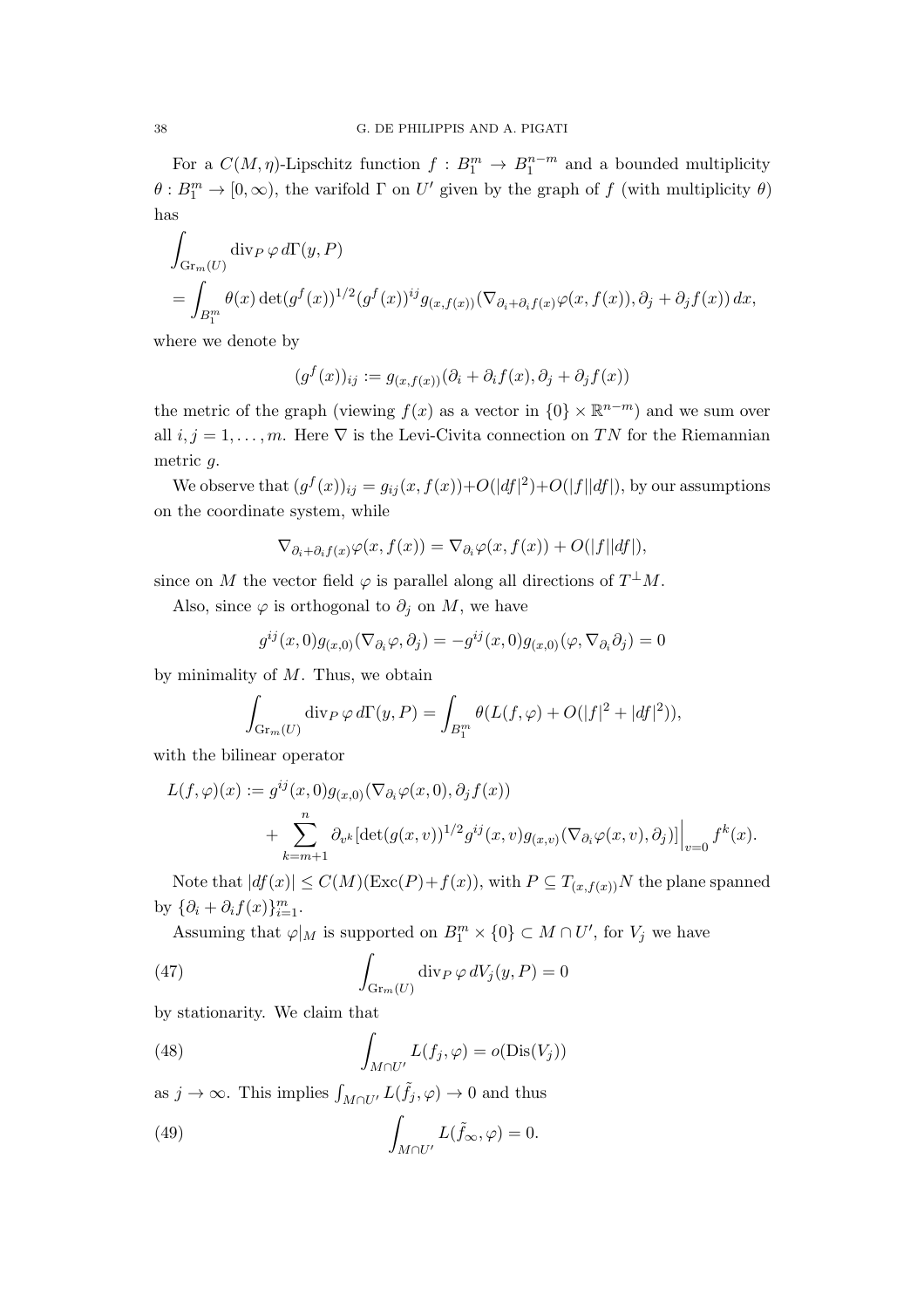In the chosen chart,  $f_j|_{B^m_1}$  is eventually a  $C(M, \eta)$ -Lipschitz function with values into  $B_1^{n-m}$ . By definition of  $f_j$ , for any  $x \in B_1^m \setminus E_j$  we have that  $(x, f_j(x))$  is the unique point in spt  $|V_j| \cap \pi^{-1}(x) \subseteq \{x\} \times B_2^{n-m}$ .

Recalling [\(46\)](#page-35-0) and [\(35\),](#page-31-0) the previous computation implies that

<span id="page-38-0"></span>(50) 
$$
\int_{\mathrm{Gr}_m(U\backslash \pi^{-1}(E_j))} \mathrm{div}_P \, \varphi \, dV_j = \int_{M \cap U'\backslash E_j} \theta_j L(f_j, \varphi) + O(\mathrm{Dis}(V_j)^2).
$$

Also, for a plane  $P \subseteq T_yN$  we have  $\text{div}_P \varphi = O(d_M(y) + \text{Exc}(P))$ , as the divergence vanishes when  $y \in M$  and P is tangent to M (by minimality of M). Using Cauchy– Schwarz we deduce that

$$
\int_{\text{Gr}_{m}(\pi^{-1}(E_j))} \text{div}_{P} \, \varphi \, dV_j(y, P) = O(|V_j|(\pi^{-1}(E_j))^{1/2}) O(\text{Dis}(V_j)).
$$

By [Lemma 24](#page-32-0) and [\(40\),](#page-32-5) the measure  $|V_j|(\pi^{-1}(E_j \setminus S_j))$  is in turn  $O(\mathcal{H}^m(E_j))$ , which is infinitesimal as  $j \to \infty$ . Finally, by [\(41\),](#page-33-2)  $|V|(\pi^{-1}(S_j)) = O(Dis(V_j)^2)$ . Hence, we obtain

$$
\int_{\mathrm{Gr}_m(\pi^{-1}(E_j))} \mathrm{div}_P \,\varphi \,dV_j = o(\mathrm{Dis}(V_j)).
$$

Together with [\(47\)](#page-37-0) and [\(50\),](#page-38-0) we arrive at

<span id="page-38-1"></span>(51) 
$$
0 = \int_{\text{Gr}_m(U)} \text{div}_P \, \varphi \, dV_j(y, P) = \int_{M \cap U' \backslash E_j} \theta_j L(f_j, \varphi) + o(\text{Dis}(V_j)).
$$

Recalling that  $|\theta_j - \overline{\theta}| \leq \delta_j$  on  $M \setminus E_j$ , [\(51\)](#page-38-1) becomes

$$
\int_{M \cap U'} \overline{\theta} L(f_j, \varphi) = O(\mathcal{H}^m(E_j)^{1/2} || f_j ||_{W^{1,2}}) + o(||f_j||_{W^{1,2}}) + o(\text{Dis}(V_j))
$$
  
=  $o(\text{Dis}(V_j)),$ 

where we used again Cauchy–Schwarz. This proves our claim [\(49\).](#page-37-1)

This implies that  $\tilde{f}_{\infty}$  is a Jacobi field: to check this, note that

$$
\frac{d^2}{ds\,dt} \mathcal{H}^m(M_{s\psi+t\varphi})\Big|_{s,t=0} = J(\psi,\varphi)
$$

for any smooth section  $\psi : M \to T^{\perp}M$  (using the notation from [Section 2\)](#page-10-0), since the left-hand side is symmetric and specializes to  $\frac{d^2}{dt^2} \mathcal{H}^m(M_{t\varphi})\Big|_{t=0}$  for  $\psi = \varphi$ . Also, calling  $\Phi_t^{\varphi}$  the flow of  $\varphi$  (defined for small times, near M), we have

$$
\Phi_{-t}^{\varphi}(M_{s\psi+t\varphi})=M_{s\psi+O(st)}
$$

for some smooth remainder  $O(st)$ , since  $\Phi_{-t}^{\varphi}(M_{t\varphi}) = M = M_0$ ; hence,

$$
\frac{d}{dt} \mathcal{H}^m(M_{s\psi+t\varphi})\Big|_{t=0} = \int_{M_{s\psi}} \operatorname{div}_{M_{s\psi}} \varphi + \frac{d}{dt} \mathcal{H}^m(M_{s\psi+O(st)})\Big|_{t=0}.
$$

Since  $M = M_0$  is minimal, the second term is  $O(s^2)$ . Thus,

$$
J(\psi, \varphi) = \frac{d}{ds} \int_{M_{s\psi}} \operatorname{div}_{M_{s\psi}} \varphi \Big|_{s=0}.
$$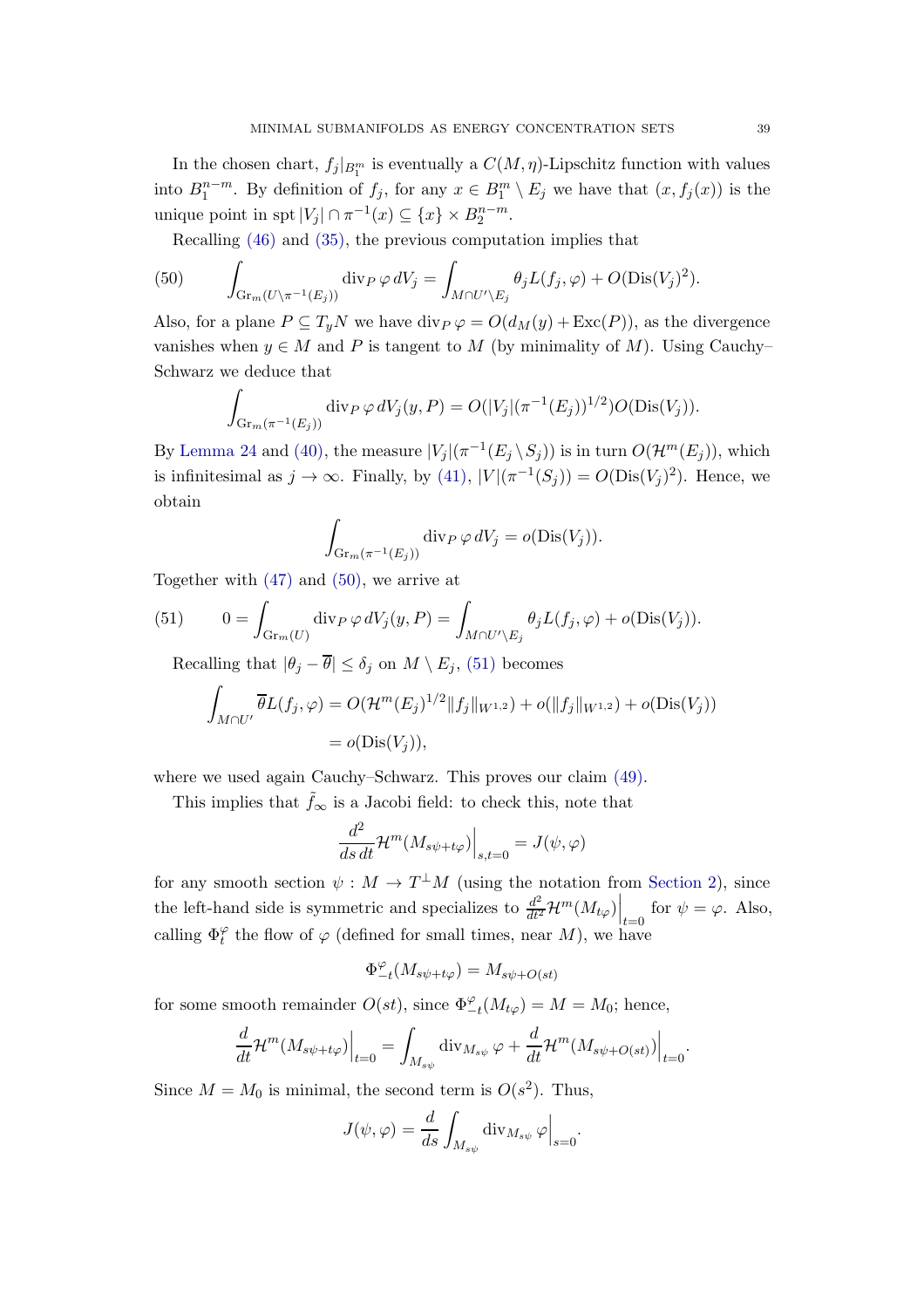With  $\varphi$  as above, the same computations used earlier show that

$$
\int_{M_{s\psi}} \operatorname{div}_{M_{s\psi}} \varphi = \int_{M \cap U'} L(s\psi, \varphi) + O(s^2);
$$

we deduce that

$$
J(\psi,\varphi) = \int_{M \cap U'} L(\psi,\varphi)
$$

and, by approximation, we can take  $\psi := \tilde{f}_{\infty}$ , obtaining  $J(\tilde{f}_{\infty}, \varphi) = 0$ . Since  $\varphi$ was arbitrary, we obtain that  $J_{\tilde{f}\infty} = 0$  in the weak sense. By standard elliptic regularity  $\tilde{f}_{\infty}$  is smooth, and it is then a nontrivial Jacobi field. This is the desired contradiction, since M was assumed to be non-degenerate.  $\Box$ 

<span id="page-39-0"></span>6.2. Proof of [Lemma 24.](#page-32-0) In this technical subsection we show how to obtain [Lemma 24.](#page-32-0) We first state two useful facts. In the sequel, we let

$$
\mathcal{C}_{r,s} := B_r^m \times B_s^{n-m}
$$

and, for varifolds V on an open subset  $\Omega \subseteq \mathbb{R}^n$ , we denote

$$
\operatorname{Exc}(V,\Omega)^2 := \int_{\operatorname{Gr}_m(\Omega)} \frac{1}{2} ||P - \overline{P}||^2 dV(y,P),
$$

where  $\overline{P}$  is the plane spanned by  $e_1, \ldots, e_m$ . Also, given  $\Lambda > 0$ , we fix a metric  $d_{\Omega, \Lambda}$ inducing the weak topology on the set  $V_{\Omega,\Lambda}$  of all varifolds in  $\Omega$  with mass at most  $Λ$ , and we call  $\mathcal{S}_{Ω,Λ} ⊆ \mathcal{V}_{Ω,Λ}$  the subset of stationary *m*-varifolds. We will omit Ω when it is clear from the context.

<span id="page-39-1"></span>**Lemma 25.** Given  $\Lambda, \overline{\eta} > 0$  and  $\tau \in (0, 1)$ , there exists  $\delta(n, \Lambda, \overline{\eta}, \tau) > 0$  with the following property. If an *m*-varifold V on  $\Omega = C_{2,2}$  has

- $|V|(B_r^n(y)) \ge \omega_m \overline{\eta}r^m$  for all  $y \in \text{spt}|V|$  and  $0 < r < d(y, \partial\Omega)$ ,
- mass  $|V|(\mathcal{C}_{2,2}) \leq \Lambda$ ,
- excess  $\text{Exc}(V, \mathcal{C}_{2,2}) \leq \delta$ ,
- $d_{\Lambda}(V, \mathcal{S}_{\Lambda}) \leq \delta$ ,
- spt  $|V| \cap (S^{m-1} \times \{0\}) \neq \emptyset$ ,
- <span id="page-39-2"></span>then  $|V|(\mathcal{C}_{1/2,\tau}) > 0$ .

**Lemma 26.** Given  $\overline{R} \geq 1$  and  $\Lambda, \overline{\eta}, \tau > 0$ , there exists  $\delta(n, \overline{R}, \Lambda, \overline{\eta}, \tau) > 0$  with the following property. Given  $1 \leq S \leq R \leq \overline{R}$  and an *m*-varifold V on  $\Omega = B_{4R}^n$  having

- $|V|(B_r^n(y)) \ge \omega_m \overline{\eta}r^m$  for all  $y \in \text{spt}|V|$  and  $0 < r < d(y, \partial\Omega)$ ,
- mass  $|V|(B_{4R}^n) \leq \Lambda$ ,
- excess  $\text{Exc}(V, B_{4R}^n) \leq \delta$ ,
- $d_{\Lambda}(V, \mathcal{S}_{\Lambda}) \leq \delta$ ,
- $0 \in \text{spt } |V|,$

we have  $|V|(\mathcal{C}_{R,3S}) > (1-\tau)R^m|V|(\overline{\mathcal{C}}_{1,2S}).$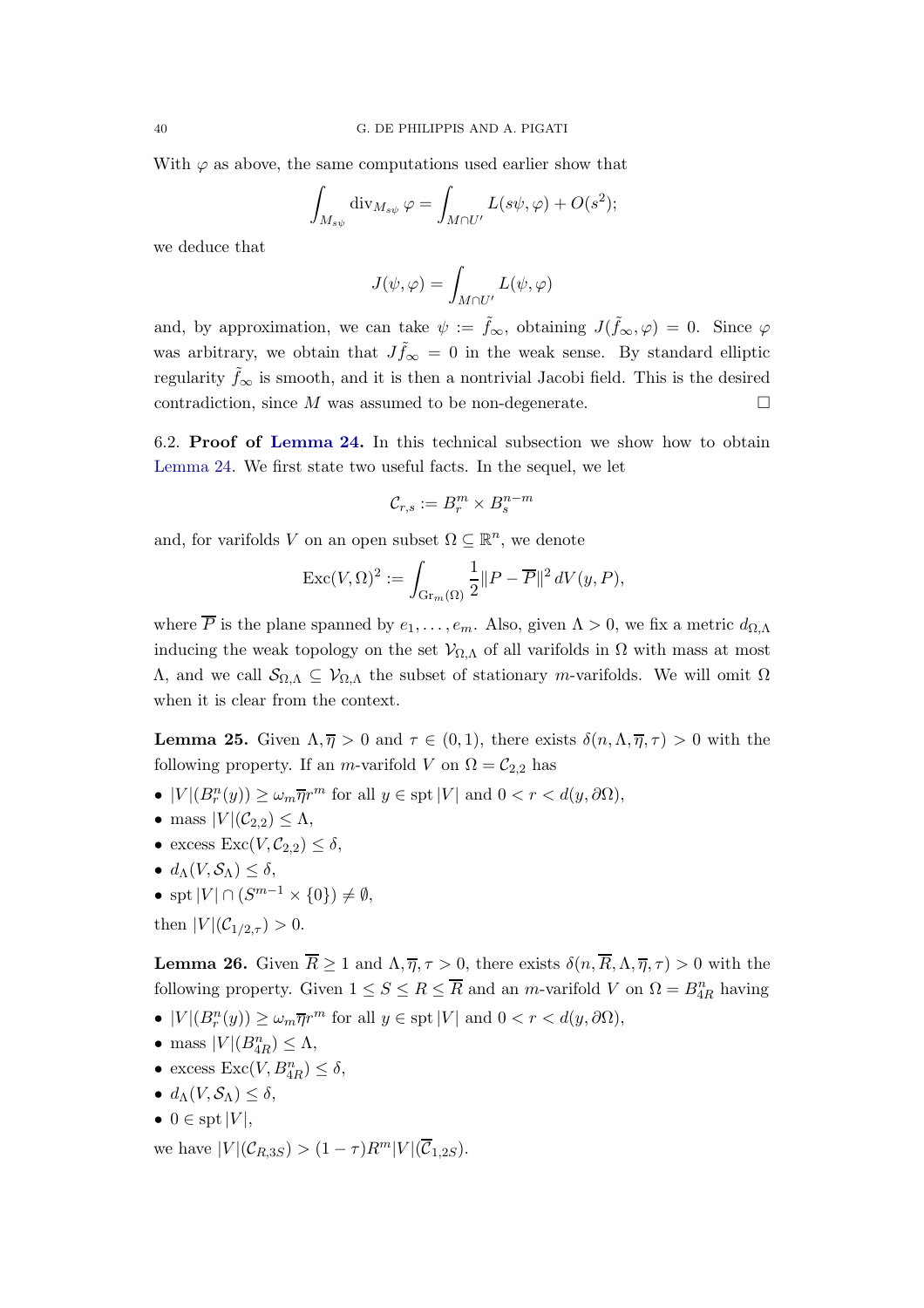The proof is in both cases an easy argument by compactness and contradiction, based on the fact that a stationary m-varifold V' on a convex open set  $\Omega \subseteq \mathbb{R}^n$ with  $\text{Exc}(V', \Omega) = 0$  and density at least  $\overline{\eta}$  is just a locally finite union of planes (intersected with  $\Omega$ ), each with a constant density. To check this, note that for any function  $\varphi : \mathbb{R}^n \to \mathbb{R}$  depending only on the last  $n - m$  coordinates we have

$$
\delta(\varphi V')[X] = \delta V'[\varphi X] = 0,
$$

for any smooth vector field with compact support in  $\Omega$ . Also,

$$
|\varphi V'|(B_r^n(y)) \ge \omega_m \Theta^m(|V'|,y)r^m \ge \omega_m \overline{\eta}r^m
$$

if  $\varphi(y) = 1$  (by the monotonicity formula). Hence, if  $y = (x, t) \in \text{spt}|V'|$ , then by approximation we get that  $\mathbf{1}_{\mathbb{R}^m \times \{t\}} V'$  is stationary and has y in its support. By the constancy theorem, this varifold equals a constant positive multiple of the plane  $\mathbb{R}^m \times \{t\}$ , with density at least  $\overline{\eta}$ .

We will apply these lemmas to suitable rescalings  $\overline{V}_{a,r}$  of a given varifold  $\overline{V}$  in  $\mathbb{R}^n$ , where

$$
\overline{V}_{a,r} := (T_{a,r})_* \overline{V}, \quad T_{a,r}(y) := \frac{y-a}{r}.
$$

With these lemmas in hand, the proof of [Lemma 24](#page-32-0) becomes quite straightforward.

*Proof of [Lemma 24.](#page-32-0)* Given a point  $x_0 \in M$ , we fix a chart  $\phi: U' \to \mathcal{C}_{r_0,r_0}$  centered at  $x_0$  (with  $U' \subseteq U$ ), in such a way that  $\phi(U' \cap M) = B_{r_0}^m \times \{0\}$  and

$$
\phi^{-1}(x,t) = \exp_{\phi^{-1}(x,0)}(t^i e_i(x))
$$

(for all  $x \in B^m_{r_0}$  and  $t \in B^{n-m}_{r_0}$ , with an implicit sum over  $i = 1, \ldots, n-m$ ), where  $(e_i(x))_{i=1}^{n-m}$  is an orthonormal basis of  $T_{\phi^{-1}(x,0)}^{\perp}M$ . We can also require that  $g_{ij}(0) = \delta_{ij}, c(M)\delta \le g \le C(M)\delta$ , and  $||g||_{C^2} \le C(M)$ .

We denote by  $\overline{\pi}$ :  $\mathbb{R}^n \to \mathbb{R}^m \times \{0\} = \mathbb{R}^m$  the orthogonal projection (which corresponds to  $\pi: U \to M$  in the coordinate chart) and let  $\overline{V}$  be the image under  $\phi$  of the varifold V (restricted to U'), so that V is a rectifiable m-varifold in  $\mathcal{C}_{r_0,r_0}$ . The monotonicity formula for  $V$  gives

<span id="page-40-0"></span>(52) 
$$
\omega_m \overline{\eta} r^m \leq |\overline{V}| (B_r^n(y)) \leq C(M) r^m
$$

for all balls  $B_r^n(y) \subseteq C_{r_0,r_0}$  with center  $y \in \text{spt}|\overline{V}|$ , for some  $\overline{\eta} = c(M)\eta$ . Also, choosing  $r_0$  small enough (depending on a given  $0 < \tau < 1$ ), we can guarantee that

<span id="page-40-1"></span>(53) 
$$
|\overline{V}|(B_r^n(y)) \ge (1-\tau)\left(\frac{r}{s}\right)^m |\overline{V}|(B_s^n(y))
$$

for all balls  $B_r^n(y) \subseteq \mathcal{C}_{r_0,r_0}$  and  $0 < s < r$ .

Note that, for  $\rho < r_0$ , from the assumption spt  $|V| \subseteq U = B_{\rho}(M)$  we deduce

$$
\operatorname{spt} |\overline{V}| \subseteq B^m_{r_0} \times B^{n-m}_{\rho}.
$$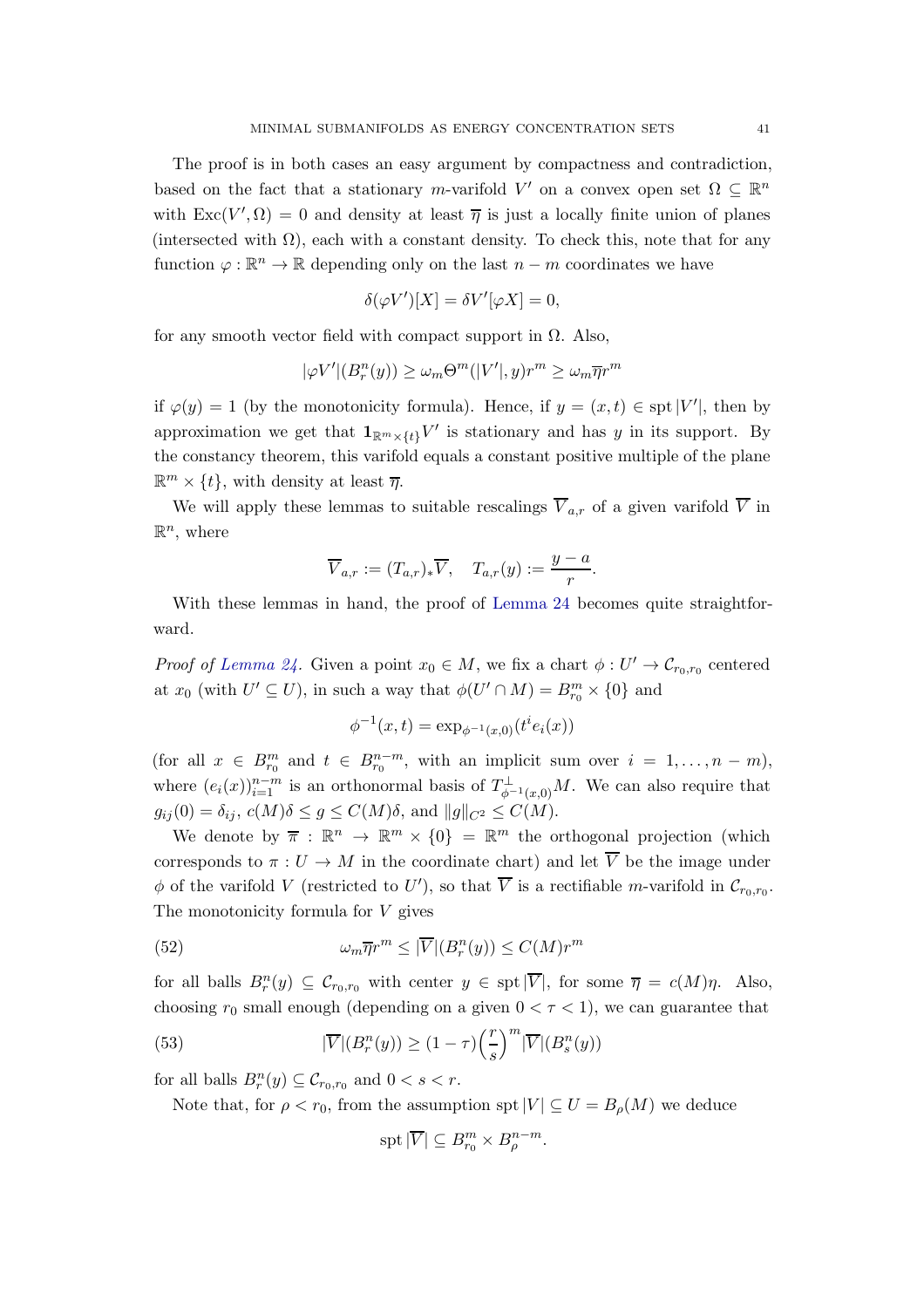In the sequel, we will assume that  $\rho$  is much smaller than  $r_0$ .

We now show the first conclusion. Assume that  $x_0 \notin S$ , fix  $x \in B^m_\rho \setminus \{0\}$  and take any  $y = (x, t) \in \text{spt} |\overline{V}| \cap \overline{\pi}^{-1}(x)$ .

Provided that  $\rho$  and  $\gamma$  are small enough, we can apply [Lemma 25](#page-39-1) (for a fixed  $\tau$ ) to the varifold  $V_{(0,t),|x|}$ . Note that the upper bound on its mass, with  $\Lambda = \Lambda(M)$ , is guaranteed by the monotonicity formula for  $V$ , while the smallness of the excess comes from  $x_0 \notin S$ , and the last condition follows from the fact that  $(x, t) \in \text{spt}|\overline{V}|$ .

Also, we claim that  $\overline{V}_{a,r}$  is δ-close to the set  $\mathcal{S}_{\Lambda}$  of stationary varifolds on  $\mathcal{C}_{2,2}$  (for all  $a \in \mathcal{C}_{r_0/2,r_0/2}$  and all  $0 < r < r_0/4$ , provided that  $r_0$  is small enough (depending on  $\delta$ ): indeed, for any vector field  $X \in C_c^{\infty}(\mathcal{C}_{2,2}, \mathbb{R}^n)$  and any plane  $P \subseteq T_y \mathbb{R}^n$ , our assumptions on  $(g_{ij})$  give

$$
|\mathrm{div}_P^{g'} X - \mathrm{div}_P^{\delta} X| \le C(M) r_0 ||X||_{C^1},
$$

where  $\text{div}_{P}^{\delta}$  denotes the flat divergence along  $P$ , while  $\text{div}_{P}^{g'}$  $P_P^g$  is the one with respect to the rescaled metric  $g' := r^{-2}(T_{a,r}^{-1})^*g$ . Thus, the claim follows from the stationarity of  $V_{a,r}$  with respect to  $g'$  and a standard compactness argument.

From [Lemma 25](#page-39-1) (applied to  $V_{(0,t),|x|}$ ) we deduce that there exists

$$
y_1 = (x_1, t_1) \in \text{spt } |\overline{V}| \text{ with } |x_1| \leq \frac{1}{2}|x|, |t_1 - t| \leq \tau |x|.
$$

Iterating, we get a sequence  $y_k = (x_k, t_k)$  such that  $|x_{k+1}| \leq \frac{1}{2}|x_k|$  and  $|t_{k+1} - t_k| \leq$  $\tau |x_k|$ . In the limit we get a point  $(0, t_{\infty}) \in \text{spt}|\overline{V}|$  such that  $|t_{\infty} - t| \leq 2\tau |x|$ .

This implies that  $F(x)$  is contained in a  $(2\tau + C(M)\rho)|x|$ -neighborhood of  $F(0)$ (here the term  $O(\rho)$  comes from the change of coordinates); by symmetry it easily follows that the map F is locally  $(2\tau + C(M)\rho)$ -Lipschitz on  $M \backslash S$ . Hence,  $x \mapsto F(x)$ is locally 1-Lipschitz once we take  $\tau$  and  $\rho$  (as well as  $\gamma$ ) to be small enough.

We now turn to the second conclusion. Let  $\Lambda = \Lambda(M)$  be such that  $|\overline{V}|(B_r^n(y)) \le$  $\Lambda r^n$  for all  $y \in \mathcal{C}_{r_0,r_0}$  and all  $r > 0$ . We will show that we cannot have a set  $A := \{t_1, \ldots, t_K\} \subset B^{n-m}_{\rho}$  of distinct values such that  $(0, t_k) \in \text{spt}|\overline{V}| \setminus \tilde{S}$  for all  $k = 1, \ldots, K$ , with K the smallest integer greater or equal than  $\frac{\Lambda}{\omega_m \overline{\eta}} + 1$ .

Suppose by contradiction that this holds. Fix  $\tau > 0$  small and let

$$
r := \frac{1}{2} \min_{k \neq k'} |t_k - t_{k'}| \le \rho.
$$

By  $(52)$  we have

$$
|\overline{V}|((0,t_k)+\mathcal{C}_{r,r}) \geq |\overline{V}|(B_r^n(0,t_k)) \geq \omega_m \overline{\eta}r^m \geq \tau r^m
$$

for all  $k = 1, \ldots, K$ . We start from  $S := 1$  and we keep replacing S with 6S until

$$
B_{6Sr}^{n-m}(t_k) \cap A = B_{Sr}^{n-m}(t_k) \cap A
$$

for all k. Observe that  $S \leq C(K) = C(M, \eta)$ .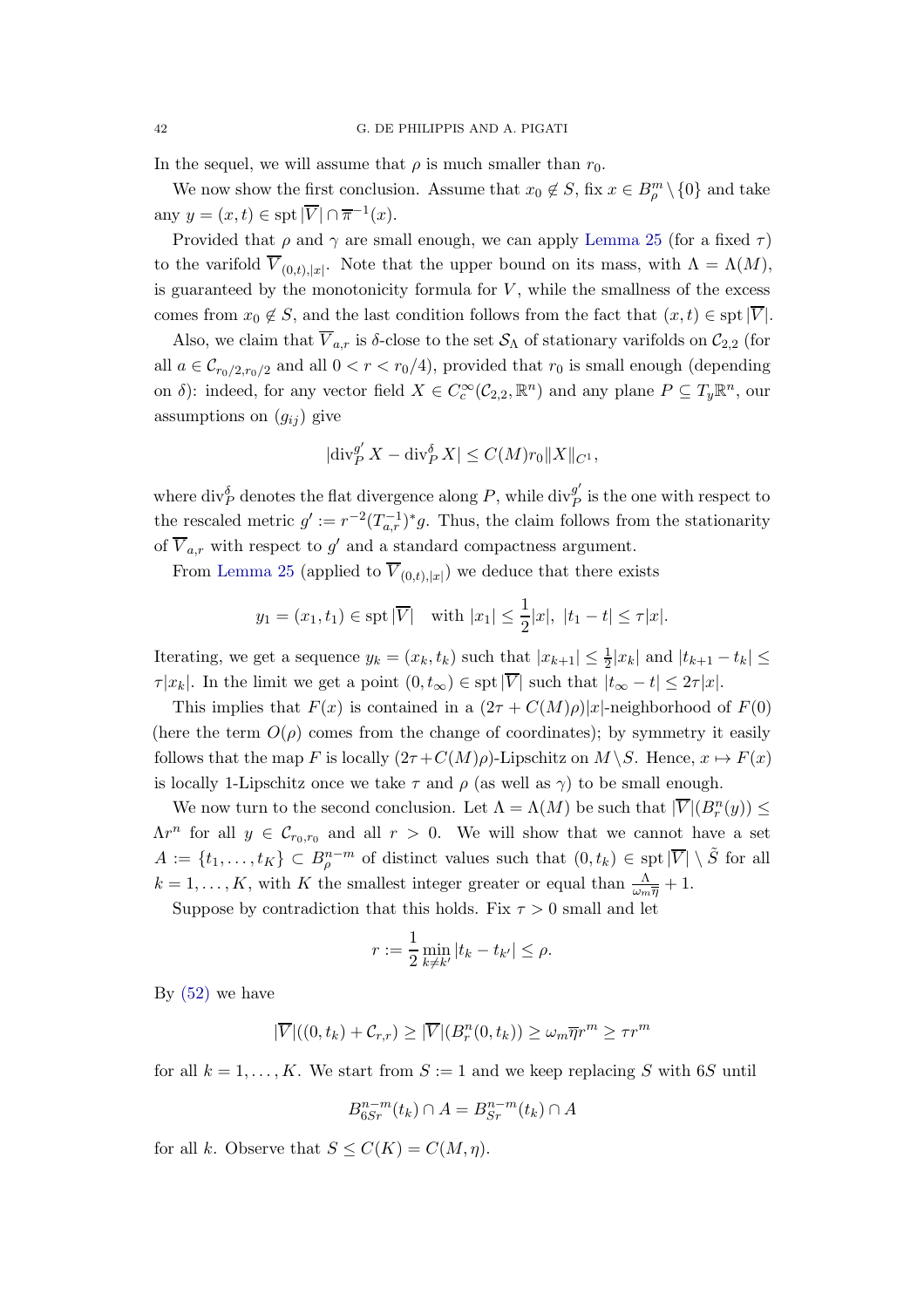Now we take a maximal collection of balls  $B_{3Sr}^{n-m}(t_k)$ , indexed by a subset  $E \subseteq$  $\{1,\ldots,K\}$ . Note that  $A \subseteq \bigcup_{k \in E} B^{n-m}_{Sr}(t_k)$ , since for any index  $\ell$  the ball  $B^{n-m}_{3Sr}(t_\ell)$ intersects  $B_{3Sr}^{n-m}(t_k)$  for some  $k \in E$ , so  $t_\ell$  belongs to  $B_{6Sr}^{n-m}(t_k)$ , and hence to  $B_{Sr}^{n-m}(t_k)$  by our choice of S. It follows that

$$
\sum_{k\in E} |\overline{V}|((0,t_k)+C_{r,2Sr}) \geq \sum_{\ell} |\overline{V}|((0,t_{\ell})+C_{r,r}) \geq K\omega_m \overline{\eta}r^m.
$$

Fix now  $3S \leq R \leq C(M, \eta, \tau)$  so big that

<span id="page-42-0"></span>(54) 
$$
R^m \ge (1 - \tau)(R^2 + 9S^2)^{m/2}.
$$

We can apply [Lemma 26](#page-39-2) to  $\overline{V}_{(0,t_k),r}$  and find

<span id="page-42-1"></span>(55)  
\n
$$
|\overline{V}|((0, t_k) + C_{Rr,3Sr}) \ge (1 - \tau)R^m |\overline{V}|((0, t_k) + C_{r,2Sr})
$$
\n
$$
\ge (1 - \tau)R^m \sum_{\ell \in B^{n-m}_{sr}(t_k) \cap A} |\overline{V}|((0, t_{\ell}) + C_{r,r})
$$
\n
$$
\ge (1 - \tau)|B^{n-m}_{Sr}(t_k) \cap A| \omega_m \overline{\eta}(Rr)^m
$$

for any  $k \in E$  (provided that  $\rho$  and  $\gamma$  are small enough).

If  $E = \{k\}$  is a singleton, then we are done since

$$
\Lambda(Rr)^m \ge (1 - \tau) \Lambda((R^2 + 9S^2)^{1/2}r)^m
$$
  
\n
$$
\ge (1 - \tau) |\overline{V}| (B_{(R^2 + 9S^2)^{1/2}r}^n(0, t_k))
$$
  
\n
$$
\ge (1 - \tau) |\overline{V}| ((0, t_k) + C_{Rr, 3Sr})
$$
  
\n
$$
\ge (1 - \tau)^2 K \omega_m \overline{\eta}(Rr)^m.
$$

This contradicts the fact that  $K \geq \frac{\Lambda}{\omega_m \overline{\eta}} + 1$ , once we choose  $\tau$  small enough.

Otherwise, we iterate the procedure. Let  $r_1 := r, S_1 := S, R_1 := R, E_1 := E$ , and define

$$
r_2 := \frac{1}{2} \min_{k, k' \in E_1, k \neq k'} |t_k - t_{k'}|.
$$

Note that  $r_2 \geq 3S_1r_1$ , by definition of S. We claim that

$$
|\overline{V}|((0, t_k) + C_{r_2, r_2}) \ge (1 - \tau)^3 \left(\frac{r_2}{r_1}\right)^m |\overline{V}|((0, t_k) + C_{r_1, 2S_1 r_1})
$$

for all  $k \in E$ . Indeed, if  $(R_1^2 + 9S_1^2)^{1/2} r_1 \ge r_2$ , then  $r_2/r_1 \le C(M, \eta, \tau)$  and we can apply [Lemma 26](#page-39-2) to  $V_{(0,t_k),r_1}$  (with  $r_2/r_1$  in place of R) in order to get

$$
|\overline{V}|((0, t_k) + C_{r_2, r_2}) \geq |\overline{V}|((0, t_k) + C_{r_2, 3S_1 r_1})
$$
  
\n
$$
\geq (1 - \tau) \left(\frac{r_2}{r_1}\right)^m |\overline{V}|((0, t_k) + C_{r_1, 2S_1 r_1}).
$$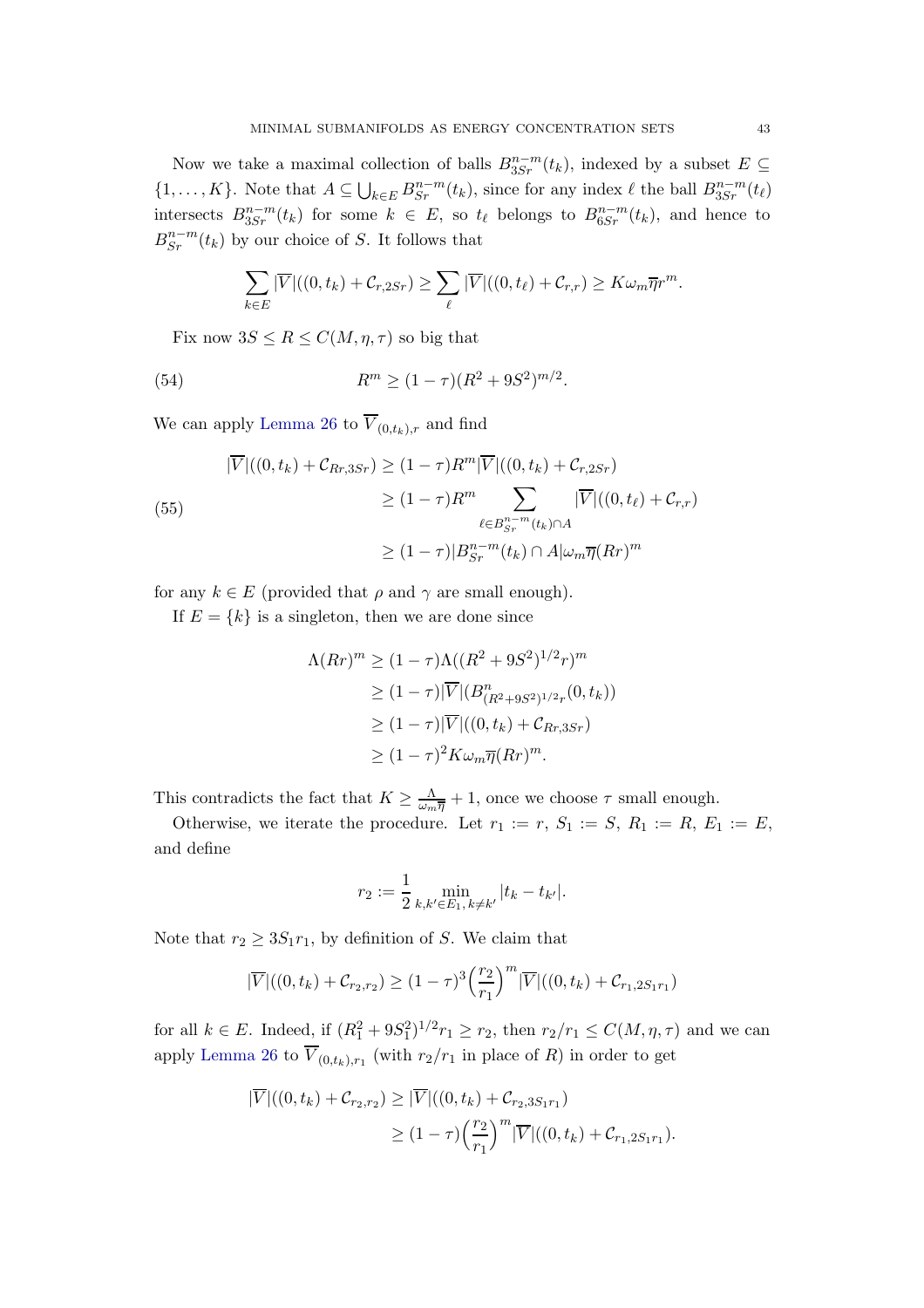If instead  $r_2 \ge (R_1^2 + 9S_1^2)^{1/2} r_1$ , we apply [\(53\)](#page-40-1) to obtain

$$
|\overline{V}|((0, t_k) + C_{r_2, r_2}) \geq |\overline{V}|(B_{r_2}^n(0, t_k))
$$
  
\n
$$
\geq (1 - \tau) \Big(\frac{r_2}{(R_1^2 + 9S_1^2)^{1/2}r_1}\Big)^m |\overline{V}|(B_{(R_1^2 + 9S_1^2)^{1/2}r_1}^n(0, t_k))
$$
  
\n
$$
\geq (1 - \tau)^2 \Big(\frac{r_2}{R_1 r_1}\Big)^m |\overline{V}|((0, t_k) + C_{R_1 r_1, 3S_1 r_1})
$$
  
\n
$$
\geq (1 - \tau)^3 \Big(\frac{r_2}{r_1}\Big)^m |\overline{V}|((0, t_k) + C_{r_1, 2S_1 r_1}),
$$

where we also used  $(54)$  and  $(55)$ . In both cases, the claim follows. We then obtain

$$
|\overline{V}|((0,t_k)+\mathcal{C}_{r_2,r_2}) \ge (1-\tau)^3 |B^{n-m}_{S_1r_1}(t_k) \cap A|\omega_m \overline{\eta}r_2^m.
$$

Let  $1 \leq S_2 \leq C(M, \eta)$  be such that

$$
B_{6S_2r_2}^{n-m}(t_k) \cap A = B_{S_2r_2}^{n-m}(t_k) \cap A
$$

for all  $k \in E_1$ . We select  $E_2 \subseteq E_1$  in the same way as  $E_1$ , and again we have

$$
\sum_{k \in E_2} |\overline{V}|((0, t_k) + C_{r_2, 2S_2r_2}) \ge (1 - \tau)^3 K \omega_m \overline{\eta} r_2^m.
$$

If  $E_2$  is a singleton, then we reach a contradiction as before. Otherwise, we keep iterating. Note that  $|E_1| > |E_2| > \cdots$ , since at every step at least two clusters of points  $(0, t_k)$  merge together; hence, at most K iterations are required. This completes the proof.  $\Box$ 

### <span id="page-43-0"></span>**REFERENCES**

- <span id="page-43-6"></span><span id="page-43-2"></span>[1] G. Alberti, S. Baldo and G. Orlandi. Variational convergence for functionals of Ginzburg– Landau type. Indiana Univ. Math. J. 54 (2005), no. 5, 1411–1472.
- <span id="page-43-9"></span>[2] W. K. Allard. On the first variation of a varifold. Ann. of Math.  $(2)$  95 (1972), 417-491.
- [3] W. K. Allard. An integrality theorem and a regularity theorem for surfaces whose first variation with respect to a parametric elliptic integrand is controlled, chapter in Geometric measure theory and the calculus of variations, vol. 44 in Proc. Sympos. Pure Math. American Mathematical Society, Providence, RI, 1986.
- <span id="page-43-1"></span>[4] F. Bethuel, H. Brezis and G. Orlandi. Asymptotics for the Ginzburg–Landau equation in arbitrary dimensions. J. Funct. Anal. 186 (2001), no. 2, 432–520. (Erratum: J. Funct. Anal. 188 (2002), no. 2, 548–549.)
- <span id="page-43-8"></span><span id="page-43-4"></span>[5] F. Bethuel, G. Orlandi and D. Smets. Convergence of the parabolic Ginzburg–Landau equation to motion by mean curvature. Ann. of Math.  $(2)$  163 (2006), no. 1, 37–163.
- <span id="page-43-3"></span>[6] E. Bombieri. Regularity theory for almost minimal currents. Arch. Rational Mech. Anal. 78 (1982), no. 2, 99–130.
- <span id="page-43-7"></span>[7] D. R. Cheng. Asymptotics for the Ginzburg–Landau equation on manifolds with boundary under homogeneous Neumann condition. J. Funct. Anal.  $278$  (2020), no. 4, 108364+93.
- <span id="page-43-5"></span>[8] M. Cicalese and G. P. Leonardi. A selection principle for the sharp quantitative isoperimetric inequality. Arch. Ration. Mech. Anal. 206 (2012), no. 2, 617–643.
- [9] A. Colinet. Structural descriptions of limits of the parabolic Ginzburg–Landau equation on closed manifolds. ArXiv preprint [2107.13582](https://arxiv.org/abs/2107.13582), 2021.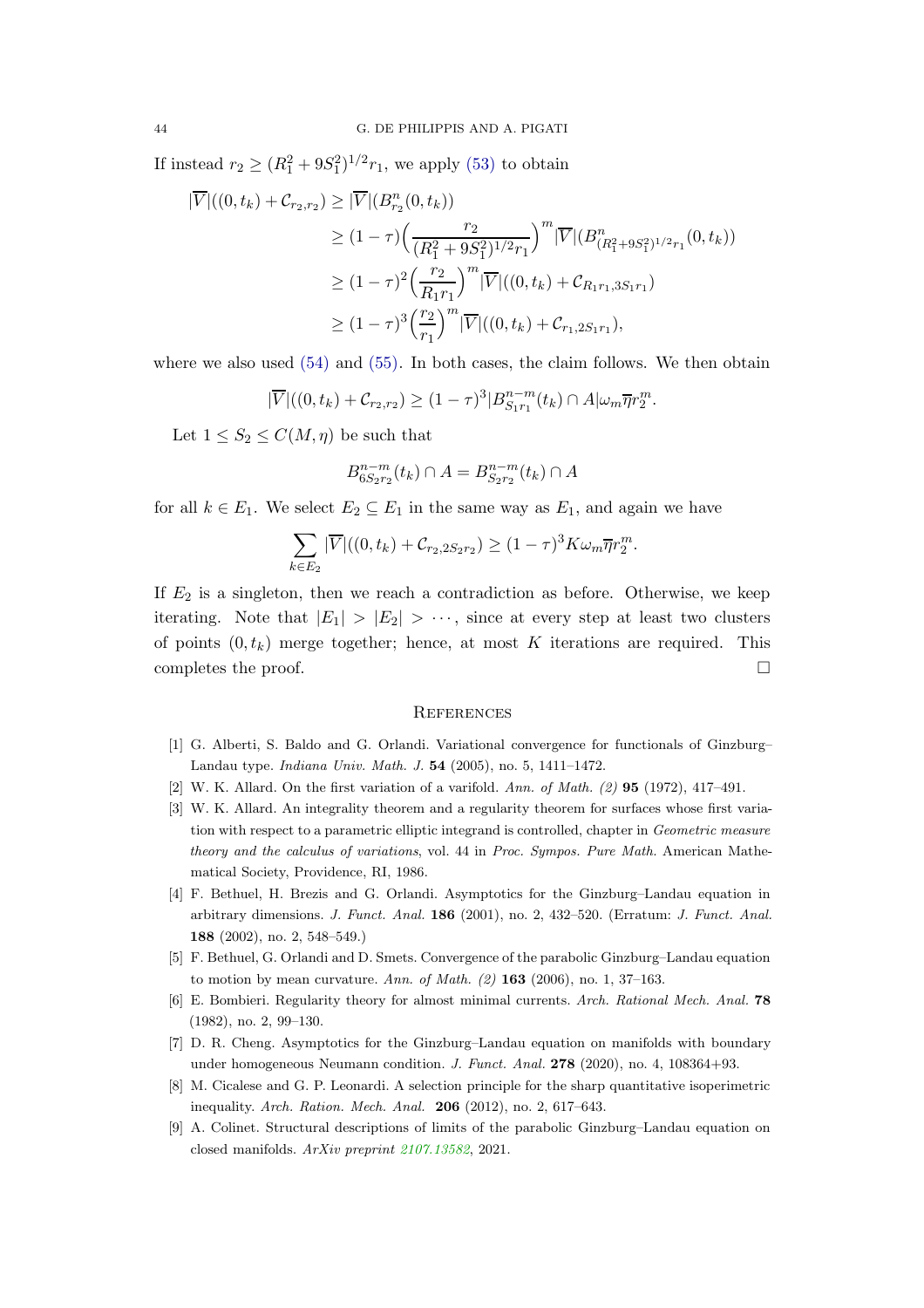- <span id="page-44-18"></span><span id="page-44-1"></span>[10] A. Colinet, R. Jerrard and P. Sternberg. Solutions of the Ginzburg–Landau equations with vorticity concentrating near a non-degenerate geodesic. ArXiv preprint [2101.03575](https://arxiv.org/abs/2101.03575), 2021.
- <span id="page-44-20"></span>[11] G. De Philippis and F. Maggi. Sharp stability inequalities for the Plateau problem. J. Differential Geom. **96** (2014), no. 3, 399-456.
- <span id="page-44-15"></span>[12] F. Duzaar and K. Steffen, Optimal interior and boundary regularity for almost minimizers to elliptic variational integrals. J. Reine Angew. Math. 546 (2002), 73–138
- [13] M. Giaquinta, G. Modica and J. Souček. Cartesian currents in the calculus of variations, I, vol. 37 in Results in Mathematics and Related Areas (Third Series), A Series of Modern Surveys in Mathematics. Springer–Verlag, Berlin, 1998.
- <span id="page-44-5"></span><span id="page-44-4"></span>[14] M. A. M. Guaraco. Min-max for phase transitions and the existence of embedded minimal hypersurfaces. J. Differential Geom. 108 (2018), no. 1, 91–133.
- <span id="page-44-10"></span>[15] J. E. Hutchinson and Y. Tonegawa. Convergence of phase interfaces in the van der Waals– Cahn–Hilliard theory. Calc. Var. Partial Differential Equations 10 (2000), no. 1, 49–84.
- <span id="page-44-19"></span>[16] T. Ilmanen. Convergence of the Allen–Cahn equation to Brakke's motion by mean curvature. J. Differential Geom. 38 (1993), no. 2, 417–461.
- <span id="page-44-17"></span>[17] D. Inauen and A. Marchese. Quantitative minimality of strictly stable extremal submanifolds in a flat neighbourhood. J. Funct. Anal. 275 (2018), no. 6, 1532–1550.
- <span id="page-44-7"></span>[18] A. Jaffe and C. Taubes. Vortices and monopoles, vol. 2 in Progress in Physics. Birkhäuser, Boston, Mass., 1980.
- <span id="page-44-0"></span>[19] R. Jerrard and H. M. Soner. The Jacobian and the Ginzburg–Landau energy. Calc. Var. Partial Differential Equations 14 (2002), no. 2, 151–191.
- <span id="page-44-12"></span>[20] R. Jerrard and P. Sternberg. Critical points via Γ-convergence: general theory and applications. J. Eur. Math. Soc. (JEMS) 11 (2009), no. 4, 705–753.
- <span id="page-44-6"></span>[21] R. Kohn and P. Sternberg. Local minimisers and singular perturbations. Proc. Roy. Soc. Edinburgh Sect. A 111 (1989), no. 1–2, 69–84.
- <span id="page-44-16"></span>[22] F. Lin and T. Rivière. A quantization property for static Ginzburg–Landau vortices. Comm. Pure Appl. Math. **54** (2001), no. 2, 206-228.
- <span id="page-44-3"></span>[23] J. Mesaric. Existence of critical points for the Ginzburg–Landau functional on Riemannian manifolds (PhD thesis). University of Toronto, 2009.
- <span id="page-44-13"></span>[24] L. Modica and S. Mortola. Un esempio di Γ<sup>−</sup>-convergenza. Boll. Un. Mat. Ital. B (5) 14 (1977), no. 1, 285–299.
- <span id="page-44-9"></span>[25] F. Pacard and M. Ritoré. From constant mean curvature hypersurfaces to the gradient theory of phase transitions. J. Differential Geom. 64 (2003), no. 3, 359–423.
- <span id="page-44-11"></span>[26] D. Parise, A. Pigati and D. Stern. Convergence of the self-dual  $U(1)$ -Yang–Mills–Higgs energies to the  $(n-2)$ -area functional. ArXiv preprint [2103.14615](https://arxiv.org/abs/2103.14615), 2021.
- [27] D. Parise, A. Pigati and D. Stern. Convergence of the self-dual  $U(1)$ -Yang–Mills–Higgs gradient flow to Brakke's  $(n-2)$ -dimensional motion by mean curvature. In preparation (title is subject to change).
- <span id="page-44-14"></span><span id="page-44-8"></span>[28] A. Pigati and D. Stern. Minimal submanifolds from the abelian Higgs model. Invent. Math. 223 (2021), no. 3, 1027–1095.
- <span id="page-44-2"></span>[29] A. Pigati and D. Stern. Quantization and non-quantization of energy for higher-dimensional Ginzburg–Landau vortices. ArXiv preprint [2204.06491](https://arxiv.org/abs/2204.06491), 2022.
- [30] J. Pitts. Existence and regularity of minimal surfaces on Riemannian manifolds, vol. 27 in Mathematical Notes. Princeton University Press, Princeton, N.J.; University of Tokyo Press, Tokyo, 1981.
- <span id="page-44-21"></span>[31] R. Schoen and L. Simon. A new proof of the regularity theorem for rectifiable currents which minimize parametric elliptic functionals. Indiana Univ. Math. J. 31 (1982), no. 3, 415–434.